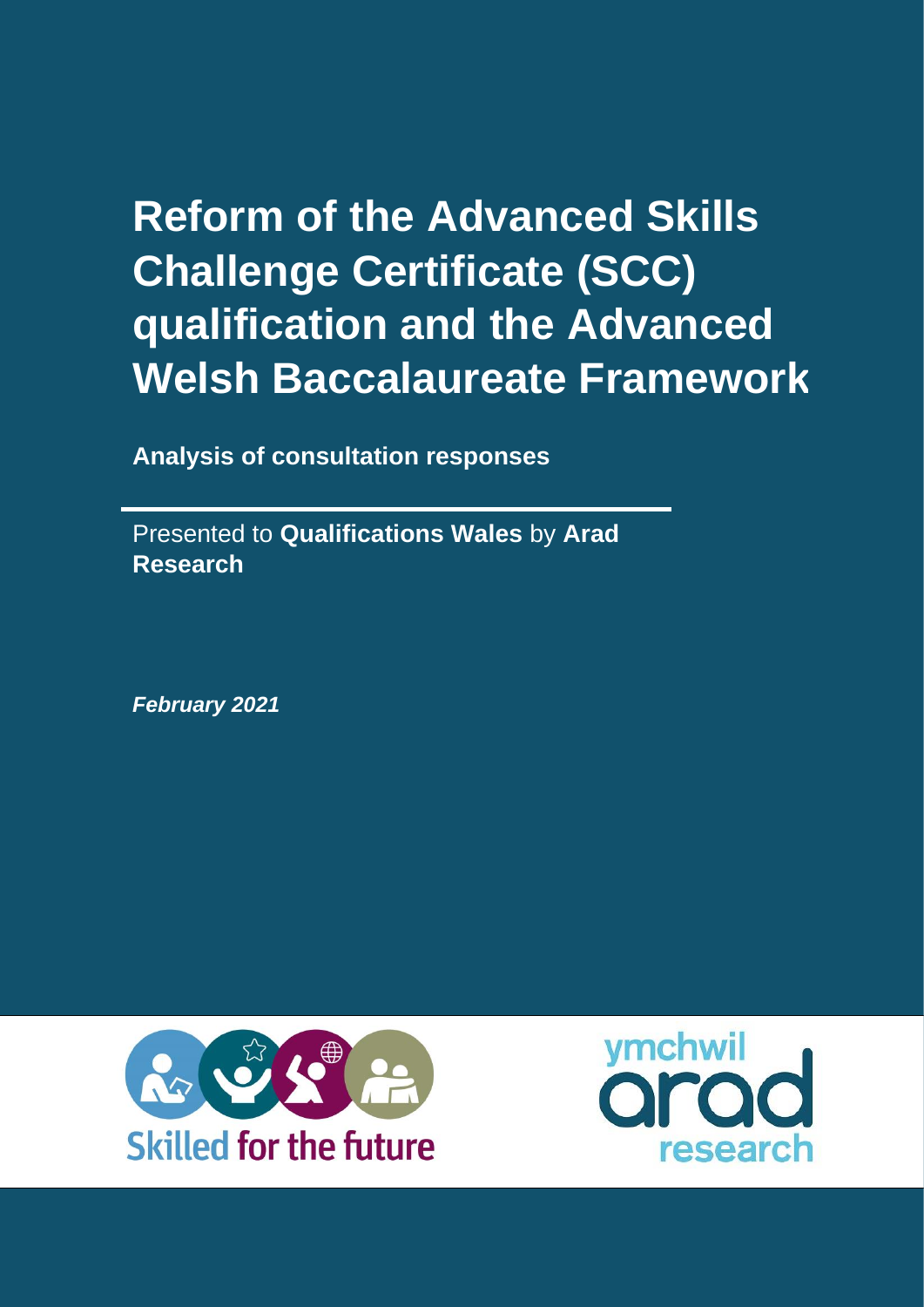# **Contents**

| 1.1            |  |
|----------------|--|
| 1.2            |  |
| 1.3            |  |
| 2.             |  |
| 3 <sub>1</sub> |  |
| 3.1            |  |
|                |  |
| 4.1            |  |
| 4.2            |  |
| 4.3            |  |
| 4.4            |  |
| 4.5            |  |
| 4.6            |  |
| 4.7            |  |
| 4.8            |  |
| 4.9            |  |
|                |  |
| 5.1            |  |
| 5.2            |  |
| 5.3            |  |
| 6.             |  |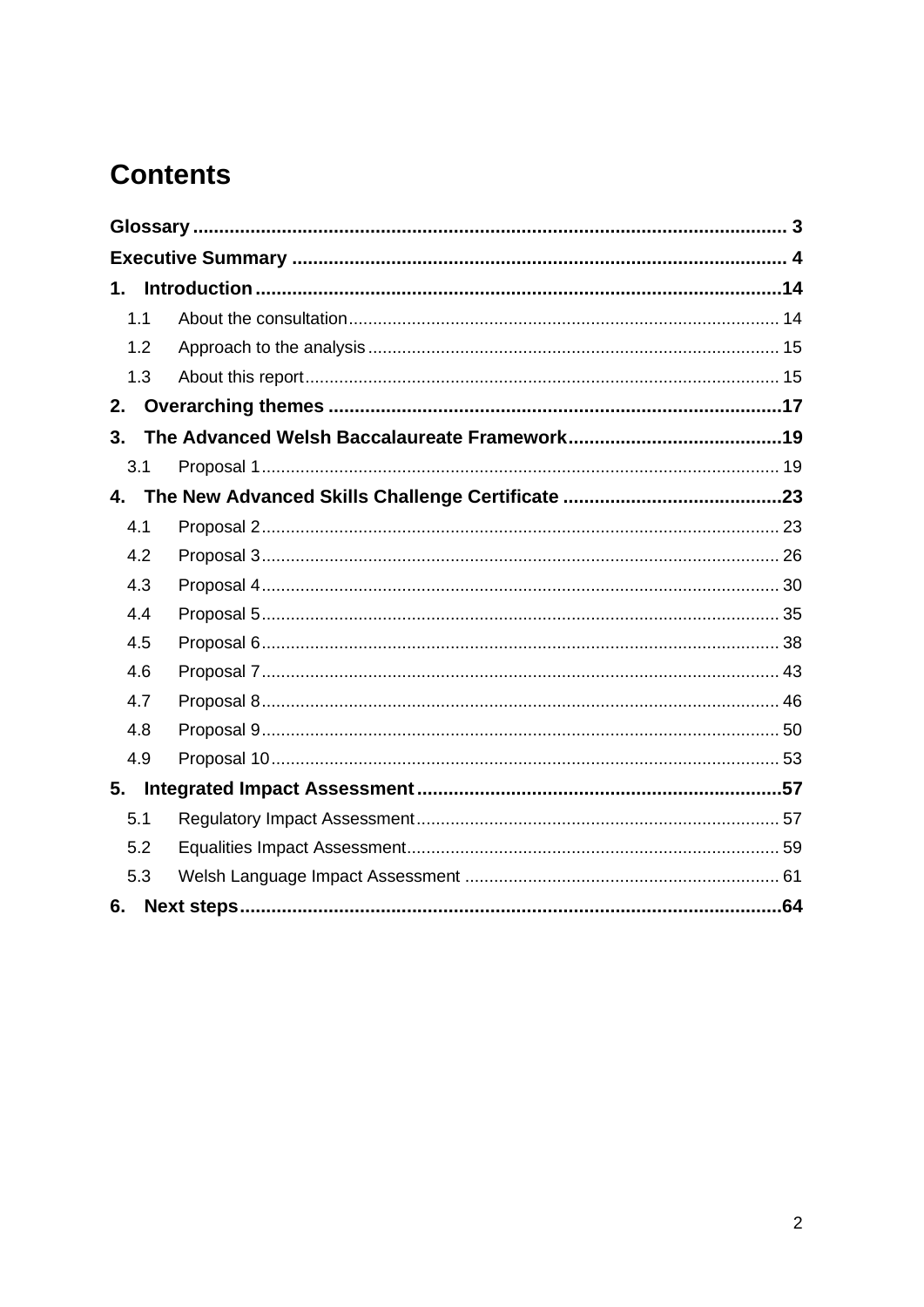# <span id="page-2-0"></span>**Glossary**

| <b>Term</b>         | <b>Description</b>                                                   |
|---------------------|----------------------------------------------------------------------|
| <b>Advanced SCC</b> | Advanced Skills Challenge Certificate (ASCC is sometimes used in     |
|                     | quotations to refer to this qualification)                           |
| <b>ALN</b>          | <b>Additional Learning Needs</b>                                     |
| FE                  | Further education                                                    |
| <b>GCE</b>          | <b>General Certificate of Education</b>                              |
| <b>GCSE</b>         | General Certificate of Secondary Education                           |
| <b>HE</b>           | Higher education                                                     |
| HEI                 | Higher education institution                                         |
| KS <sub>3</sub>     | Key Stage 3                                                          |
| KS4                 | Key Stage 4                                                          |
| <b>UCAS</b>         | Universities and Colleges Admissions Service                         |
| <b>UMS</b>          | Uniform Mark Scale: used as part of the Skills Challenge Certificate |
|                     | for reporting, recording and aggregating candidates' component       |
|                     | marks.                                                               |
| (UN) SDGs           | (United Nations') Sustainable Development Goals                      |
| Welsh Bacc          | Welsh Baccalaureate (WB is sometimes used in quotations to refer to  |
|                     | this framework)                                                      |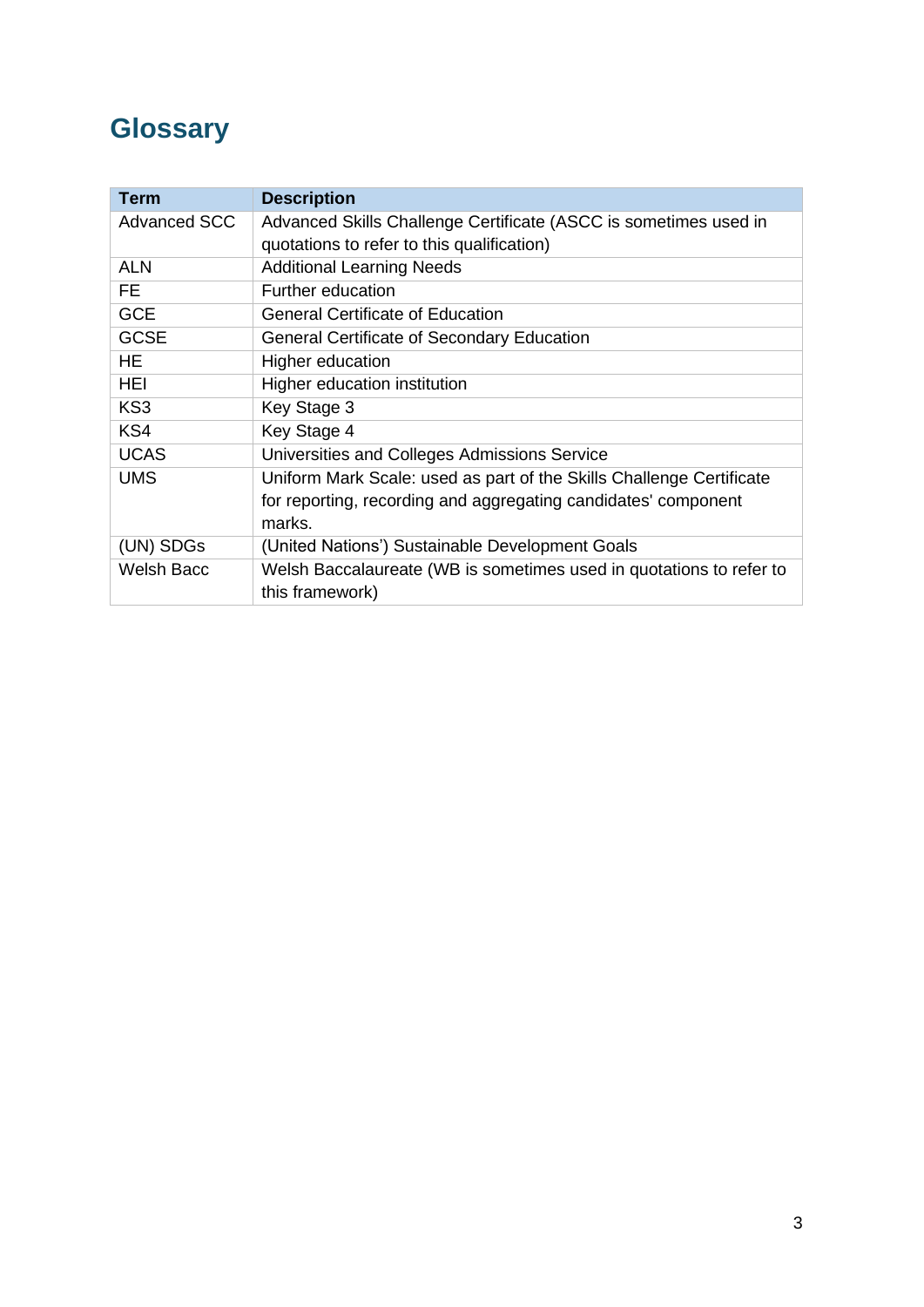# <span id="page-3-0"></span>**Executive Summary**

This report presents an analysis of the responses received to Qualifications Wales' public consultation, 'Skilled for the Future', which ran between 21 September and 13 November 2020.

In the consultation, Qualifications Wales sought views on proposed changes to the Advanced SCC qualification and the overarching Advanced Welsh Baccalaureate (Welsh Bacc) framework. The full consultation document, 'Skilled for the Future', and the associated Integrated Impact Assessment are [available online on Qualifications Wales'](https://www.qualificationswales.org/english/news/qualifications-wales-launches-consultation-on-future-of-welsh-baccalaureate/)  [website.](https://www.qualificationswales.org/english/news/qualifications-wales-launches-consultation-on-future-of-welsh-baccalaureate/)

Qualifications Wales received **428 responses** to the consultation. Arad Research undertook the analysis of all responses on behalf of Qualifications Wales. This included:

- analysing responses to the 10 **'**closed questions', requiring respondents to state the extent to which they agreed or disagreed with the proposals; and
- reviewing written comments provided by respondents to explain their answers to each of the 10 closed questions and categorising this information into overarching themes.

This Executive Summary provides a short overview of the findings from this analysis. Detailed findings are presented in the remainder of this report.

**Throughout the report the themes and points presented are drawn from comments made by respondents and do not represent the views of the report authors or Qualifications Wales.** 

# **Overarching themes**

The analysis identified overarching and recurring themes which respondents raised across multiple questions.

Respondents commented that:

- The proposals would help establish a qualification that is **clearer** for learners, practitioners and stakeholders;
- The proposals have the potential to benefit learners by making the qualification more **manageable and engaging**;
- The proposals could **reduce the workload** associated with the qualification from the perspective of practitioners;
- The existing arrangements disadvantage some learners and the proposals for the new Advanced SCC would potentially be **fairer and more equitable** for all learners of all ability levels to develop and demonstrate their skills;
- The proposals would help learners develop and apply **skills that are valuable and relevant** to continuing learning and future employment; and
- The proposals including the focus on the four Integral Skills are **aligned with the four purposes of the new Curriculum for Wales** and provide continuity for learners.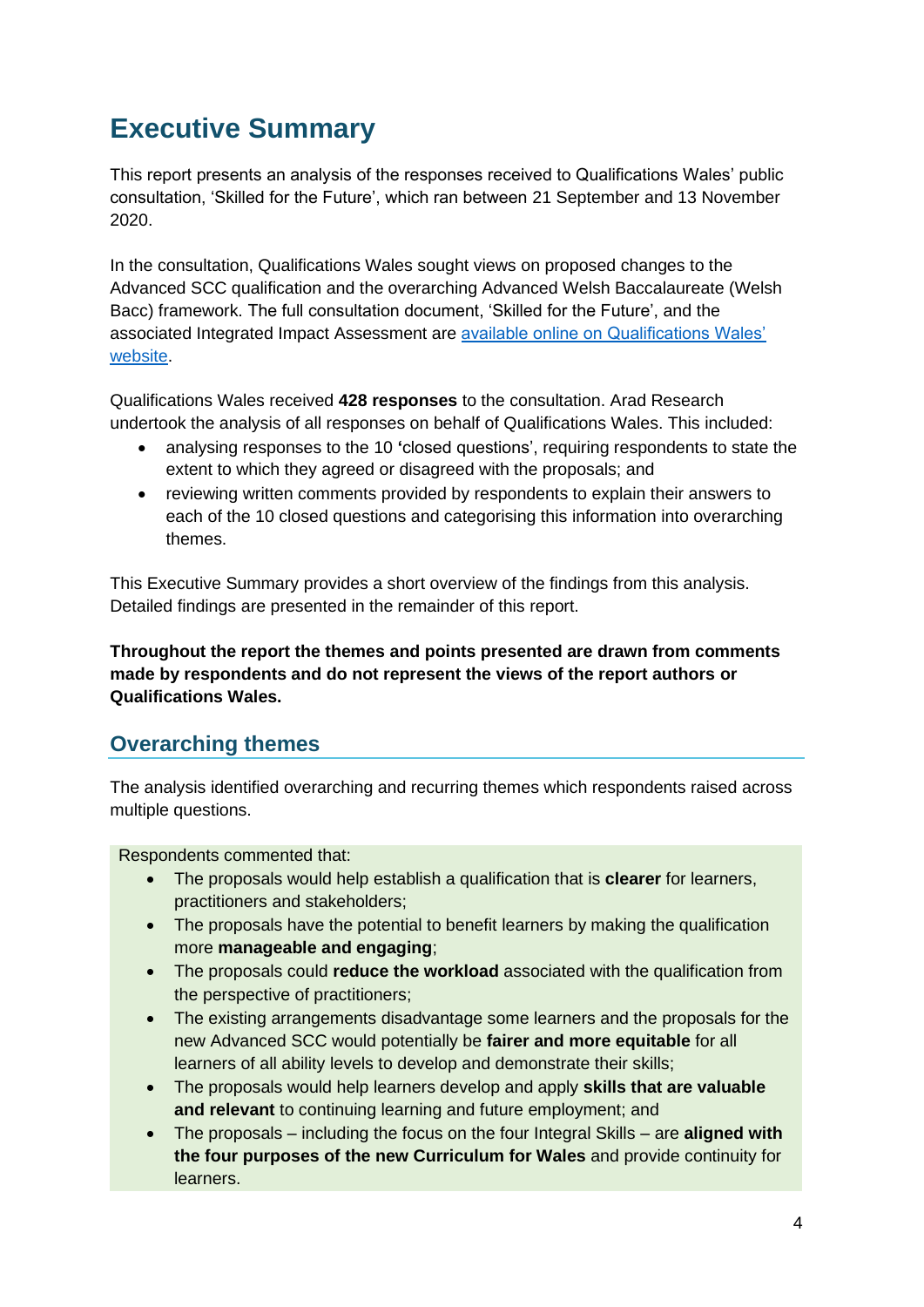Respondents also identified a number of recurring issues requiring further consideration, such as a need for further **guidance to support the implementation** of the Advanced SCC, including further information on the proposed approach to assessment.

A small number of respondents expressed concerns that the proposals could devalue the qualification by **removing the Welsh Bacc brand** and by leading to a **perceived lack of rigour and lack of parity** with other level 3 qualifications.

# **Summary of responses**

Respondents specified the extent to which they agreed or disagreed with each of Qualifications Wales' proposals and provided written comments to further explain their views. The key themes arising most frequently in these comments are summarised below.

**Proposal 1. The overarching Advanced Welsh Baccalaureate framework should be discontinued allowing a focus on the Advanced Skills Challenge Certificate as a standalone qualification.**

|  | 32% | 32% | 16% | $3\%$ 4% | 13% |
|--|-----|-----|-----|----------|-----|
|--|-----|-----|-----|----------|-----|

Strongly agree Agree Partly agree and partly disagree Disagree Strongly disagree Unsure

Respondents agreed with the proposal because they felt:

- It would make the qualification clearer for learners, centres and stakeholders to understand;
- The current system placed some learners at a disadvantage if they did not pass the Advanced Welsh Bacc framework because of their other exam results;
- The Advanced SCC would be more highly valued and recognised as a standalone qualification; and
- It would reduce the workload associated with the qualification, making it more manageable for learners and teachers.

Respondents raised some issues for consideration, primarily relating to the implementation of the Advanced SCC. These included identifying a need for training for staff in delivering the qualification and guidance relating to delivery.

- It was important to preserve the Welsh Bacc brand, which they considered to be well-established and recognised by stakeholders;
- The Advanced Welsh Bacc framework is of particular benefit to some learners, particularly those following vocational routes;
- The Advanced Welsh Bacc framework complemented the Advanced SCC; and
- The Advanced Welsh Bacc framework and Advanced SCC should be optional.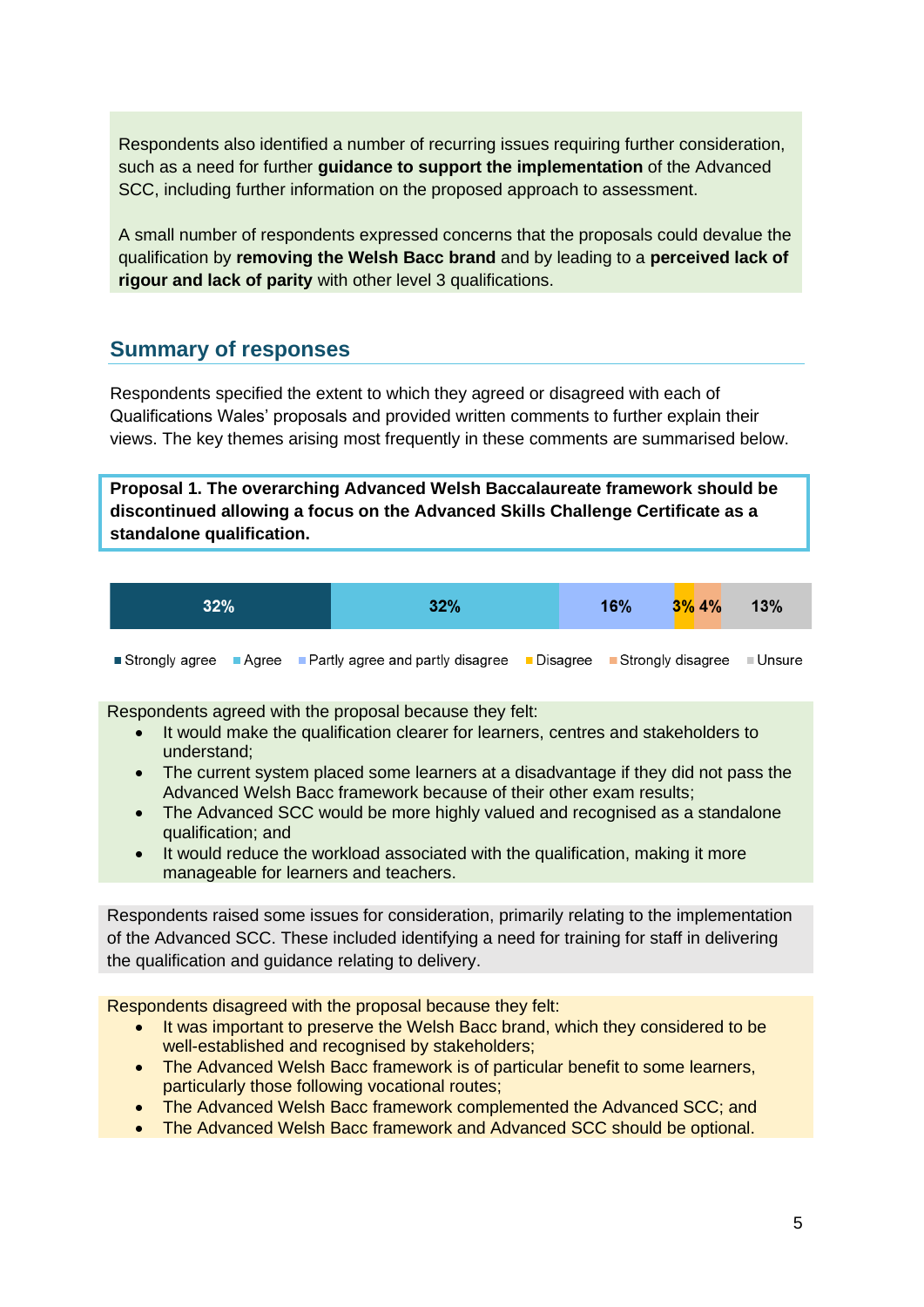**Proposal 2. The purpose of the new Advanced Skills Challenge Certificate should be to enable learners to develop and apply skills in relevant contexts in preparation for employment, lifelong learning and active citizenship.**

| 50% |  |                                                                                            |  | 39% | 8%       | 2% |
|-----|--|--------------------------------------------------------------------------------------------|--|-----|----------|----|
|     |  | ■ Strongly agree ■ Agree ■ Partly agree and partly disagree ■ Disagree ■ Strongly disagree |  |     | ■ Unsure |    |

Respondents agreed with the proposal because they felt:

- It is important that the Advanced SCC remains a skills-based qualification;
- Welcoming of a focus on contexts that are of relevance to learners;
- It would help support learners' progression to higher education, employment and citizenship;
- It was beneficial for the purpose of the Advanced SCC to be aligned with the terminology used in the new Curriculum for Wales;
- It reflected the way in which the Advanced SCC was already being delivered; and
- The changes would make the Advanced SCC simpler and more streamlined.

Respondents raised some issues for consideration, including:

- Issues related to the implementation of the proposal, such as a desire for more guidance around the relevant contexts, planning activities and assessment; and
- Ensuring a prominent role for learners in shaping their participation in the qualification.

Respondents disagreed with the proposal because:

- They did not value the Advanced SCC; and
- They felt the skills should be embedded across the curriculum rather than being taught in a standalone qualification.

**Proposal 3. To prepare learners for employment, lifelong learning and active citizenship, the new Advanced Skills Challenge Certificate should require learners to develop and demonstrate their skills in contexts based on the United Nation's Sustainable Development Goals (SDGs) and Wales' well-being goals.**



- The SDGs and Wales' well-being goals to be important and relevant to learners' lives;
- The emphasis on the goals would help support learners to become active citizens, thereby aligning the Advanced SCC with the new Curriculum for Wales; and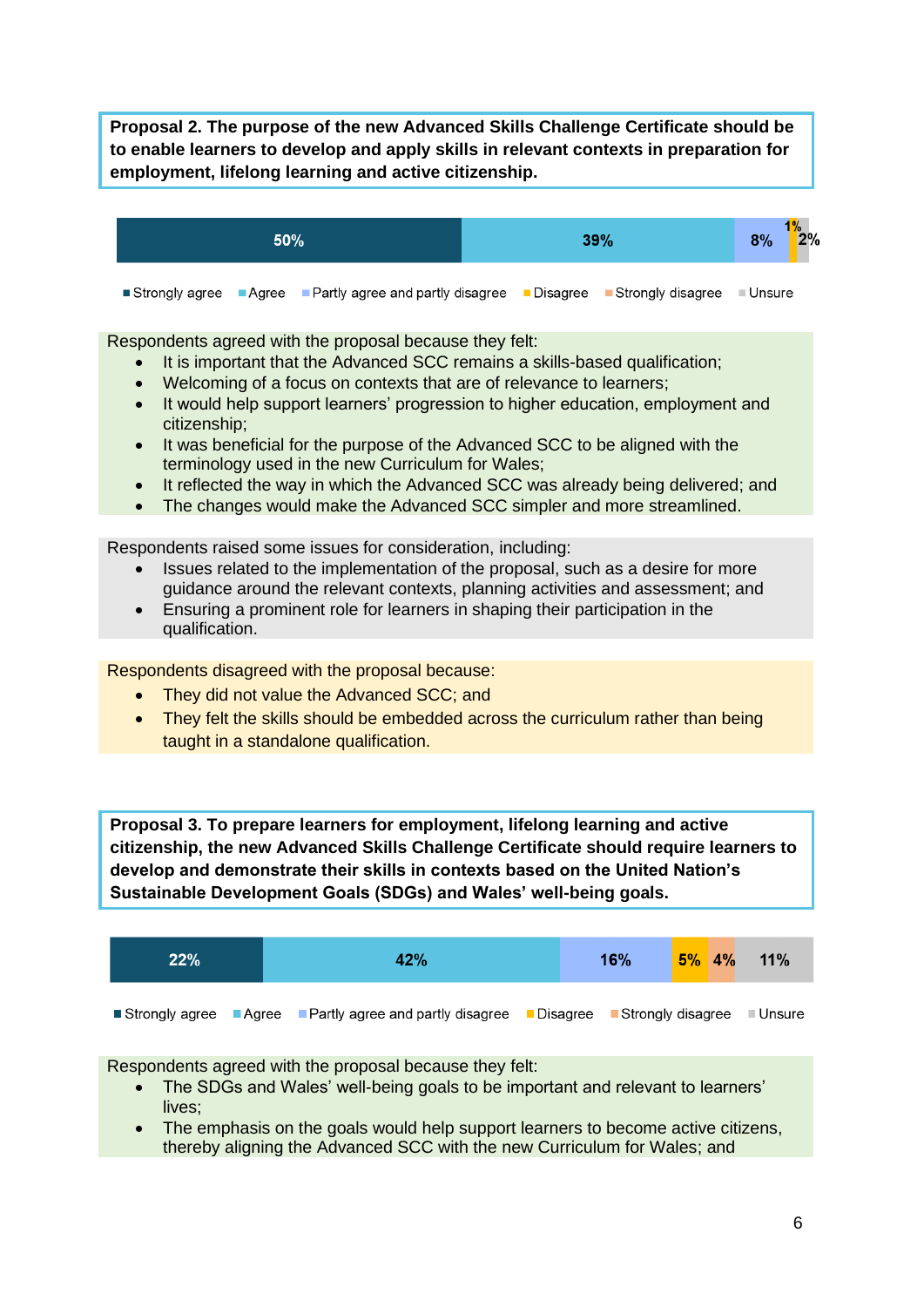• Including the goals would help to differentiate the Advanced SCC from the National/Foundation SCC and give learners a greater sense of progression between Key Stage 4 and post-16 education.

Respondents raised some issues for consideration, including:

- The need to retain a sufficient degree of flexibility for learners to choose their own topics;
- A desire for further guidance to support implementation, such as detail on how the learning contexts relate to each component, resources and assessment processes;
- How referencing other strategic goals and frameworks within the Advanced SCC would enhance the proposals; and
- That this could be done without redesigning the qualification, noting that these goals were already a key focus of the way the Advanced SCC was delivered.

Respondents disagreed with the proposal because they felt:

- The SDGs and well-being goals would not enhance the Advanced SCC because they felt they are too broad and would not be widely understood; and
- The focus of the Advanced SCC should be on skills rather than content.

**Proposal 4. The structure of the Advanced Skills Challenge Certificate should be revised to include a reduction in components from four to three. The three components included in the new Advanced Skills Challenge Certificate should be:**

- **Component 1 - Global Community Project**
- **Component 2 - Future Destinations Project**
- **Component 3 - Individual Project**

| 36%                                                                                                 |  | 38% |  | 12% | $6\%$ $4\%4\%$ |
|-----------------------------------------------------------------------------------------------------|--|-----|--|-----|----------------|
| ■ Strongly agree ■ Agree ■ Partly agree and partly disagree ■ Disagree ■ Strongly disagree ■ Unsure |  |     |  |     |                |

Respondents agreed with the proposal because they felt:

- Reducing the number of components would improve learner wellbeing by reducing workload and stress, thereby improving the willingness of learners to engage with the qualification;
- It would make the qualification more manageable for teachers and simplify the qualification's delivery structure;
- It would reduce the duplication of learning and assessment;
- It would ensure learners understand and appreciate the purpose of the qualification;
- It would improve learners' understanding of each component and improve their skills development, thereby supporting learners to achieve better outcomes; and
- That specific aspects seemed reasonable, in particular the proposals to introduce the Global Community Project and the Future Destinations Project.

Respondents raised some issues for consideration, including:

- Practical considerations regarding implementation of this proposal, such as exactly what the revised components would include;
- Expressing some reservations about a specific element, in particular how the Community Challenge is valuable and shouldn't be lost during the transition or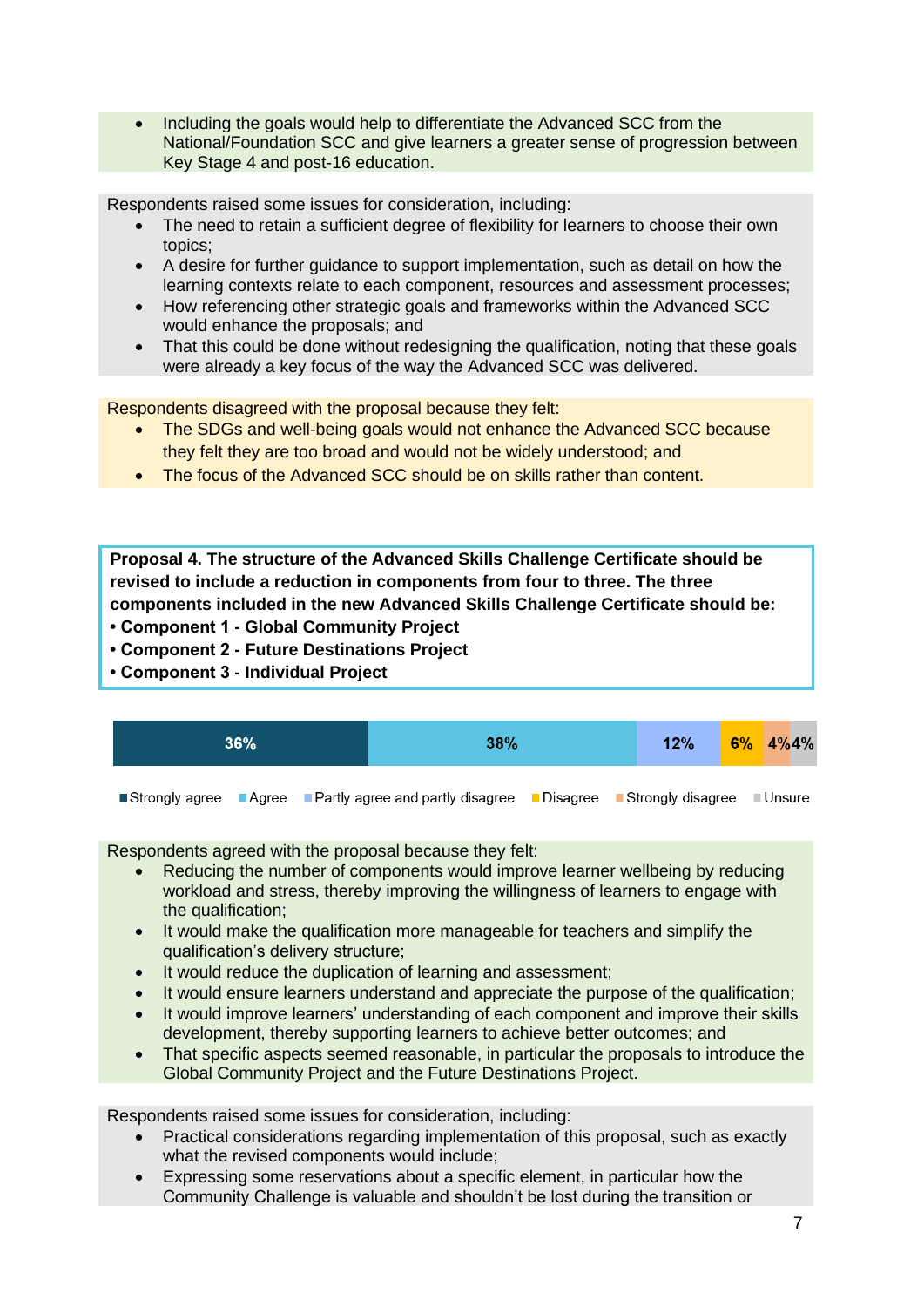querying how combining the Global Citizenship Challenge and Community Challenge would work in practice; and

• Expressing differing opinions on some of the terminology changes, in particular the use of the term 'Project'.

Respondents disagreed with the proposal because they felt:

- It would risk reducing the overall content and learning hours of the qualification too much;
- the manageability of the qualification has only been a problem for teachers at Key Stage 4, not at Key Stage 5; and
- Concerned about particular elements of the proposal, for example that valuable elements of the Global Citizenship Challenge and Community Challenge would be diluted if merged into one Global Community Project.

**Proposal 5. The three components of the new Advanced Skills Challenge Certificate should contribute to the overall qualification as follows:** 

- **Global Community Project – 25%**
- **Future Destinations Project – 25%**
- **Individual Project – 50%**

| 34% | 39% | 12% |  | $5\%$ 4% 6% |
|-----|-----|-----|--|-------------|
|     |     |     |  |             |

Strongly agree Agree Partly agree and partly disagree Disagree Strongly disagree Dissure

Respondents agreed with the proposal because they felt:

- The Individual Project should contribute 50% of the overall qualification as it requires learners to demonstrate valuable independent study skills;
- The weighting represents a more appropriate balance between components than the current Advanced SCC;
- It would be easier for teachers and learners to understand:
- Learner engagement in the Advanced SCC would improve if they understood exactly how the effort they put into each one contributes to their final grade; and
- It would provide a clear progression structure over a two-year course.

Respondents raised some issues for consideration, including:

- The quality and amount of work which would be expected as part of these weightings; and
- How each of these components would be assessed, including how rigorous the assessment process would be for each component.

Respondents disagreed with the proposal because they felt alternative weightings would be more appropriate, for example that:

- All three components should be weighted equally to encourage equal commitment from learners in all components; or
- That the Individual Project should not contribute 50% to the qualification as learners' strengths might not always lie in independent study.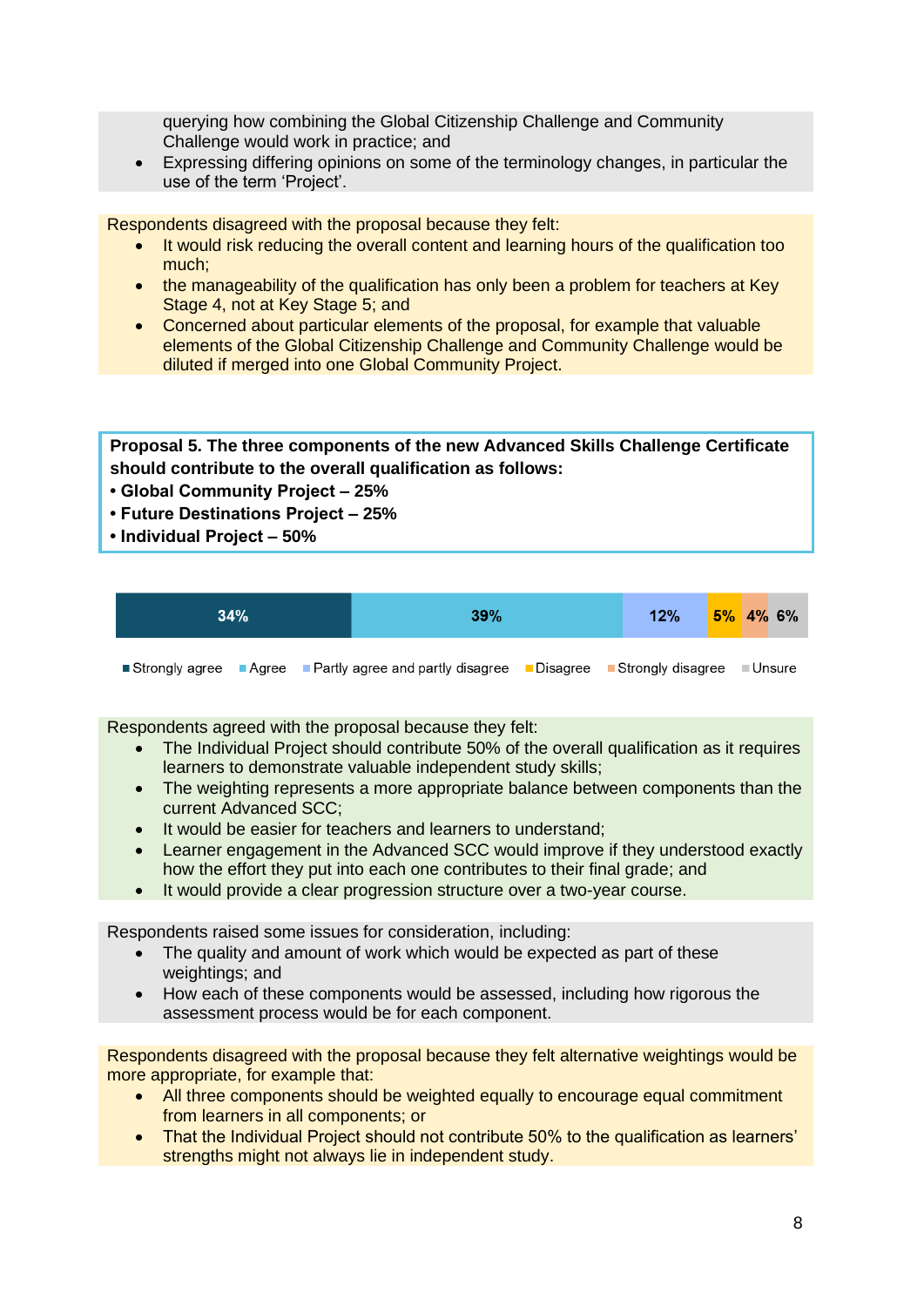**Proposal 6. The new Advanced Skills Challenge Certificate should focus on assessing the four Integral Skills of:**

- **Critical Thinking and Problem Solving;**
- **Creativity and Innovation;**
- **Planning and Organising; and**
- **Personal Effectiveness.**

| $32\%$ |  | 45%                                                                                                                          |  | 12% | $3\%$ 5% 3% |  |
|--------|--|------------------------------------------------------------------------------------------------------------------------------|--|-----|-------------|--|
|        |  | <b>Strongly agree E</b> Agree <b>E</b> Partly agree and partly disagree <b>E</b> Disagree <b>E</b> Strongly disagree EUnsure |  |     |             |  |

Respondents agreed with the proposal because they felt:

- These were the skills valued most by employers and that focusing on transferable skills would help to prepare learners for the workplace;
- The four Integral Skills would support progression to higher education;
- Reducing the skills to be assessed would streamline and simplify the process for teachers;
- Limiting assessment to the four Integral Skills would enable learners to focus in greater detail on their development in these areas; and
- The four Integral Skills are consistent with the aims and vision of the new Curriculum for Wales.

Respondents raised some issues for consideration, including:

- The need for further consideration of the arrangements for assessing the four Integral Skills;
- The need to consult with practitioners on the development of an assessment framework and further guidance, ensuring that assessment does not become 'overbearing' for practitioners and learners;
- That further thought should be given to continued assessment of literacy and numeracy; and
- Promoting additional skills, including communication, teamwork, financial management and bilingual skills.

- By no longer explicitly assessing literacy, numeracy and digital literacy, the new qualification may be devalued and criticised for lacking in rigour;
- That removing the assessment of the core skills risks damaging its reputation as an 'academically worthy Level 3 qualification'; and
- These skills should be embedded and developed within core subjects.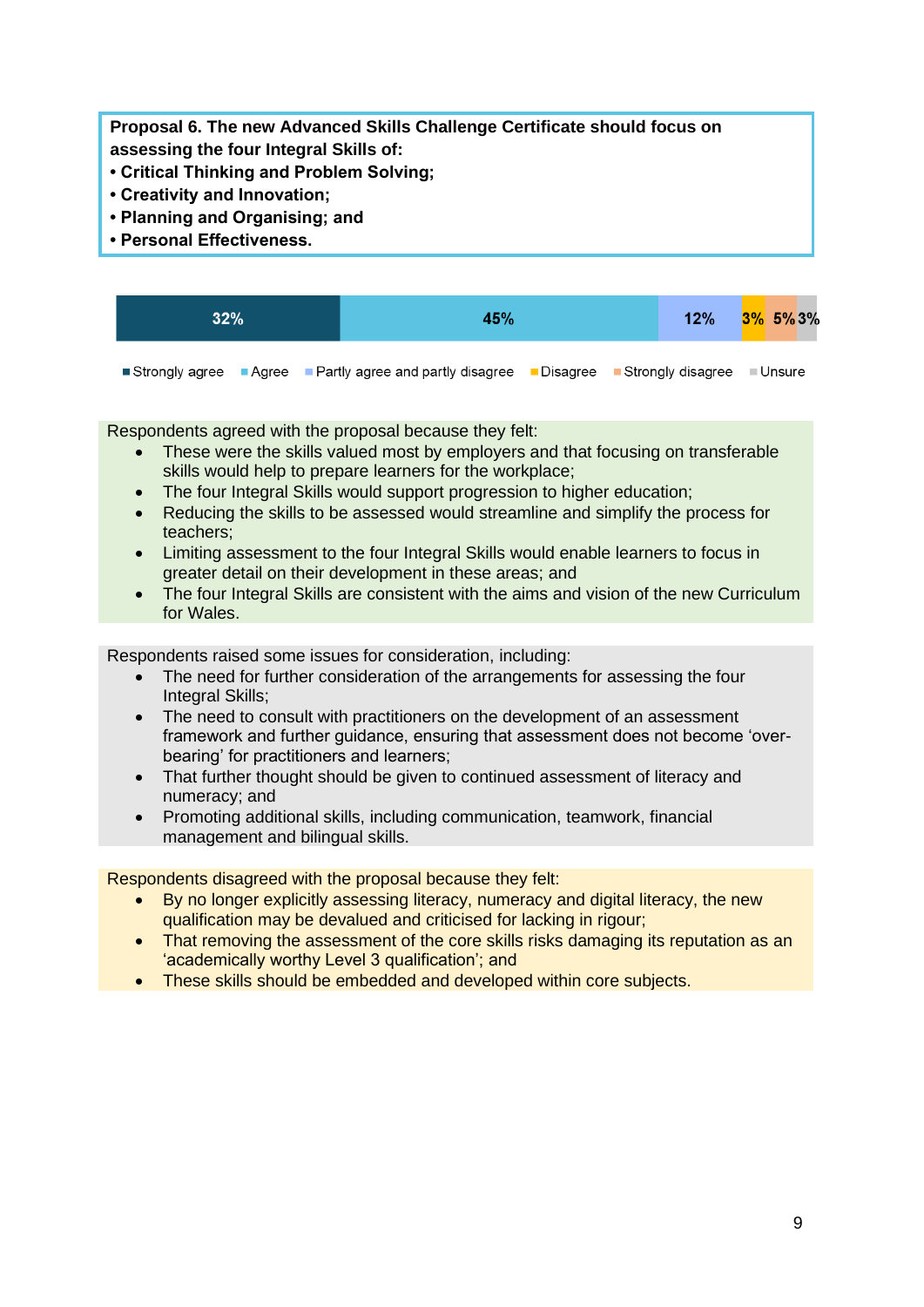**Proposal 7. The new Advanced Skills Challenge Certificate should require learners to develop and apply their literacy and numeracy skills and their digital competence. These skills should not be learning outcomes in their own right, and learners should not be directly assessed on them.**



Strongly agree Agree Partly agree and partly disagree Disagree Strongly disagree Dinsure

Respondents agreed with the proposal because they felt:

- Literacy, numeracy and skills in digital competence should be developed as part of the new Advanced SCC, and embedded throughout the qualification, without the requirement to assess them as formal learning outcomes;
- Assessing the skills could add to the complexity of the assessment model and result in unnecessary duplication;
- Learners are already formally assessed on their literacy and numeracy skills through other qualifications;
- The proposal could reduce stress on learners and have a positive impact on learners' experiences;
- The current arrangement disadvantages lower ability learners and that the proposal was therefore more equitable for all learners; and
- This could have a positive impact on the workload of practitioners.

Respondents raised some issues for consideration, including:

- If literacy, numeracy and digital competence are not assessed, how would teachers be able to determine whether these skills are developed; and
- Some form of assessment of these skills should be incorporated into the qualification, such as assessing learners on their improvement in relation to literacy, numeracy and digital competence.

- The skills in question are essential skills which should be assessed so that learners' proficiency in numeracy, literacy and digital skills can be gauged;
- If these skills are not assessed they would not be prioritised and may not receive sufficient attention as part of projects and learning programmes; and
- Learners would be disadvantaged by the proposal, as they are entitled to see outcomes relating to skills they have developed and applied.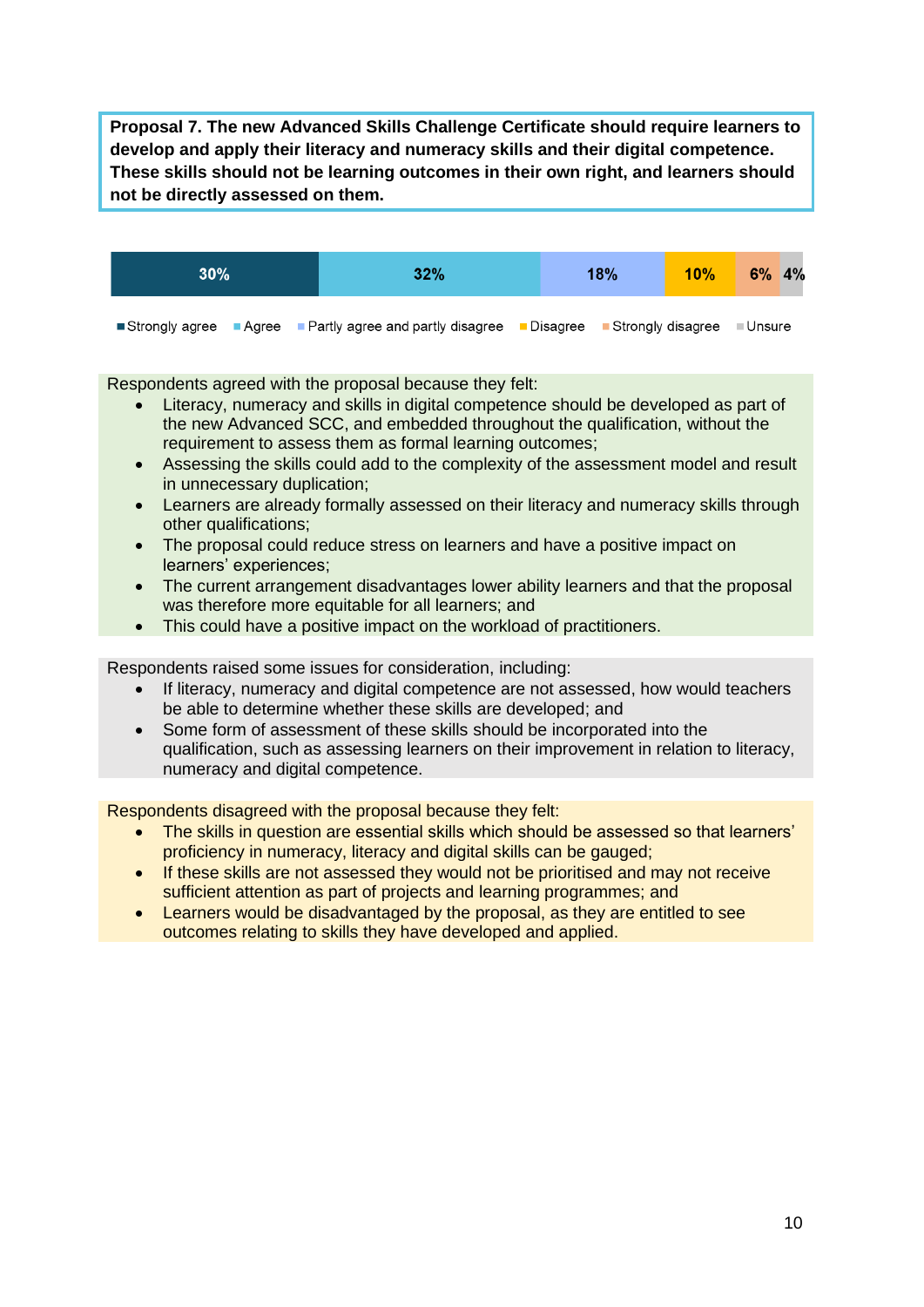**Proposal 8. Each component of the new Advanced Skills Challenge Certificate should assess all four of the Integral Skills. Each skill could be weighted differently at component level, but all four skills must contribute equally to the overall qualification.**



Strongly agree Agree Partly agree and partly disagree Disagree Strongly disagree Unsure

Respondents agreed with the proposal because they felt:

- Some Integral Skills are more relevant or applicable to some projects and that it is sensible to design an assessment structure that reflects this, weighted appropriately for each component project;
- Differential weighting of skills across the projects could remove the duplication of skills that takes place in the existing qualification;
- The proposed model would allow learners to revisit the skills and demonstrate their ability in each skill in different contexts; and
- Each Integral Skill is equally important and should carry the same contribution to the overall grade.

Respondents raised some issues for consideration, including:

- Assigning a different weighting to the four skills in each of the components could potentially lead to confusion; and
- They needed to see more detail before being able to offer full support to the proposal, including in relation to how an assessment grid could be used in practice.

- Some of the Integral Skills may not apply in every component and that assessing the skills in each component would create unnecessary assessment burdens;
- There should not be an even split between the Integral Skills, noting that Critical Thinking and Problem Solving should hold greater weighting; and
- All skills should be weighted equally within each component, both for clarity and in order to avoid a situation where learners feel disadvantaged in any particular project which is weighted towards skills in areas where they may be less confident.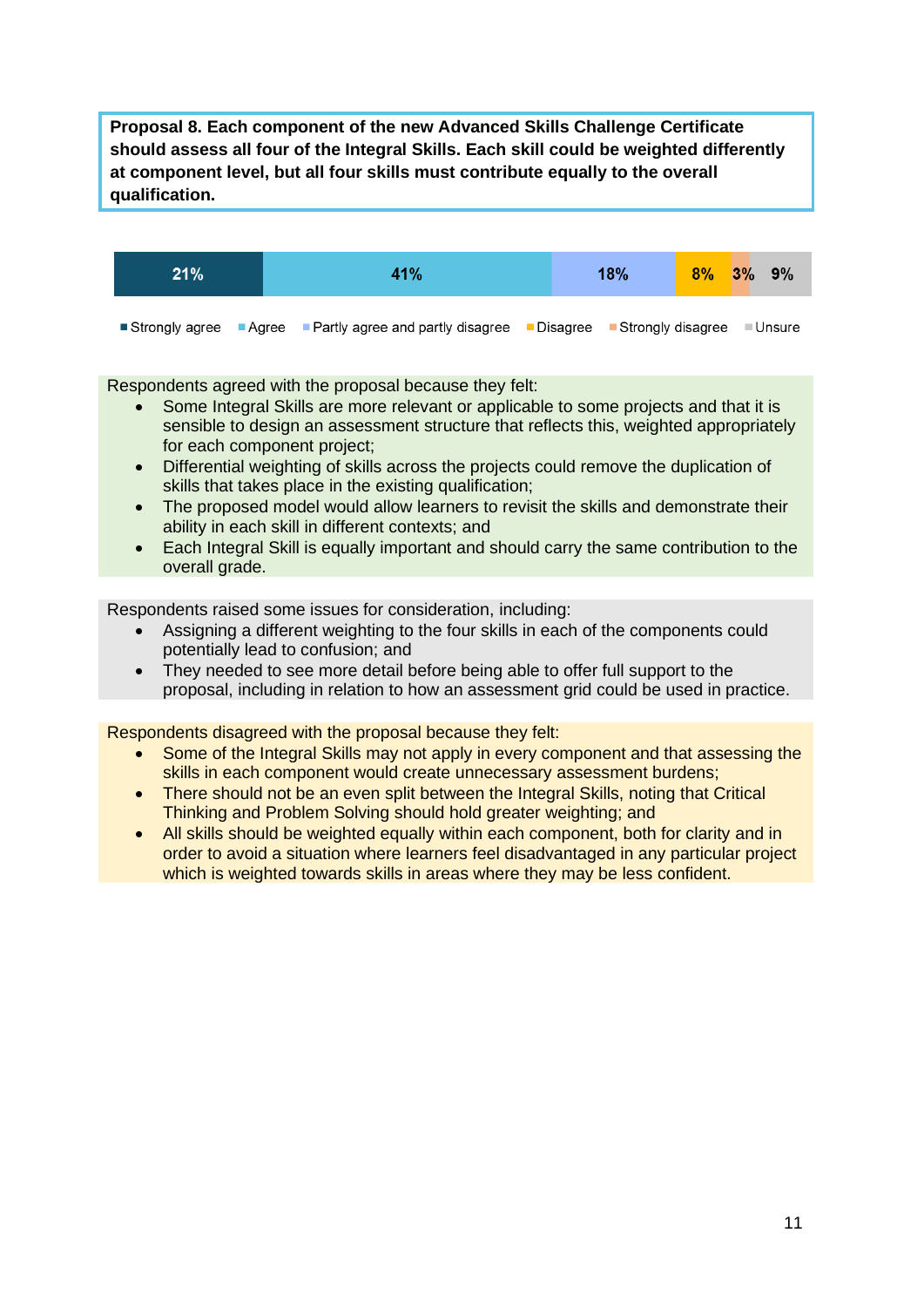#### **Proposal 9. The new Advanced Skills Challenge Certificate should continue to be graded A\*-E.**



Strongly agree Agree Partly agree and partly disagree Disagree Strongly disagree **Unsure** 

Respondents agreed with the proposal because they felt:

- It would ensure that the Advanced SCC is graded consistently with other Level 3 qualifications, thereby ensuring parity;
- Grading the Advanced SCC A\*-E would be clearer and easier to understand for teachers, learners and other stakeholders;
- It would give credibility and legitimacy to the Advanced SCC, by making it clear to stakeholders that it has equal value with other Level 3 qualifications;
- It would facilitate learner progression into employment and higher education;
- It was fairer than possible alternative grading options, as an A\*-E grading system more directly reflects the amount of work learners put into the qualification; and
- It would increase learner engagement with the Advanced SCC, as there would be a direct correlation between the amount of work they put into the qualification and their final grade.

Respondents who disagreed with the proposal primarily did so because they felt that an alternative grading system would be more appropriate:

- Some of these respondents commented that a pass/fail model, or a pass/merit/distinction model would be more appropriate as they do not perceive the Advanced SCC to be the same type of qualification as a 'traditional' A Level; and
- Others emphasised that more rigour would be needed in the way the qualification is delivered and assessed before an A\*-E grading system would be appropriate.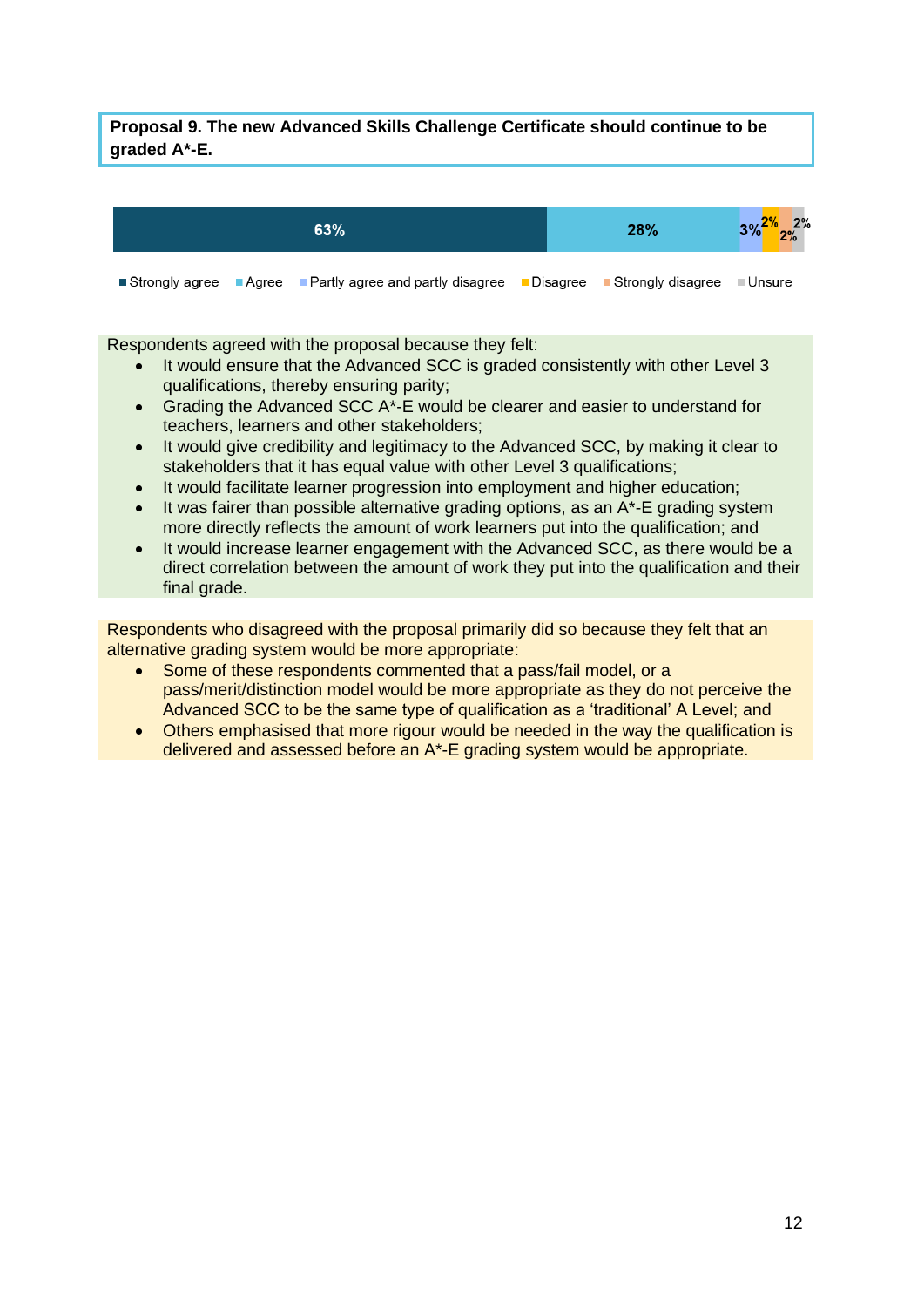**Proposal 10. Learners should be able to achieve a grade at qualification level without having to pass every component of the new Advanced Skills Challenge Certificate. In the interests of fairness, learners should continue to be entitled to one re-sit per component and the highest grade achieved for that component should count towards the qualification grade.**



Respondents agreed with the proposal because they felt:

- It would ensure parity between the revised Advanced SCC and other Level 3 qualifications;
- The proposal is fair, for example because learners would be subject to the same grading system across different qualifications or because allowing re-sits would ensure learners are provided with a second chance to succeed;
- It would ensure any personal or extenuating circumstances which may negatively affect a learners' performance are taken into account in the grading system;
- It offers learners the opportunity to demonstrate and develop their skills in certain components even if they find other components more challenging;
- It would ensure the recognition and encouragement of learner improvement over time; and
- It would support learners to achieve the best outcomes they are capable of achieving.

Respondents raised some issues for consideration, including:

- How the proposal would be implemented in practice, in particular the practicalities of arranging re-sits; and
- Agreeing with the proposal to allow one re-sit per component (or, on rare occasions, one re-sit across the whole qualification) but disagreed with the proposal that learners would not have to pass every component to achieve a grade.

- Learners should be expected to pass every component in order to achieve a grade at qualification level; and
- Allowing learners to achieve a grade without passing every component could be seen to reduce the rigour and legitimacy of the Advanced SCC.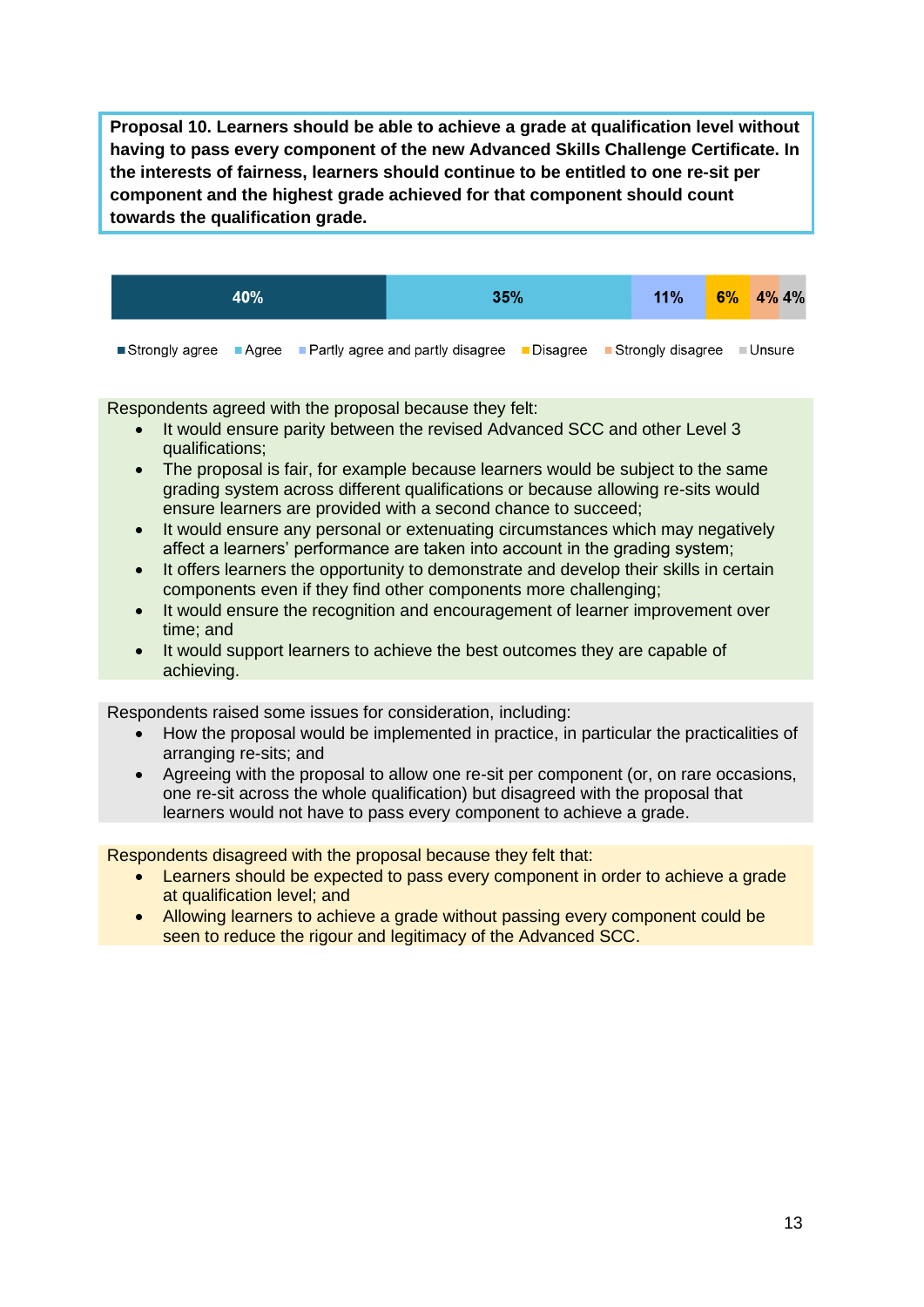# <span id="page-13-0"></span>**1. Introduction**

This report presents an analysis of the responses received to Qualifications Wales' public consultation, 'Skilled for the Future', which ran between 21 September and 13 November 2020.

# <span id="page-13-1"></span>**1.1 About the consultation**

In the consultation, Qualifications Wales sought views on proposed changes to the Advanced SCC qualification and the overarching Advanced Welsh Baccalaureate (Welsh Bacc) framework. Specifically, Qualifications Wales consulted on proposals to:

- Discontinue the overarching Advanced Welsh Bacc framework allowing a focus on the Advanced Skills Challenge Certificate as a standalone qualification; and
- Develop a new Advanced Skills Challenge Certificate qualification.

The full consultation document, 'Skilled for the Future', and the associated Integrated Impact Assessment are [available online on Qualifications Wales' website.](https://www.qualificationswales.org/english/news/qualifications-wales-launches-consultation-on-future-of-welsh-baccalaureate/)

Qualifications Wales promoted and circulated the consultation through a variety of channels in order to raise stakeholder awareness and encourage responses. These channels included the Qualifications Wales website, newsletters and social media. Qualifications Wales also capitalised on stakeholder channels and worked with partner networks such as the regional education consortia to widen their audience reach.

The consultation was provided in two formats: a main consultation document and a summary version for learners, their families and others who preferred a concise version. Both versions included the same consultation questions, worded in a way most appropriate to the intended audience. Respondents could access and respond to both versions of the consultation online or electronically (PDF or Word) through the Qualifications Wales website, or by paper, large print and braille on request.

Qualifications Wales received **428 responses** to the consultation, comprising:

- 209 responses to the main consultation; and
- 219 responses to summary version.

Not all respondents answered every consultation question. The 428 responses therefore include those who answered only a small number of questions, as well as those who answered most or all of the questions.

The table below provides a broad overview of the different types of respondent.

| <b>Broad category of respondent</b>              | <b>Number of respondents</b> |
|--------------------------------------------------|------------------------------|
| Learner                                          | 223                          |
| Education professionals and providers            | 158                          |
| Education stakeholder organisations <sup>1</sup> | 17                           |

<sup>1</sup> Comprising local authorities, regional education consortia, teaching unions, regulatory or awarding bodies, representative and third sector organisations and other public bodies.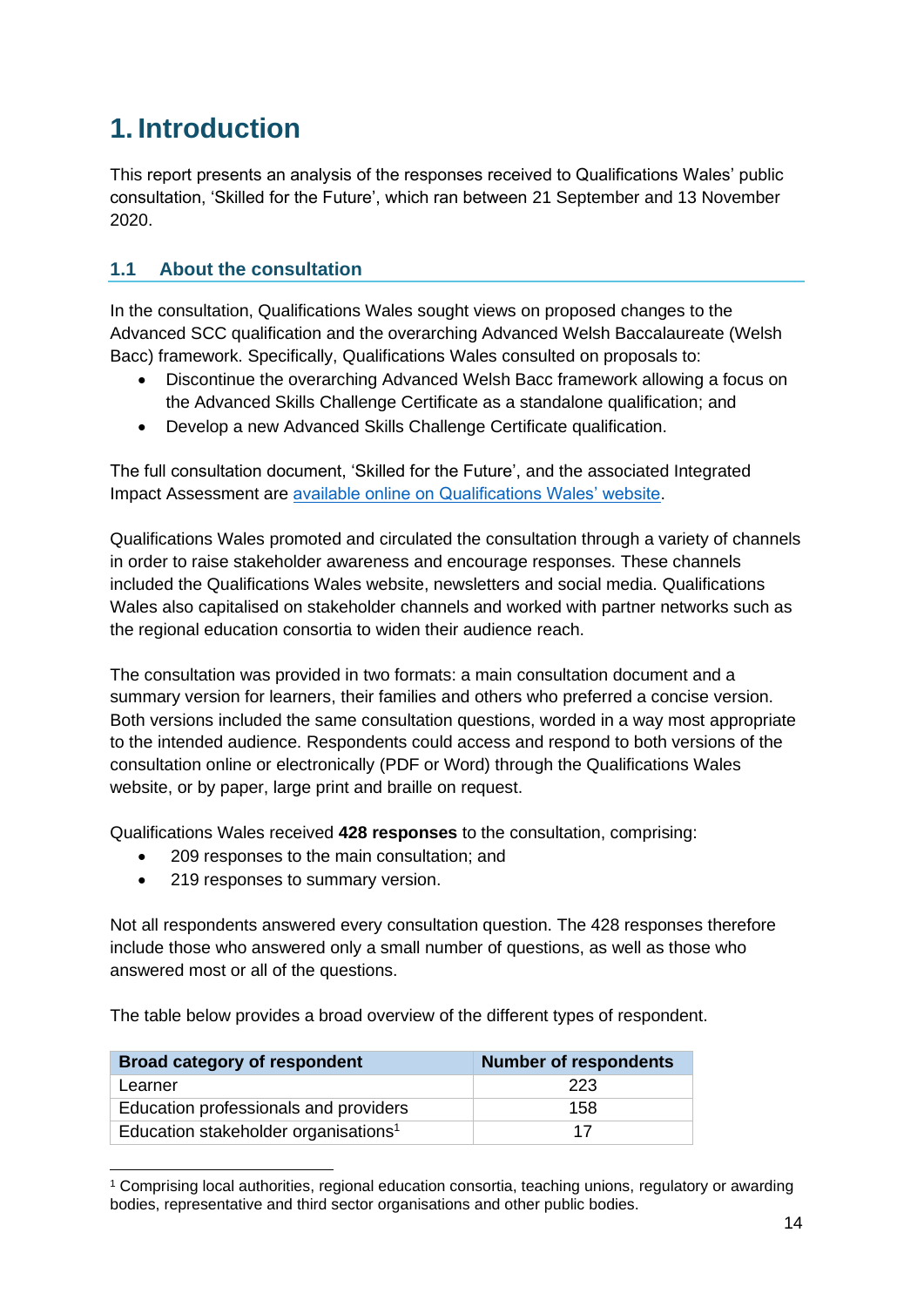| Individual respondents |  |
|------------------------|--|
|                        |  |

# <span id="page-14-0"></span>**1.2 Approach to the analysis**

Arad undertook the analysis of all 428 responses on behalf of Qualifications Wales. Five of these responses were submitted via e-mail rather than online and these were analysed in the same way as the online responses.

The consultation included 10 **'closed questions'**, requiring respondents to state the extent to which they agreed or disagreed with each proposal. Responses to these questions have been quantified and analysis of the results is presented in this report.

Arad then undertook a thematic analysis of the **written comments provided by respondents** to explain their answers to each of the 10 closed questions. Arad also undertook a thematic analysis of responses to the three open-ended questions on the Integrated Impact Assessment. The thematic analysis categorised the information provided by respondents into overarching themes.

- Initially, **a sample of responses** to each question was reviewed and the research team worked collaboratively to develop an overarching framework for thematic analysis. This framework identified the key themes likely to be allocated within individual questions, as well as ensuring consistency in how similar themes were recorded across different questions. This framework was not fixed; it was flexible enough to be modified and developed further as the team undertook the full analysis of all consultation responses.
- To ensure consistency in the analysis, the initial sample of responses was reviewed independently by two researchers. The researchers then came together to discuss their findings and agree the themes to include in the analysis framework and how these should be interpreted. This ensured that all researchers had developed a common understanding of how to interpret responses and a consistent approach to coding.
- The **remaining responses to open-ended questions** were analysed using the coding framework developed during the initial review stage. An evidence log (in the form of a spreadsheet) was used to attach key themes to each individual response. This evidence log ensured that all team members analysed and noted themes consistently and allowed the team to note the prevalence of each theme and variation in the views of different categories of respondent. A small number of additional key themes (not identified by the initial coding framework) were identified for each question during this stage, but these themes were usually raised by a small number of respondents.

# <span id="page-14-1"></span>**1.3 About this report**

Section 2 of this report presents an overview of key themes which arose regularly throughout responses to different consultation questions. These are high-level themes which reflect overarching issues raised by respondents. Sections 3 and 4 follow the structure of the consultation questions. The report summarises responses to each question in turn and, as such, some themes may be repeated in responses to different questions.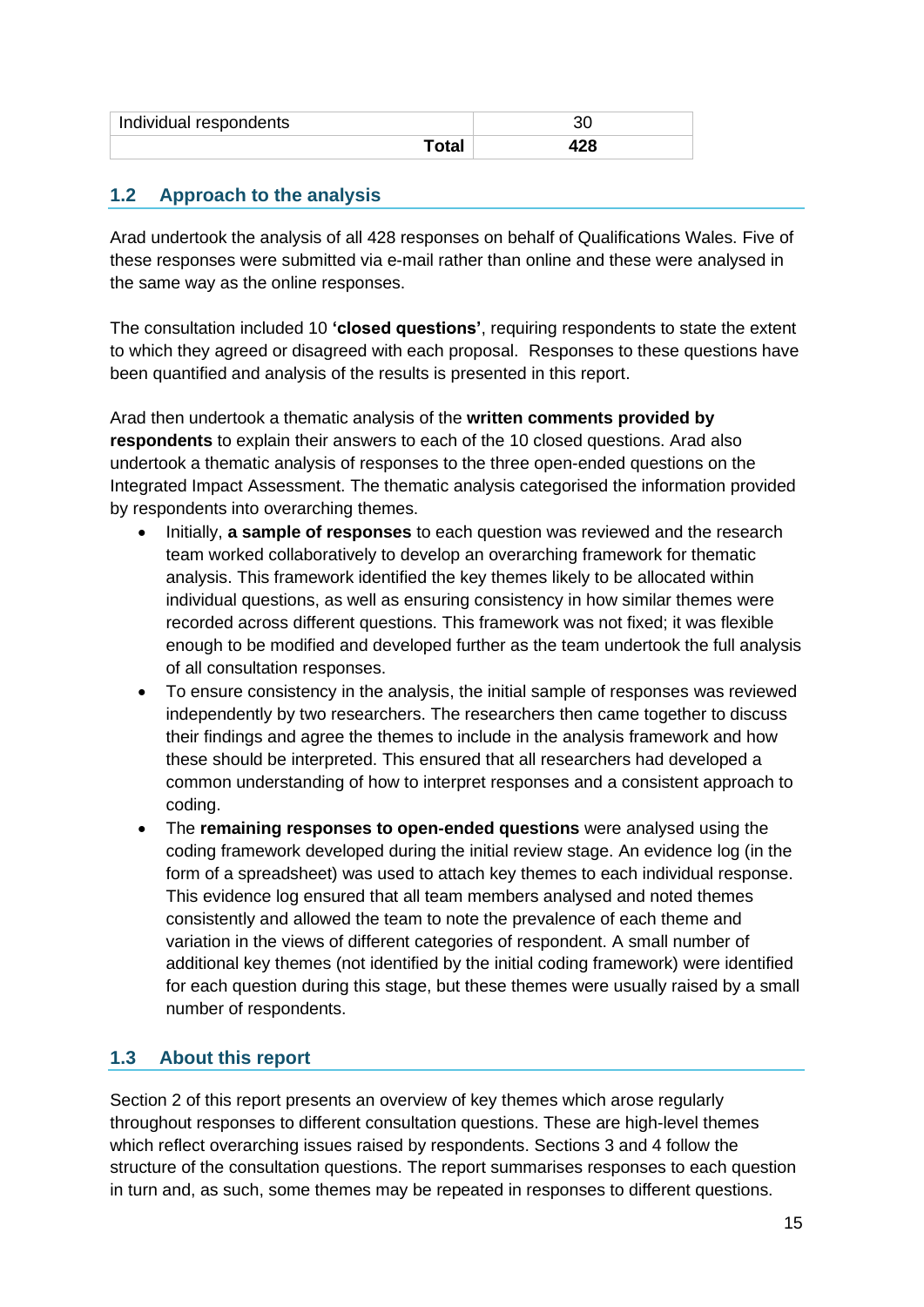The total number of responses to each closed question and each open-ended question varies and is noted at the start of each question. Where appropriate, the themes identified are divided into:

- Reasons respondents agreed with the proposal;
- $\bullet$  Issues for further consideration:<sup>2</sup> and
- Reasons respondents disagreed with the proposal.

The report presents key themes arising most frequently within the consultation responses, in order of prevalence. The comments made by respondents were typically very wideranging, each theme was generally raised by a minority of respondents.

There was a wealth of further evidence provided through the consultation responses which supports these themes and provides significant additional detail. All individual responses have been shared with Qualifications Wales so they can be considered further.

### **Throughout the report, the themes and points presented are drawn from comments made by respondents and do not represent the views of the report authors or Qualifications Wales. The report therefore:**

- Provides a summary of views rather than drawing conclusions; and
- Represents respondent views regardless of how accurately respondents have interpreted Qualifications Wales' proposals or whether their views accurately reflect the current Advanced Skills Challenge Certificate and the Welsh Bacc framework.

**This report is intended to provide a consolidation of the wide range of themes identified by respondents, presented as key messages for Qualifications Wales to consider. As such, the report does not present the numbers or proportions of respondents who raised each theme.**

<sup>&</sup>lt;sup>2</sup> These were particular issues respondents felt that Qualifications Wales should consider when further developing or implementing each proposal. They were raised by those who agreed with the proposals, as well as those who partly agreed and partly disagreed, and those who were not sure or did not provide a response to the closed question.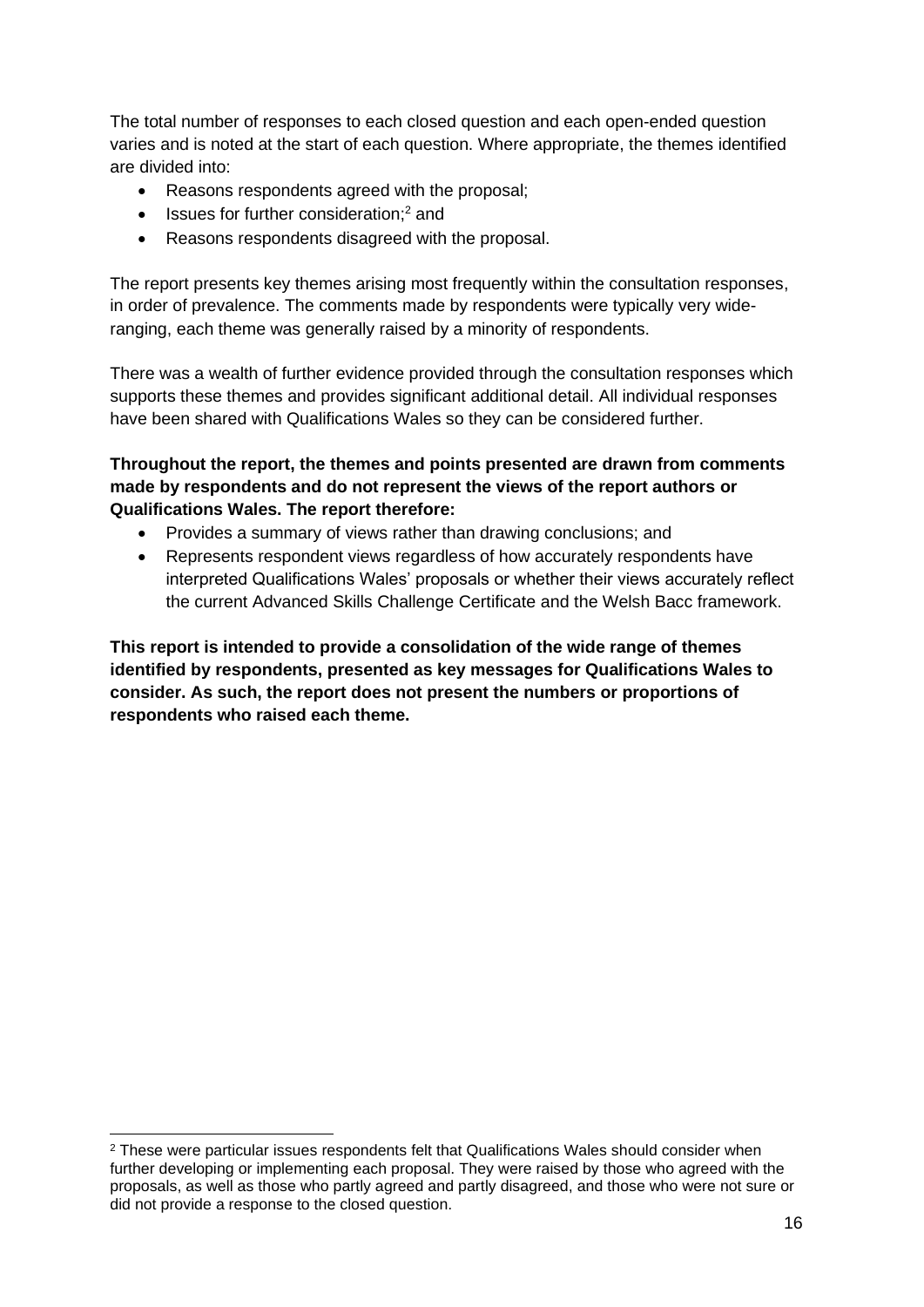# <span id="page-16-0"></span>**2. Overarching themes**

The analysis identified overarching and recurring themes which respondents raised across multiple questions. This initial section of the report presents an overview of these themes.

**Respondents commented that the proposals would help establish a qualification that is clearer for learners, practitioners and stakeholders. They felt that the proposals would simplify the qualification's delivery structure.** 

- Respondents felt that a standalone Advanced SCC qualification would be more clearly understood than the current arrangement of an Advanced SCC qualification and an Advanced Welsh Bacc framework.
- By basing the Advanced SCC on fewer components and by focusing on assessing four Integral Skills, respondents noted that the qualification would be less burdensome, and simpler for learners to understand.
- The redesign of the qualification and the focus on assessing fewer skills could reduce the repetition of learning and assessment that some perceived to be a weakness of the current qualification.

# **The proposals have the potential to benefit learners by making the qualification more manageable and engaging.**

- Respondents inferred from the proposals that reducing the number of components to three would enable more time to be allocated to each one. Respondents believed this would enable learners to focus on developing a richer understanding of the topics being explored, while developing the Integral Skills more fully.
- The focus on fewer components and the reduction in the number of skills being assessed could ease the stress on learners and promote learner wellbeing.

### **Respondents suggested that the proposals could reduce the workload associated with the qualification from the perspective of practitioners.**

- Simplifying the structure of the qualification could lead to a more focused approach in terms of teaching and assessment.
- Addressing the perceived duplication of activity across components would, it was suggested, make the qualification easier to manage and administer, and ensure practitioners remain engaged with the qualification.

**Respondents indicated that the existing arrangements disadvantage some learners and felt that the proposals for the new Advanced SCC would potentially be fairer and more equitable for all learners of all ability levels to develop and demonstrate their skills.** 

- Respondents felt that some learners were at a disadvantage under current arrangements, particularly if they did not pass the Advanced Welsh Bacc framework because of their results in other GCSE and A-level qualifications. Respondents considered that this particularly affected learners who struggled with their literacy and numeracy skills and those from socio-economically deprived backgrounds.
- It was suggested that current arrangements, where literacy and numeracy are assessed as learning outcomes within the Advanced SCC, disadvantage lower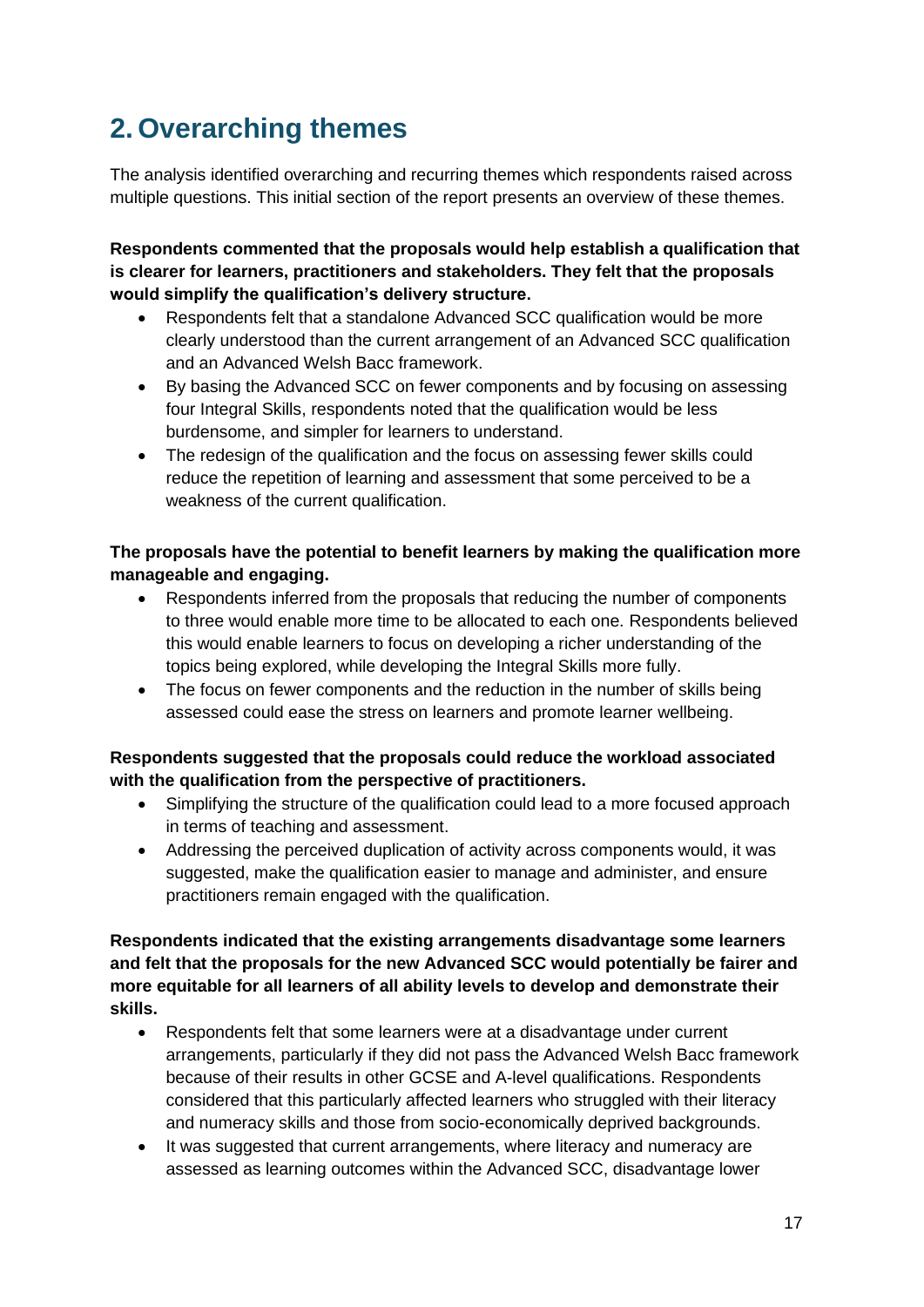ability pupils and can prevent them from achieving good grades and impact on future learning pathways.

#### **The proposals would help learners develop and apply skills that are valuable and relevant to continuing learning and future employment.**

- The Integral Skills, which will be the focus of the qualification, will support learners to pursue a range of future pathways, including progression to the next stage of their education.
- These skills are transferable and valued by employers.
- Respondents were supportive of the emphasis on applying the skills in different contexts through the various components.

### **The proposals – including the focus on the four Integral Skills – are aligned with the four purposes of Curriculum for Wales and provide continuity for learners.**

• The proposals would allow for the qualification to build on the skills that underpin the curriculum, providing progression and continuity from earlier stages of schooling.

### **Responses to the consultation identified a number of recurring issues requiring further consideration.**

- Respondents felt that further quidance and detail would be required to support the implementation of the Advanced SCC. In some cases, respondents suggested that training would be required for practitioners to support delivery.
- Respondents noted that further information on the proposed approach to assessment is required to specify the criteria to be used to assess outcomes. In particular, respondents felt that guidance on weighting the skills within each component would be beneficial.
- Respondents emphasised the need to ensure that literacy, numeracy and digital competence are supported through the Advanced SCC, even if they are not assessed as learning outcomes.
- Respondents also highlighted the need to ensure parity with other Level 3 qualifications, ensuring the qualification's reputation and credibility are upheld.

### **A small number of respondents expressed concerns that the proposals could devalue the qualification.**

- Respondents felt it was important to preserve the Welsh Bacc brand, which they considered to be well-established and recognised by stakeholders.
- Respondents expressed concerns that, by no longer explicitly assessing literacy, numeracy and digital literacy, the new qualification may be devalued and criticised for lacking in rigour.
- These respondents signalled that the reduced focus of the qualification could lead to a lack of parity with A-levels, impacting negatively on how employers and partners in FE and HE view the Advanced SCC.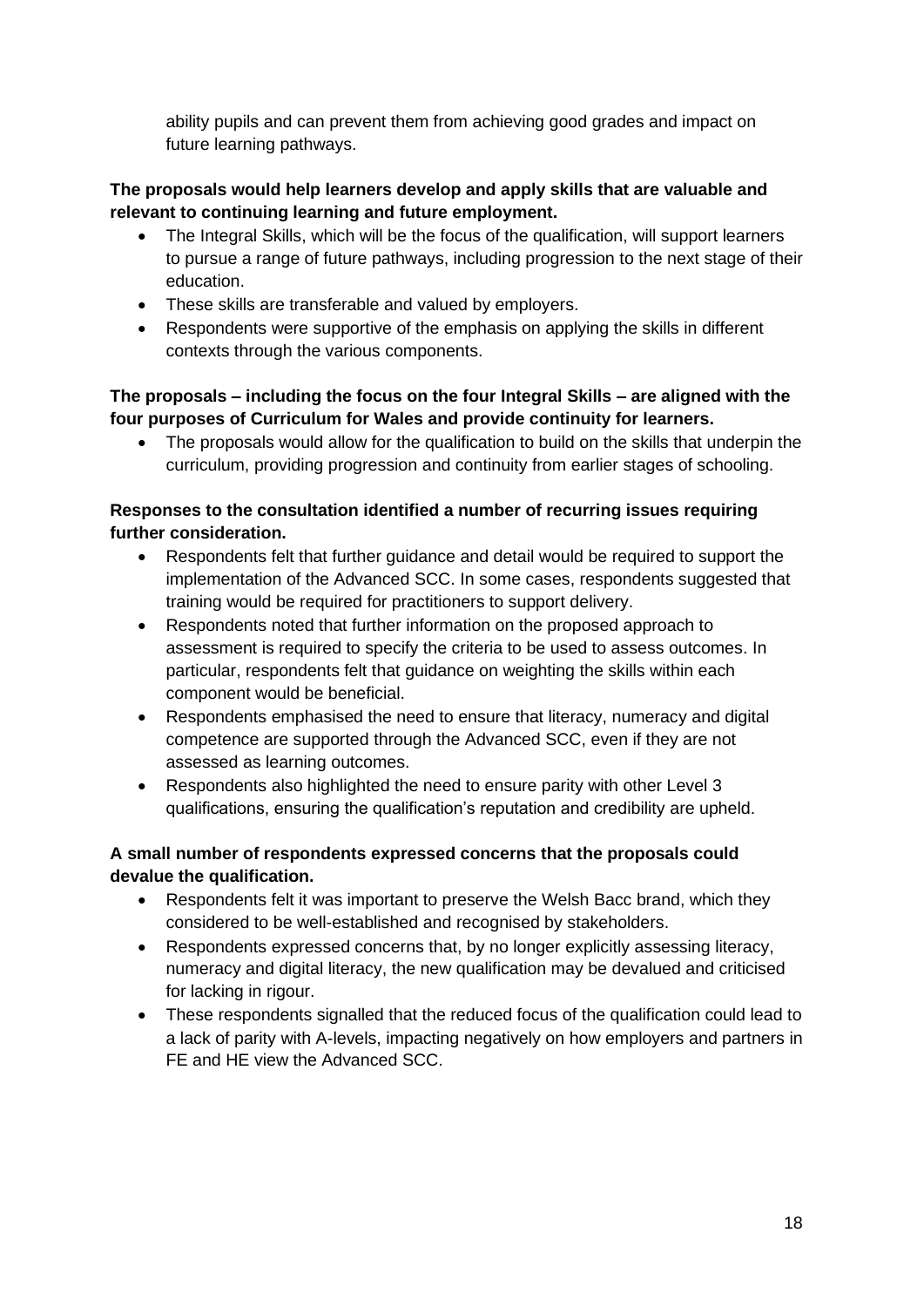# <span id="page-18-0"></span>**3. The Advanced Welsh Baccalaureate Framework**

The first section of the consultation presented Qualifications Wales' proposal to discontinue the Advanced Welsh Bacc framework to allow a focus on the Advanced Skills Challenge Certificate as a standalone qualification. The consultation asked respondents to state to what extent they agree with the proposal.

# <span id="page-18-1"></span>**3.1 Proposal 1**

The overarching Advanced Welsh Baccalaureate framework should be discontinued allowing a focus on the Advanced Skills Challenge Certificate as a standalone qualification.

To what extent do you agree with this proposal?



*Figure 1: Percentage of respondents who agree and disagree with proposal 1*

Almost two thirds of respondents stated that they either strongly agreed (32%) or agreed (32%) with the proposal. Smaller proportions partly agreed and partly disagreed with the proposal (16%) or were unsure (13%). Only 7% disagreed with the proposal to some extent.

A total of 233 respondents chose to provide written comments to explain their view. The key themes arising most frequently in these comments are summarised below.

#### **3.1.1 Reasons respondents agreed with the proposal**

Respondents said that they supported the proposal because it would make the qualification **clearer** for learners, centres and stakeholders to understand. Respondents noted that the distinction between the Advanced Welsh Bacc framework and Advanced SCC is not well understood, and can be confusing for some learners. This was mentioned by respondents as being of particular concern for learners who passed the Advanced SCC but not the Advanced Welsh Bacc framework.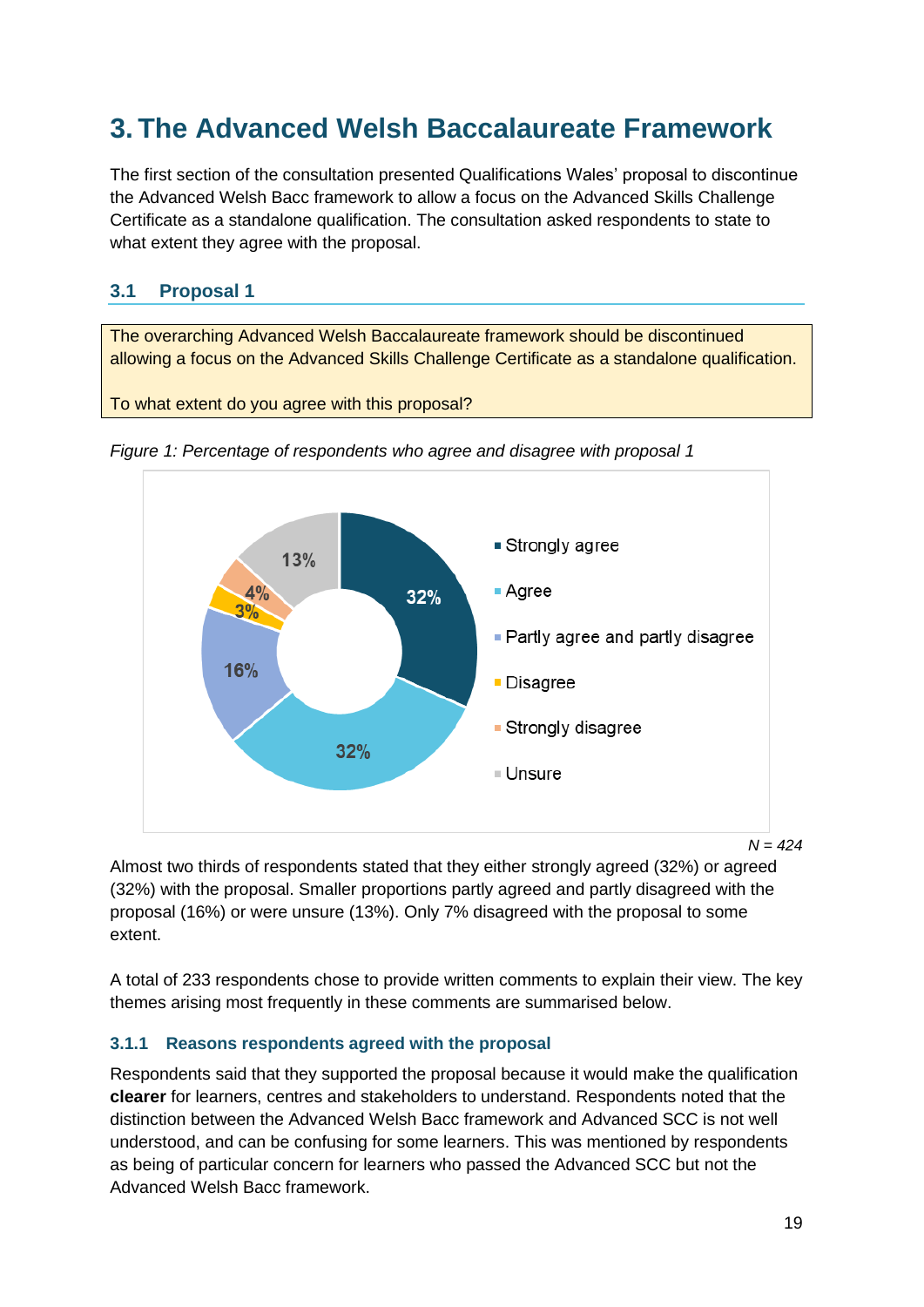*'I think more of a focus on making the SCC a completely standalone qualification makes it much clearer for everyone involved, including universities.'* [Education professional]

*'It confuses pupils and makes no sense that there are two separate qualifications. The SCC alone is robust and fits the needs of pupils in terms of academic rigour and UCAS application.'* [Education professional]

Respondents agreed with the proposal as they felt **the current system placed some learners at a disadvantage** if they did not pass the Advanced Welsh Bacc framework because of their other exam results.<sup>3</sup> Respondents considered that this particularly affected learners who struggled with their literacy and numeracy skills and those from socioeconomically deprived backgrounds.

> *'Borderline D grade learners often excel in the SCC but the P/F [pass/fail] grades attached to the overarching Welsh Baccalaureate often cause confusion to those who don't achieve the qualifying C and above grades at GCSE Maths/English.'* [Education professional]

Respondents agreed with the proposal because they believed the Advanced SCC would be **more highly valued and recognised** as a standalone qualification. Respondents felt that learners valued the Advanced SCC more highly than the Advanced Welsh Bacc framework, and they considered the focus on skills to be the most important aspect of the qualification.

> *'Students generally interested in the value of SCC and not the WBQ [Advanced Welsh Bacc framework] add on. Students who do not achieve two other A levels get disappointed to see F [fail] on their final results and this again created confusion. From an educator point of view the WBQ does not hold value anymore.'* [Education professional]

Respondents felt the proposal would reduce the workload associated with qualification, making it **more manageable** for learners and teachers. Respondents commented that they considered the amount of work associated with the Advanced Welsh Bacc framework and Advanced SCC to be significant, particularly when being undertaken alongside other courses. Respondents considered that the proposed changes could make the qualification more appealing and engaging for learners.

<sup>&</sup>lt;sup>3</sup> To pass the Welsh Bacc, a learner must achieve the Advanced SCC, along with two further A levels or other equivalent qualifications, as well as achieving a grade C or above in GCSE Mathematics or GCSE Mathematics Numeracy and in GCSE Welsh Language or GCSE English Language.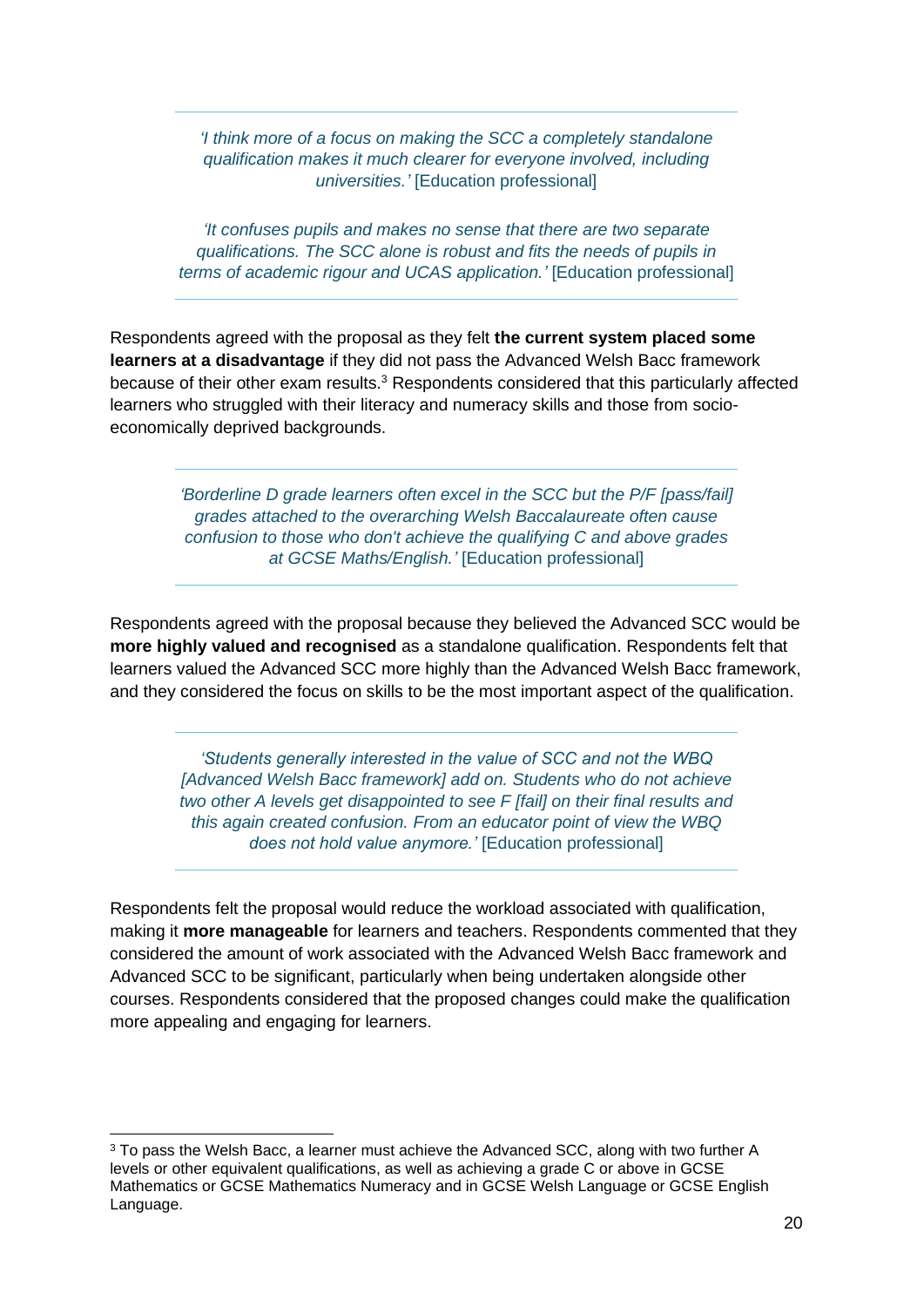#### **3.1.2 Issues for consideration**

Some respondents agreed with the proposal but raised a few issues relating to the **implementation** of the Advanced SCC. These included identifying a need for training for staff in delivering the qualification and guidance relating to delivery.

> *'A key issue will be the training provided for teachers and the resources that are available. These will need to be provided with sufficient lead time to allow staff to properly consider and implement them. They will need to be of the highest quality that can be provided. They will, of course, need to be available in English and in Welsh at the same time. There needs to be a concerted effort between QW [Qualifications Wales] and the WJEC to address these issues.'* [Teaching Union]

#### **3.1.3 Reasons respondents disagreed with the proposal**

Respondents disagreed with the proposal because they felt it was important to **preserve the Welsh Bacc brand**, which they considered to be well-established and recognised by stakeholders, including Universities.

> *'The Welsh Baccalaureate has been at the heart of Welsh education policy for twenty years and is a recognised brand both nationally and internationally. The accredited title of the Skills Challenge Certificate was amended at the request of HEIs across the UK to include 'Advanced Welsh Baccalaureate' reinforcing the importance of the brand to this sector.'* [Education stakeholder organisation]

Respondents also said they disagreed with the proposal because they felt the Advanced Welsh Bacc framework is of particular **benefit to some learners**, particularly those following vocational routes. Respondents expressed some concern that discontinuing the Advanced Welsh Bacc could lead to a lack of parity for learners on vocational courses.

> *'The Framework should remain. The Welsh Baccalaureate has two important roles at post 16. It provides employers and HE with an overall picture of student achievements as all require the GCSE Maths and English grade C or above. I feel the most important role is what it has done for vocational students in Wales. They were always seen as second class citizens by A level students and by academic staff. As the Welsh Baccalaureate requires 2 A levels or equivalent vocational it puts all students on a level playing field.'* [Education professional]

> *'This flagship Welsh qualification provides parity of esteem between academic and vocational learning at Advanced level with all qualifications having the same status within the framework.'* [Education stakeholder **organisation1**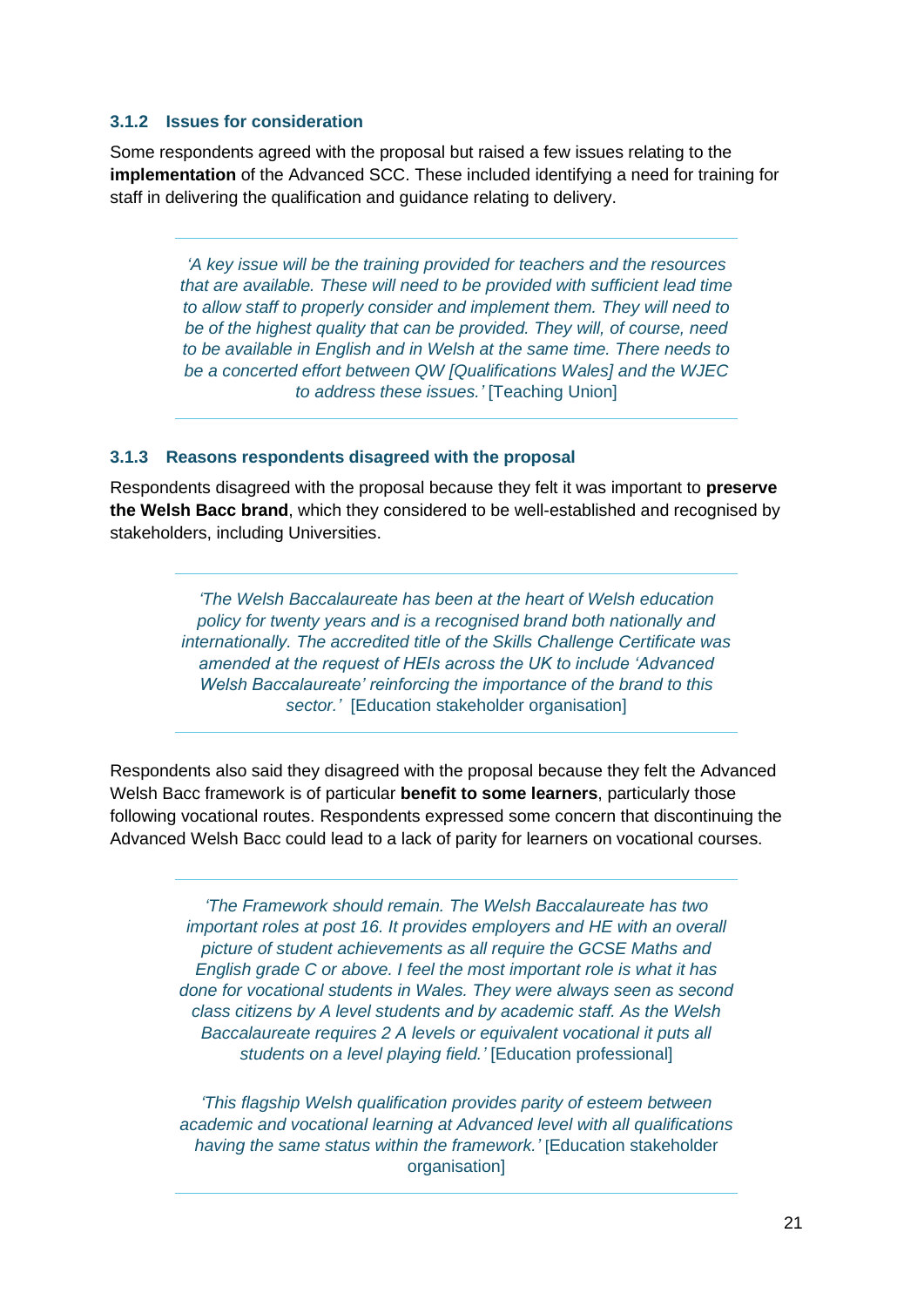A few respondents disagreed with the proposal because they felt the **Advanced Welsh Bacc framework complemented the Advanced SCC** and that both should therefore be retained. A small number of respondents expressed the view that both the Advanced Welsh Bacc framework **and Advanced SCC should be optional**, and felt that neither qualification was valued by learners.<sup>4</sup> This view was reiterated by a small number of respondents in their responses to subsequent consultation questions, and are therefore not repeated in the sections that follow.

<sup>4</sup> Decisions on whether the Advanced SCC should be compulsory or optional are outside of the scope of the consultation and not within the remit of Qualifications Wales.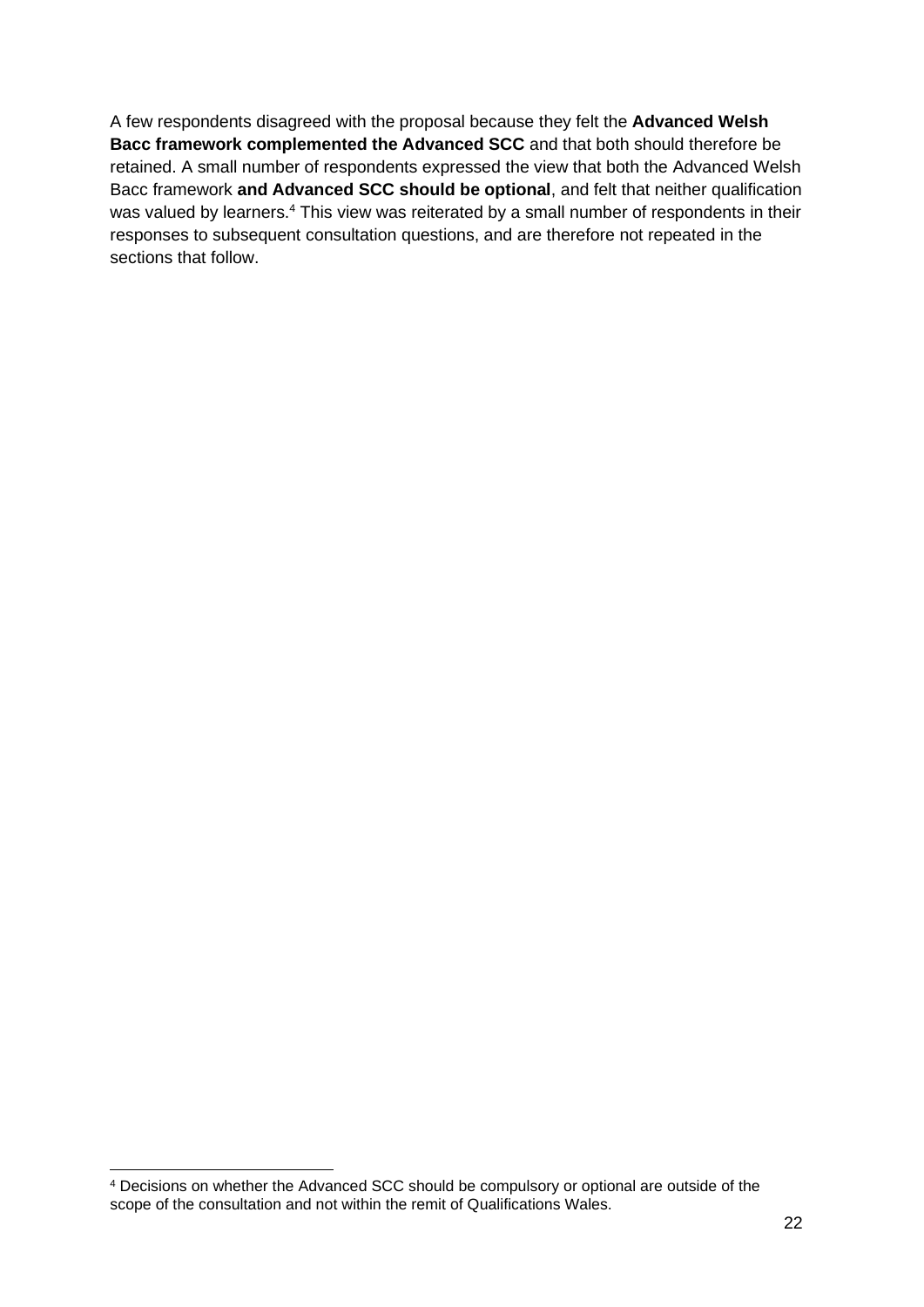# <span id="page-22-0"></span>**4. The New Advanced Skills Challenge Certificate**

The second section of the consultation outlined Qualifications Wales' main proposals for a new Advanced SCC qualification. The proposals relate to the following aspects of the Advanced SCC qualification:

- Purpose
- Learning contexts
- Structure
- Assessment structure
- Grading system

<span id="page-22-1"></span>The consultation asked respondents to state to what extent they agree with the proposals.

### **4.1 Proposal 2 – Purpose**

The purpose of the new Advanced Skills Challenge Certificate should be to enable learners to develop and apply skills in relevant contexts in preparation for employment, lifelong learning and active citizenship.

To what extent do you agree with this proposal?



*Figure 2: Percentage of respondents who agree and disagree with proposal 2*

*N = 393*

Almost all respondents stated that they either strongly agreed (50%) or agreed (39%) with the proposal, while a small proportion (8%) partly agreed and partly disagreed. A total of 2% were unsure and only 1% disagreed with the proposal to some extent.

A total of 197 respondents chose to provide written comments to explain their view. The key themes arising most frequently in these comments are summarised below.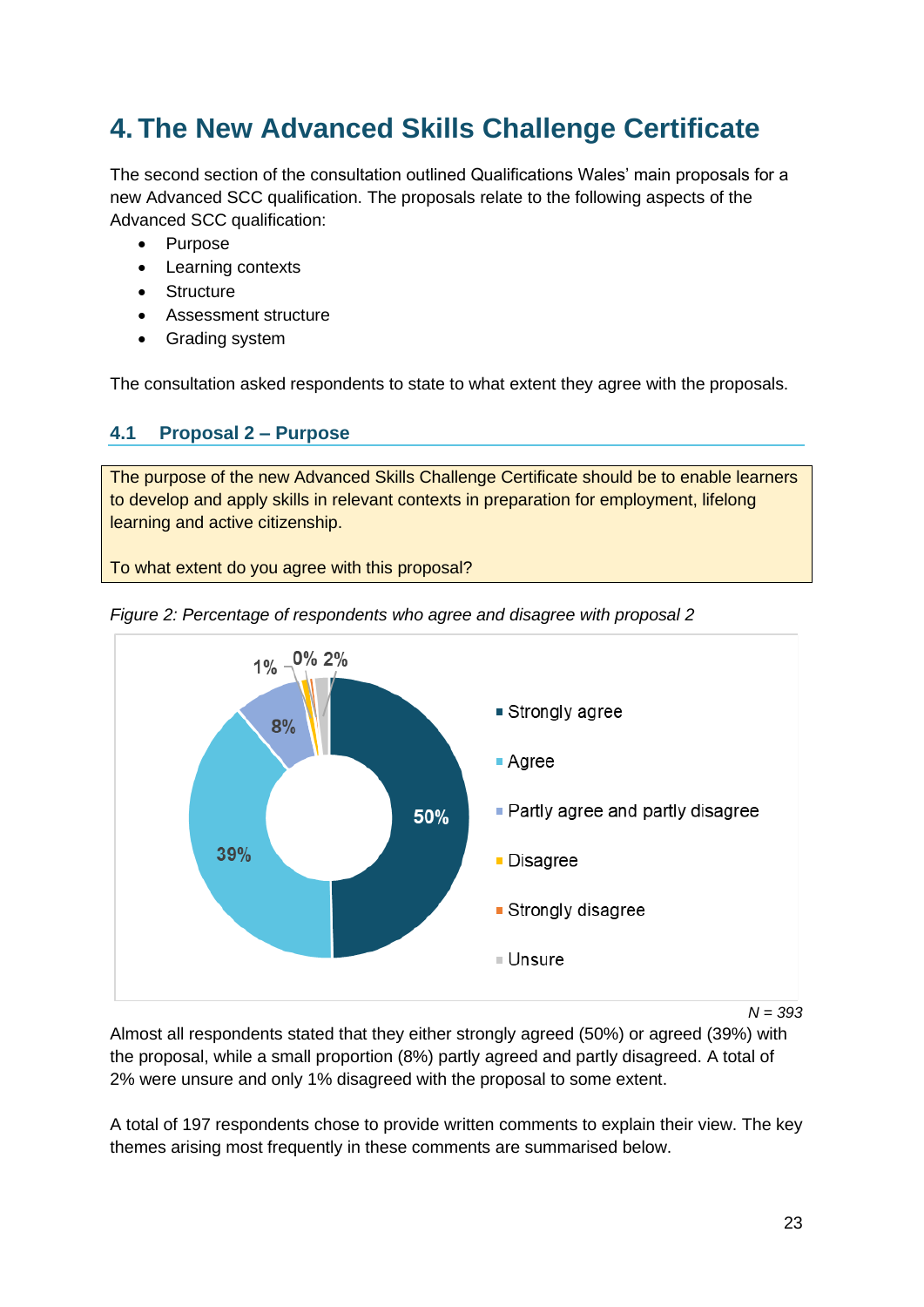#### **4.1.2 Reasons respondents agreed with the proposal**

Respondents supported this proposal because they considered it important that the Advanced SCC **remains a skills-based qualification**. They noted that the qualification supports the development of skills which are important to learners pursuing a variety of different pathways. Respondents commented that the skills developed through the Advanced SCC are not a specific focus in other subjects, but are important for learners' futures.

> *'These are crucial abilities that I believe will help many learners in the future prepare themselves for the workplace and have the knowledge to flourish in their surroundings.'* [Learner]

> *'The skills delivered and developed are vital to bridge the gap between school and future study / career. There is not time to cover these elements within the traditional curriculum due to pressure on schools to deliver exam content in other subject areas. Students research skills for example are woefully under-developed.'* [Education professional]

Respondents agreed with the proposal because they welcomed a focus on contexts that are of **relevance to learners**. Respondents tended to express their support for including 'real life', 'practical' or 'work-related' contexts and noted that these would be more likely to make the qualification appealing to learners.

> *'As the SCC is a skills qualification, it makes sense to focus on the most important skills that need developing…developing and applying skills in relevant contexts allows the learner to understand the aim of the qualification more. Applying those skills to real life contexts enables learners to enhance their skills more as they can see the relevance to their futures.'* [Education professional]

Respondents agreed with this proposal because they felt it would **help support learners' progression** to higher education, employment and citizenship. Respondents commented that the skills developed through the Advanced SCC are valued by employers and universities. Respondents also described ways in which they felt the focus on active citizenship, and related skills developed through the qualification, would provide wider benefits to society.

> *'It's important to be prepared for employment as that is what we'll be in for most of our lives after education. It's also good to learn how to be a good citizen as that would help you in all aspects of life.'* [Learner]

> *'Yes, the qualification should not only open doors to HE but have a wider additional benefit to equip students with the skills to enter the wider world,*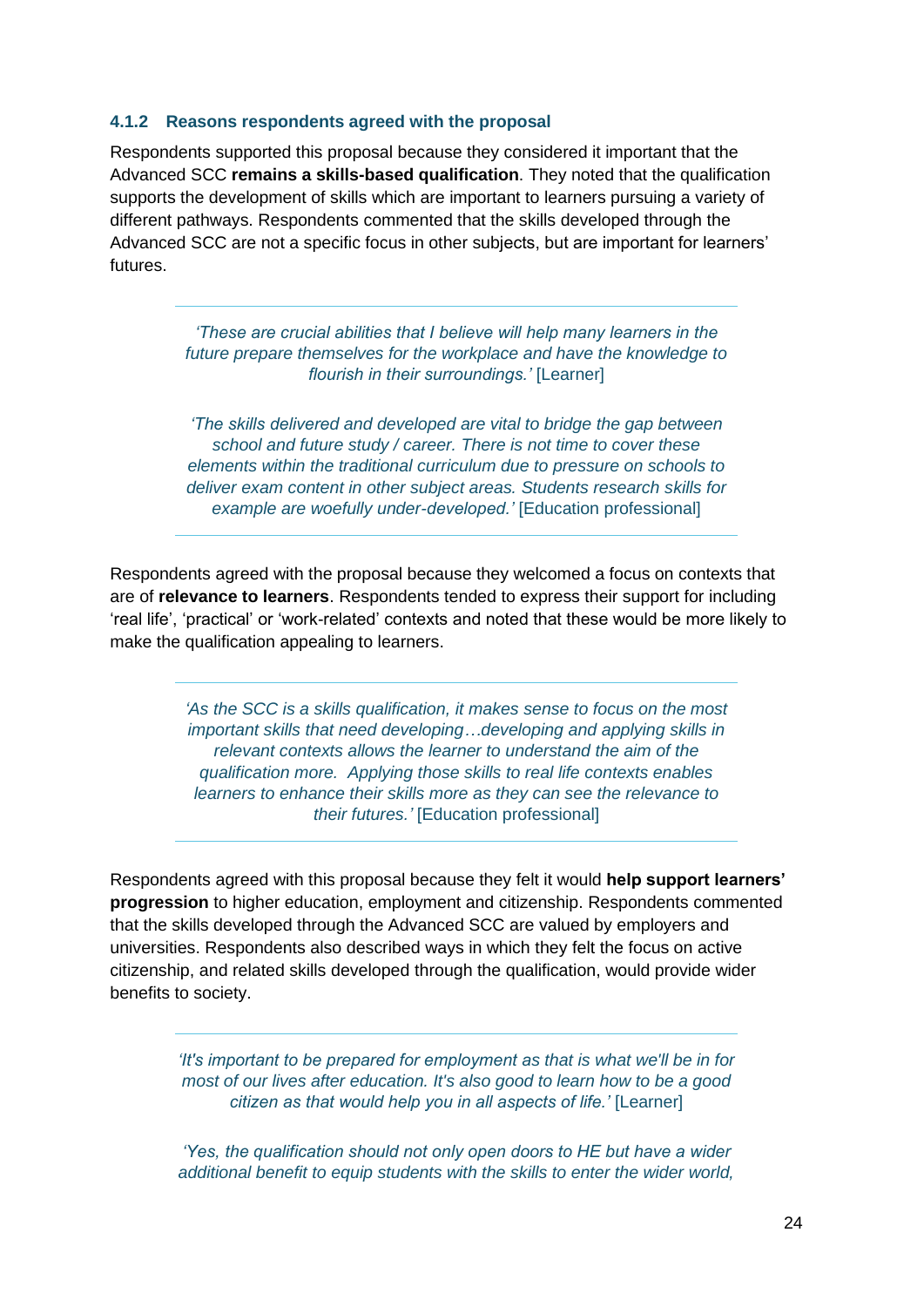#### *both from an employment and social perspective.'* [Education professional]

Respondents felt it was beneficial for the purpose of the Advanced SCC to be **aligned with the terminology used in the new Curriculum for Wales**. Respondents considered that the content of the Advanced SCC as a skills-based qualification was already well-aligned with the new curriculum.

> *'It is important to use consistent language and terminology in line with the new curriculum in order to future proof the qualification.'* [Nondepartmental government body]

*'The new ASCC will align well with the four purposes of the new curriculum and the National Mission.'* [Regional education consortium]

On occasion, respondents commented that the proposed purpose of the new Advanced SCC reflected the way in which the current qualification was **already being delivered**. On occasion, these respondents emphasised that it was important that any proposed changes maintain the strengths of the current qualification.

> *'These are the strengths of the current Welsh Baccalaureate and they need to be built upon in this new qualification.'* [Regional education consortium]

A few respondents supported the proposal as they felt the changes would make the Advanced SCC **simpler and more streamlined,** reinforcing some of the responses to consultation question 1.

#### **4.1.3 Issues for consideration**

Respondents raised some issues for consideration, particularly related to the **implementation** of the proposal. These included a desire for more guidance around the relevant contexts, planning activities and assessment.

> *'As part of the design process, there will need to be sufficient guidance for teachers to plan activities. Mechanisms for 'approving' activities need to be efficient and avoid placing unnecessary burden on teachers and centres. Where possible, the new qualification should build upon the work of Curriculum for Wales, particularly the development of the four purposes.'* [Education stakeholder organisation]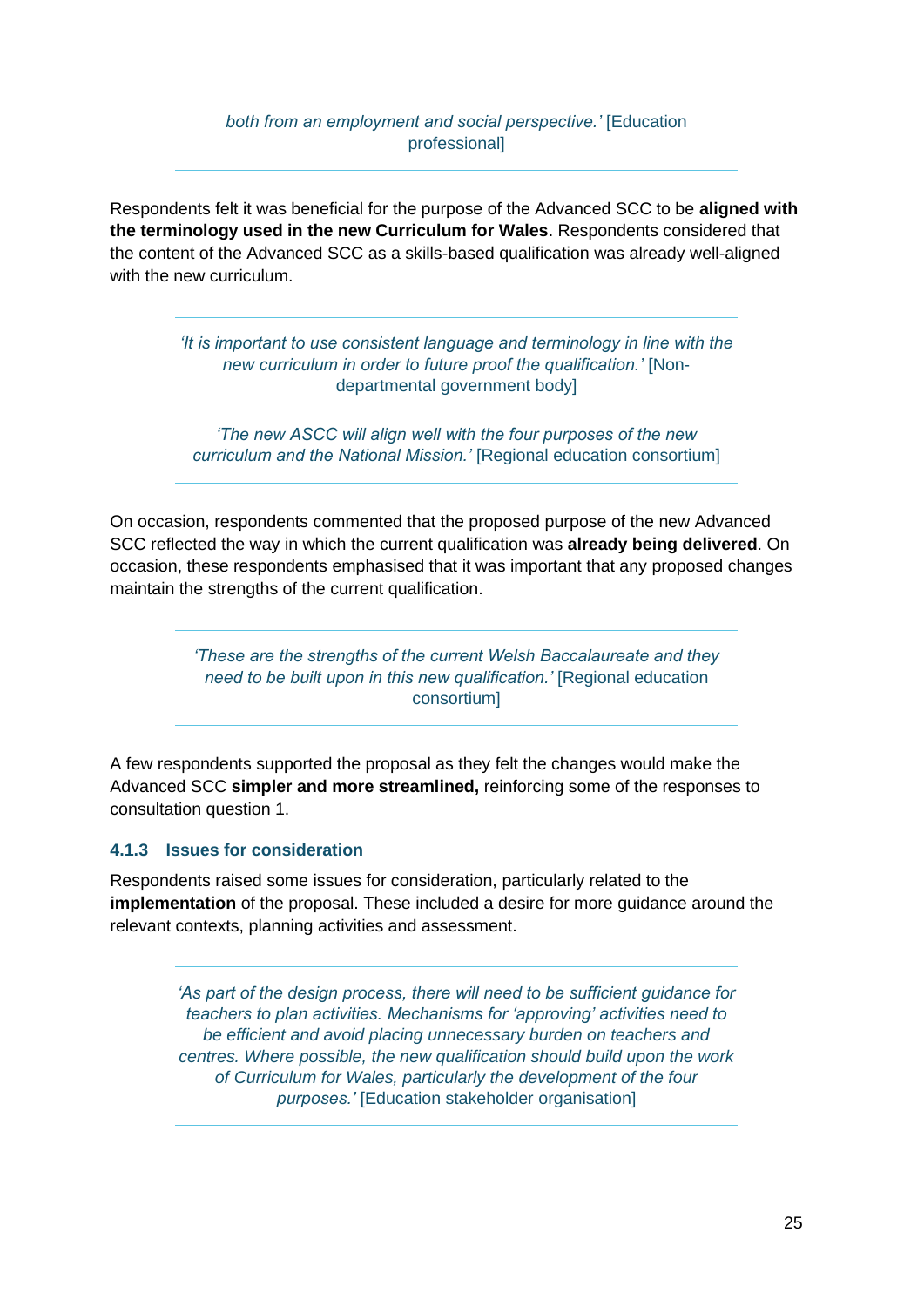A few stakeholders felt that consideration should be given to ensuring a **prominent role for learners** in shaping their participation in the qualification. This included learners being involved in choosing the activities and relevant contexts for themselves.

> *'I would go further to say that contexts and purposes should be authentic and real life and preferably chosen by the learners themselves.'*  [Parent/carer]

# **4.1.4 Reasons respondents disagreed with the proposal**

Few respondents disagreed with the proposal. Respondents disagreed with the proposal because they **did not value the Advanced SCC** and felt the skills should be embedded across the curriculum rather than being taught in a standalone qualification. A few commented that they felt the qualification should be optional.

# <span id="page-25-0"></span>**4.2 Proposal 3 – Learning Contexts**

To prepare learners for employment, lifelong learning and active citizenship, the new Advanced Skills Challenge Certificate should require learners to develop and demonstrate their skills in contexts based on the United Nation's Sustainable Development Goals (SDGs) and Wales' well-being goals.

To what extent do you agree with this proposal?



*Figure 3: Percentage of respondents who agree and disagree with proposal 3*

*N = 374*

Almost two thirds of respondents stated that they either strongly agreed (22%) or agreed (42%) with the proposal. Smaller proportions partly agreed and partly disagreed with the proposal (16%) or were unsure (11%). Only 9% disagreed with the proposal to some extent.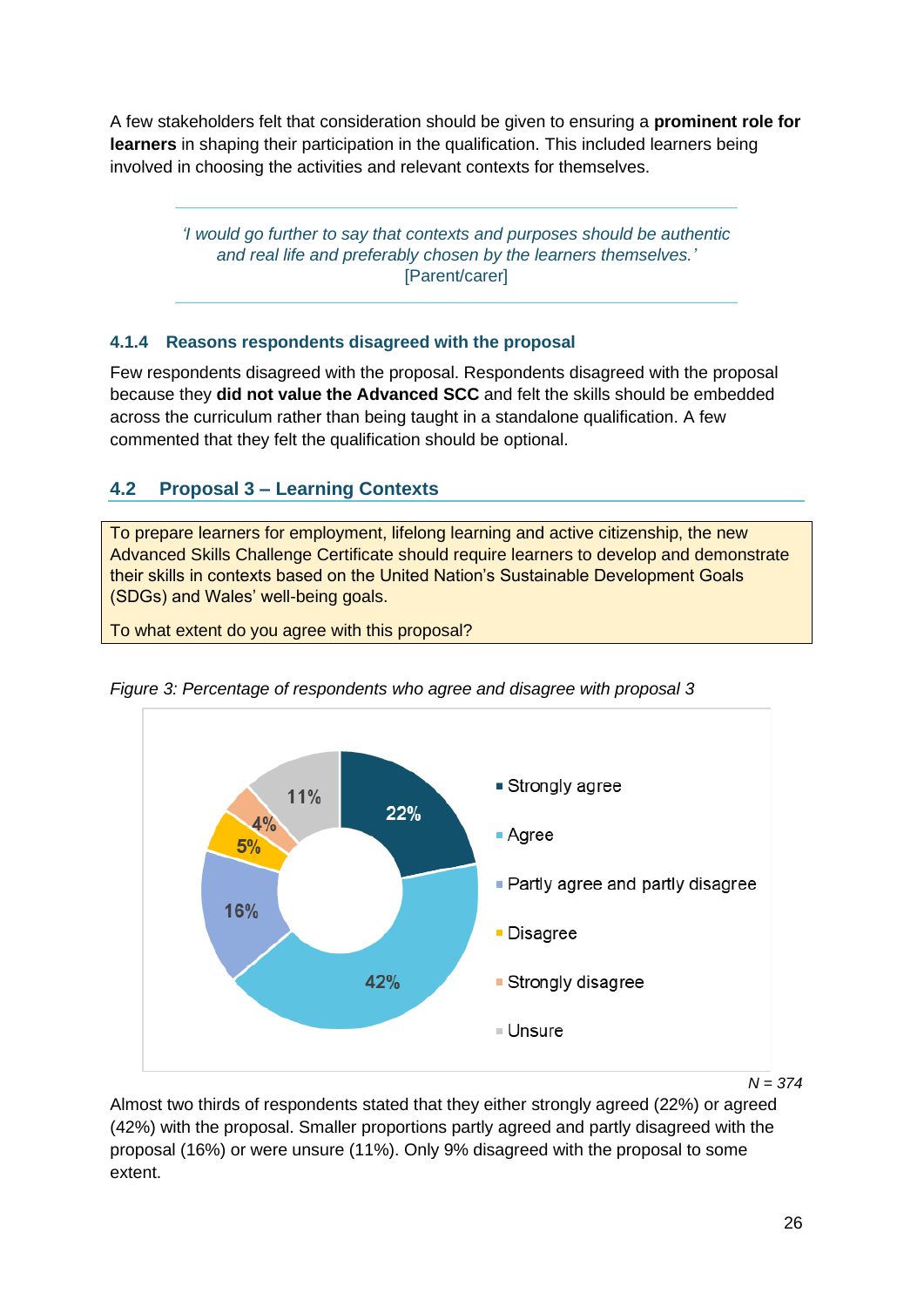A total of 157 respondents chose to provide written comments to explain their view. The key themes arising most frequently in these comments are summarised below.

#### **4.2.1 Reasons respondents agreed with the proposal**

Respondents agreed with the proposal because they considered the SDGs and Wales' well-being goals to be **important and relevant to learners' lives**. Respondents felt the goals were relevant because they reflected some of the biggest challenges facing learners and society. Respondents also felt that including reference to a local and global framework would make the proposals more relevant to learners.

> *'Young people are more aware of sustainable issues in our world than they have ever been before but may not be aware of Welsh government's goals for climate change targets and biodiversity. This is going to be crucial for future generations health and wellbeing and so I agree it should play a large part of the Skills Challenge Certificate. I believe that most young people understand the importance of this and would be open to developing these sorts of skills.'* [Education professional]

> *'It sounds like a really good thing to do because I feel as though it could open people's eyes to these situations such as climate change even more. It will also set people up for their futures by doing global challenges/individual projects. I already know what I am going to do mine about already.'* [Learner]

Respondents welcomed the inclusion of the goals as learning contexts, commenting that the emphasis on the goals would help support learners to become active citizens, thereby aligning the Advanced SCC with the new Curriculum for Wales. A few respondents felt that including the SDGs and Wales' well-being goals could contribute to raising awareness of, and potentially achieving, some of the goals in future.

*'I believe that to achieve and deliver on the goals and the Wellbeing goals for Wales, we need citizens to understand and support the agenda. Embedding this clearly into qualifications will support this journey.'*  [Education stakeholder organisation]

On occasion, respondents commented that including the goals would help to differentiate the Advanced SCC from the National/Foundation SCC and give learners a greater sense of progression between Key Stage 4 and post-16 education.

*'Clear progression from National/Foundation will also be better, as there is the concern that under the current SCC, students at Advanced level are purely repeating and relying on knowledge already completed at the lower levels. This will give a much clearer progression path for students and a clear focus for their studies.'* [FE provider]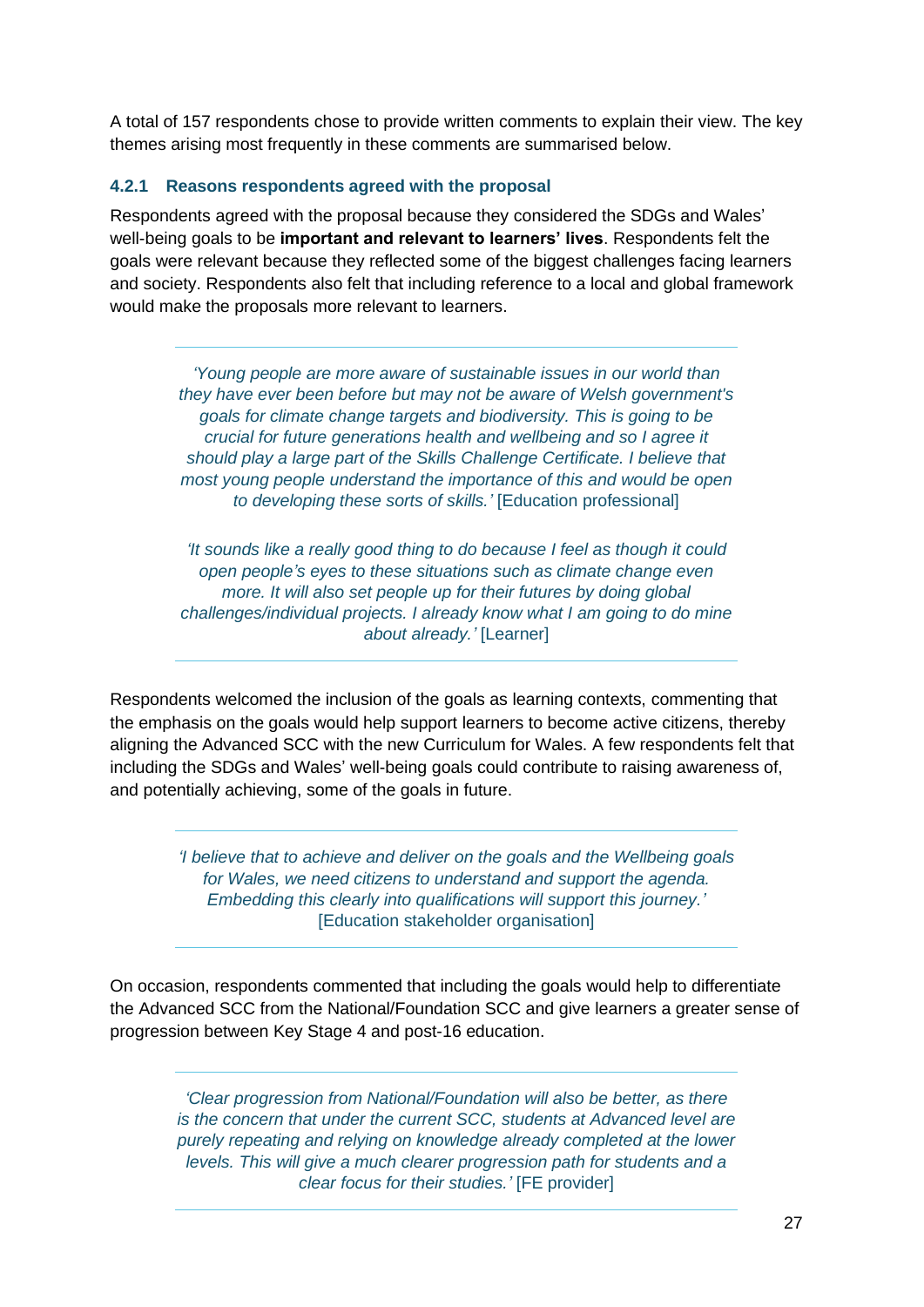#### **4.2.2 Issues for consideration**

Respondents who agreed with the proposal raised some issues for consideration including the need to retain a sufficient degree of **flexibility for learners** to choose their own topics. Some raised concerns about learners being restricted from selecting topics that fell outside of the SDGs and Wales' well-being goals.

> *'Despite the goals covering a variety of bases and topics, I don't believe that limits should be placed on young people who are conducting the certificate, as they might like to write about additional topics not covered by the goals. I believe it to be important that young people are aware of these topics and that it should be included within the challenge but they should be able to choose topics for the different task based upon these goals and or other topics they see fit.'* [Learner 17-19]

Respondents who agreed with the proposal expressed a desire for **further guidance** and details to support the implementation of the Advanced SCC. These included a desire for guidance on how the learning contexts relate to each component, resources and assessment processes. Respondents also provided specific views on implementation such as suggesting the types of practical skills that should be focused upon.

*'These underpinning contexts would provide a level of complexity that would be needed for Advanced Level, but it would be useful for centres to be supported with resources. The 2015 revised WB [Welsh Bacc] arrived suddenly at centres and aside from some skills development booklets, centres were ill-equipped to teach the qualification on such a grand scale. It is imperative that resources are designed, and are appropriate to the level and issued to centres in an appropriate time frame.'* [Education provider]

A few respondents agreed with the proposal but felt that **referencing other strategic goals and frameworks** within the Advanced SCC would enhance the proposals. Suggestions included the *Cymraeg 2050* goal of reaching a million Welsh speakers, the United Nations Declaration of Human Rights and the United Nations Convention on the Rights of the Child.

A few respondents supported the proposal to incorporate the SDGs and well-being goals within the qualification, but noted that this **could be done without redesigning the qualification**. These respondents noted that these goals were already a key focus of the Advanced SCC, or that they were already delivering the qualification in a way that aligned with these goals, for example by including them in the current Global Citizenship Challenge.

*'We would also like to note that the United Nations SDGs and Wales' well-being goals could be easily be incorporated in the current Global and*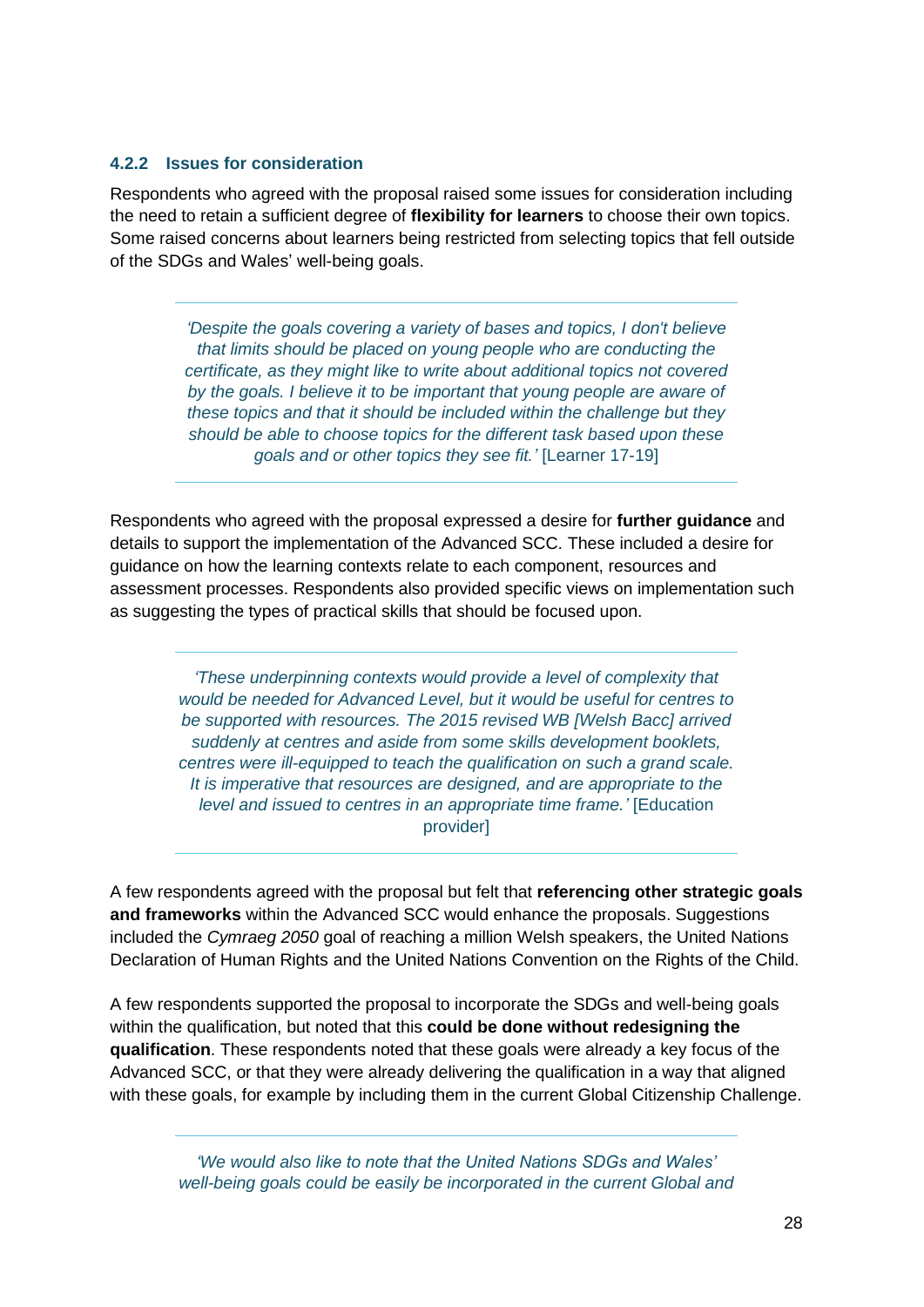*Community Challenges without having to significantly restructure and redevelop these Components.'* [Education stakeholder organisation]

*'The current qualification has such a focus and the UNSDG and Wales well-being goals could easily be explicitly included in the current set up without having to completely reorganise and re write a new qualification.'* [Education professional]

#### **4.2.3 Reasons respondents disagreed with the proposal**

Respondents disagreed with the proposal because they felt the inclusion of **the SDGs and well-being goals would not enhance the Advanced SCC**. A variety of reasons for this view were given by respondents including that:

- the two sets of goals are too broad;
- learners would not understand why both sets of goals were included:
- the focus of the Advanced SCC should be on skills rather than content.

A small number of respondents felt that focusing on the UN SDGs in the Advanced SCC could cause some confusion among learners by leading them to believe the Advanced SCC is a citizenship qualification. There was some concern among these comments that this could affect the perceived value of the Advanced SCC because, in their view, existing citizenship qualifications were not widely recognised by Universities.

*'There is also a risk that this approach will give the perception that the reformed SCC is a 'Citizenship' qualification and we are aware that the GCE in Citizenship is not widely accepted by higher education institutions whereas, due to the work undertaken by Qualifications Wales, Welsh Government and WJEC, the SCC is widely accepted by higher education alongside or in place of a GCE A Level grade in many university offers.'* [Education stakeholder organisation]

Respondents also disagreed with the proposal because they were concerned about the **content of the Advanced SCC becoming too prescriptive.** A few respondents highlighted a perceived risk of including too much focus on content rather than skills, while a small number felt the goals were too complex for learners to understand. On occasion, respondents believed that including the SDGs and well-being goals would not allow sufficient choice for learners.

> *'Whilst we agree that the United Nations SDGs should form the basis of the reformed Global Citizenship component, requiring all aspects of the reformed SCC to be completed in the context of the SDGs could significantly restrict learners, particularly in relation to the Independent Project where learners are encouraged to focus their Project on an area*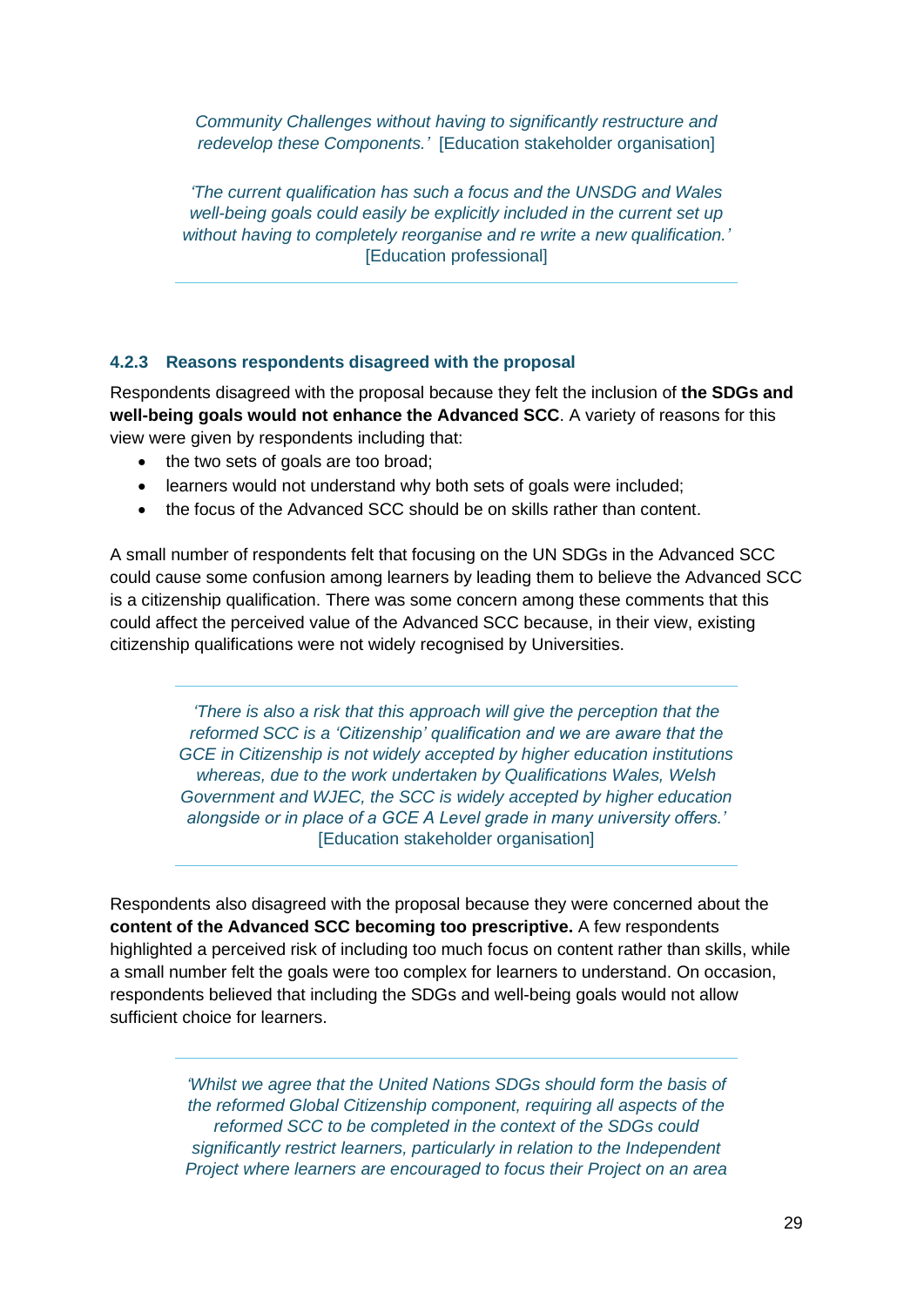*of interest related to their future destinations.'* [Education stakeholder organisation]

*'I don't feel this should be limited to UN SDG, more restrictions will limit breadth of learning / skills development - any compulsory knowledge elements is a negative feature for many students of this age who like to choose / take ownership of topic areas that most apply to their circumstances.'* [Education professional]

*'Let pupils make their own decisions on what they want to do in it and whether or not they should do it.'* [Learner 17-19]

# <span id="page-29-0"></span>**4.3 Proposal 4 - Structure**

The structure of the Advanced Skills Challenge Certificate should be revised to include a reduction in components from four to three. The three components included in the new Advanced Skills Challenge Certificate should be:

- Component 1 Global Community Project
- Component 2 Future Destinations Project
- Component 3 Individual Project

To what extent do you agree with this proposal?



*Figure 4: Percentage of respondents who agree and disagree with proposal 4*

Almost three quarters of respondents stated that they either strongly agreed (36%) or agreed (38%) with the proposal. Smaller proportions partly agreed and partly disagreed with the proposal (12%) or were unsure (4%). Only 10% disagreed with the proposal to some extent.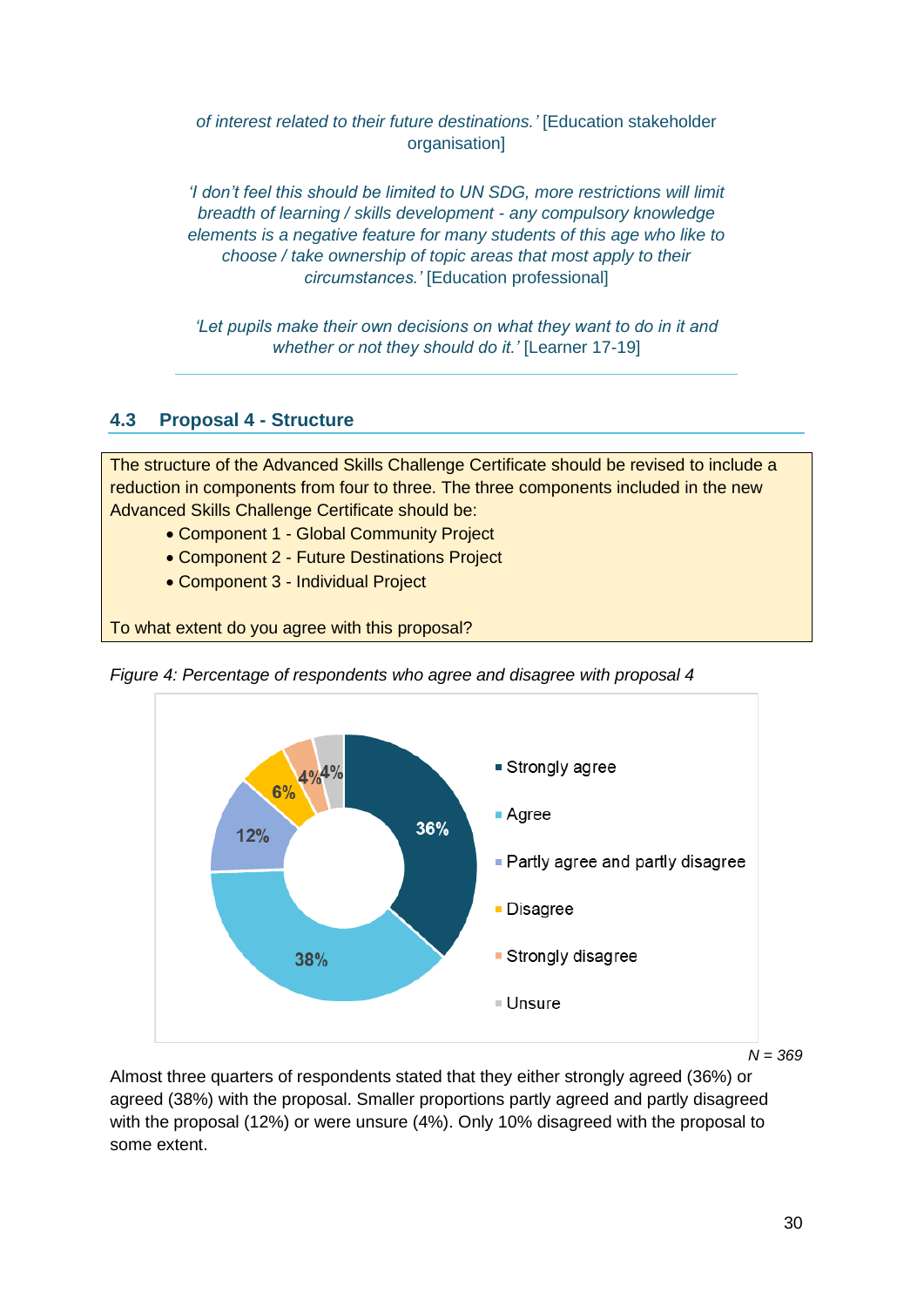A total of 196 respondents chose to provide written comments to explain their view. The key themes arising most frequently in these comments are summarised below.

#### **4.3.1 Reasons respondents agreed with the proposal**

Respondents commented that reducing the number of components would **improve learner wellbeing** by reducing workload and stress. The current qualification is seen as onerous for some learners, demanding significant work alongside other Level 3 qualifications. Reducing the number of components was seen as a way of reducing the pressure felt by learners during Key Stage 5 and **improving the willingness of learners to engage** with the qualification.

> *'I think that 4 components can be considered too many and by the time you're near the end you have lost motivation and dedication due to the volume and demand of the subject.'* [Learner]

Respondents also commented that reducing the number of components would **make the qualification more manageable for teachers**, meaning the qualification would be easier to deliver within the allotted timescales. These respondents noted that the current qualification is too large to be delivered effectively and involves too much paperwork for both delivery and assessment. The proposal would ensure a more focused approach in terms of teaching, learning and resources.

*'[We agree] that the content of the SCC needs to be reduced. [We are] aware that both members delivering the qualification and students believe that the current content is both onerous and repetitive. The workload of staff is a long-standing concern of [ours], and a reduction in the content will therefore go some way to reducing the burdens, both in regard to the manageability and the over-assessment of skills.'* [Teaching union]

Alongside making the qualification more manageable for teachers, this proposal was also seen as a way to **simplify the qualification's delivery structure**. Respondents reported that reducing the number of components would make the overall structure simpler for learners to understand and for teachers to deliver. In particular, they commented that the new component structure would be easier to deliver over two years at Key Stage 5, with the Global Community Project and the Future Destinations Project delivered in the first year and the Individual Project in the second year.

This proposal was also seen as a way of **reducing the duplication and repetition of learning and assessment.** Respondents reported that reducing the number of components would reduce the risk of duplication and repetition between each component, as well as between the current National/Foundation SCC at Key Stage 4 and the Advanced SCC at Key Stage 5.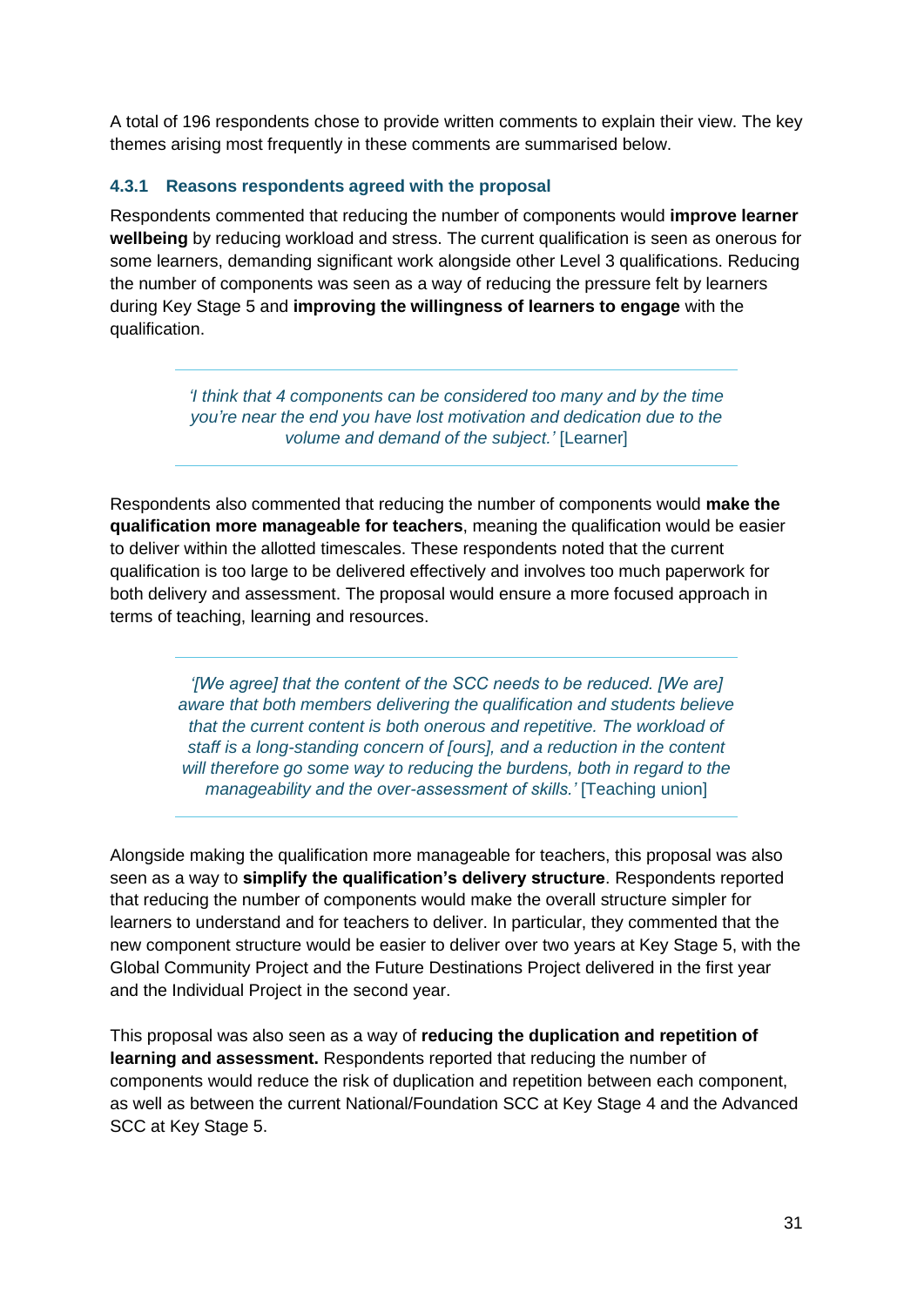*'The removal of the Enterprise Challenge is a positive change as there is clear overlap between the current challenge and others (i.e. Community) and this will therefore reduce duplication. With the KS4 version still running as is (for the moment) it will also allow for progression from National to Advanced which at the moment is not seen by students and some teachers due to the commonality between the two specifications.'*  [Education professional]

Respondents also believed that this proposal would **ensure learners understand and appreciate the purpose of the qualification**. This belief was primarily based on respondents' positive views on the overview of the new components. They felt that the proposed components would ensure learners understand the value of the qualification while progressing into higher education or employment, as well as understanding its value to their role as global citizens. Respondents commented that the proposal would ensure learners are better equipped to make decisions about their futures and would make learners more aware of how their actions relate to global challenges.

> *'It's great to be able to think about my future plans and be encouraged to work better and more effectively. It's also great to understand what your choices do to yourself and the people you are currently surrounded by.'*  [Learner]

The proposal would also **improve learners' understanding of each component and improve their skills development** according to respondents. They commented that a reduction in the number of components would enable more time to be allocated to each of the three components, allowing learners to focus on developing an in-depth understanding of the topics and improving related skills. As such, respondents also felt that the proposal would **support learners to achieve better outcomes** in both the Advanced SCC and equivalent level 3 qualifications (in particular A levels). Respondents felt that the proposal would support a focus on the quality of learners' work, rather than the quantity.

> *'More time would be allowed on each project and the projects wouldn't be rushed. In previous years I've felt the teaching was rushed because we have to keep up with many deadlines and that is reflected in the quality of the work submitted.'* [Learner]

On occasion, respondents explained that they agreed with the proposal because they believed **specific aspects seemed reasonable**.

• Respondents noted that the specific proposal to **combine the Global Citizenship Challenge and Community Challenge into one Global Community Project seems reasonable**. In particular, they felt that the two previous components clearly relate to one another and that the Community Challenge element tends to be both unpopular amongst learners and difficult for teachers to deliver.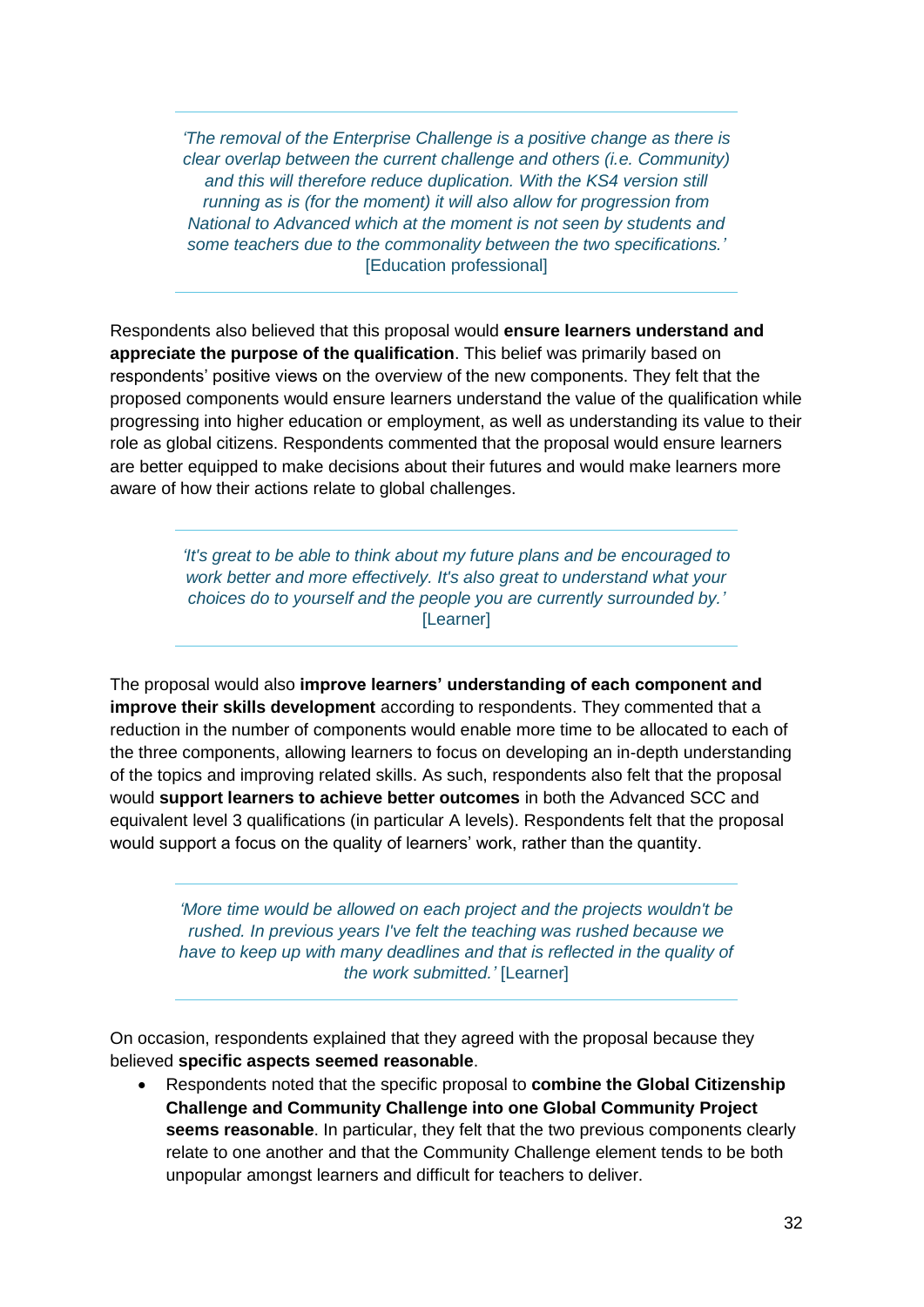- Similarly, respondents commented that the specific proposal to **remove the Enterprise and Employability Challenge and have a new Future Destinations Project also seems reasonable**. In particular, respondents commented that this change would reduce the duplication which is currently perceived to exist between the current SCC at Key Stage 4 and the Advanced SCC at Key Stage 5, as well as placing a clearer emphasis on learners' future progression.
- On occasion, respondents also emphasised that the Individual Project is a valuable component of the qualification and so they were pleased to see it retained.

*'Merging both the community and global components will hopefully support learners in seeing the connection between the two and understand how local actions can have global impacts (a key feature of being an active citizen). Enterprise activities have often been 'overdone' in schools by the time learners reach KS5 and often didn't add much value to the learners understanding of their future aspirations/employability.'* [Regional education consortium]

*'The enterprise challenge was only relevant to learners going into entrepreneurship; the new future destinations project seems more open ended and therefore relevant to more students.'* [Learner]

#### **4.3.2 Issues that need further consideration**

Respondents identified various **practical considerations regarding implementation** of this proposal. For example, they felt that further consideration must be given to exactly what the revised components would include; how to ensure that too much content isn't merged into the Global Community Project; how the voices of learners would be taken into account during this process; and how assessment of the components would be undertaken, including how the qualification could be certified across two years of study.

> *'We agree that a reduction in the challenges (components) for the ASCC would make the qualification more attainable, however this still requires the learner sign up for a two-year programme to attain the full qualification. The qualification needs to be structured with interim certification at the end of year one with equivalent UCAS points associated with an AS Level qualification and full certification at the end of 2 years with the full A level equivalence through the UCAS tariff.' [FE provider]*

While agreeing with the overarching principle of the proposal, some respondents also **expressed some reservations about a specific element**. In particular, respondents noted that the Community Challenge is valuable and shouldn't be lost during the transition or expressed uncertainty about how combining the Global Citizenship Challenge and Community Challenge would work in practice. Others emphasised that the Enterprise and Employability Challenge included a valuable focus on enterprise skills which they do not wish to see lost during the transition.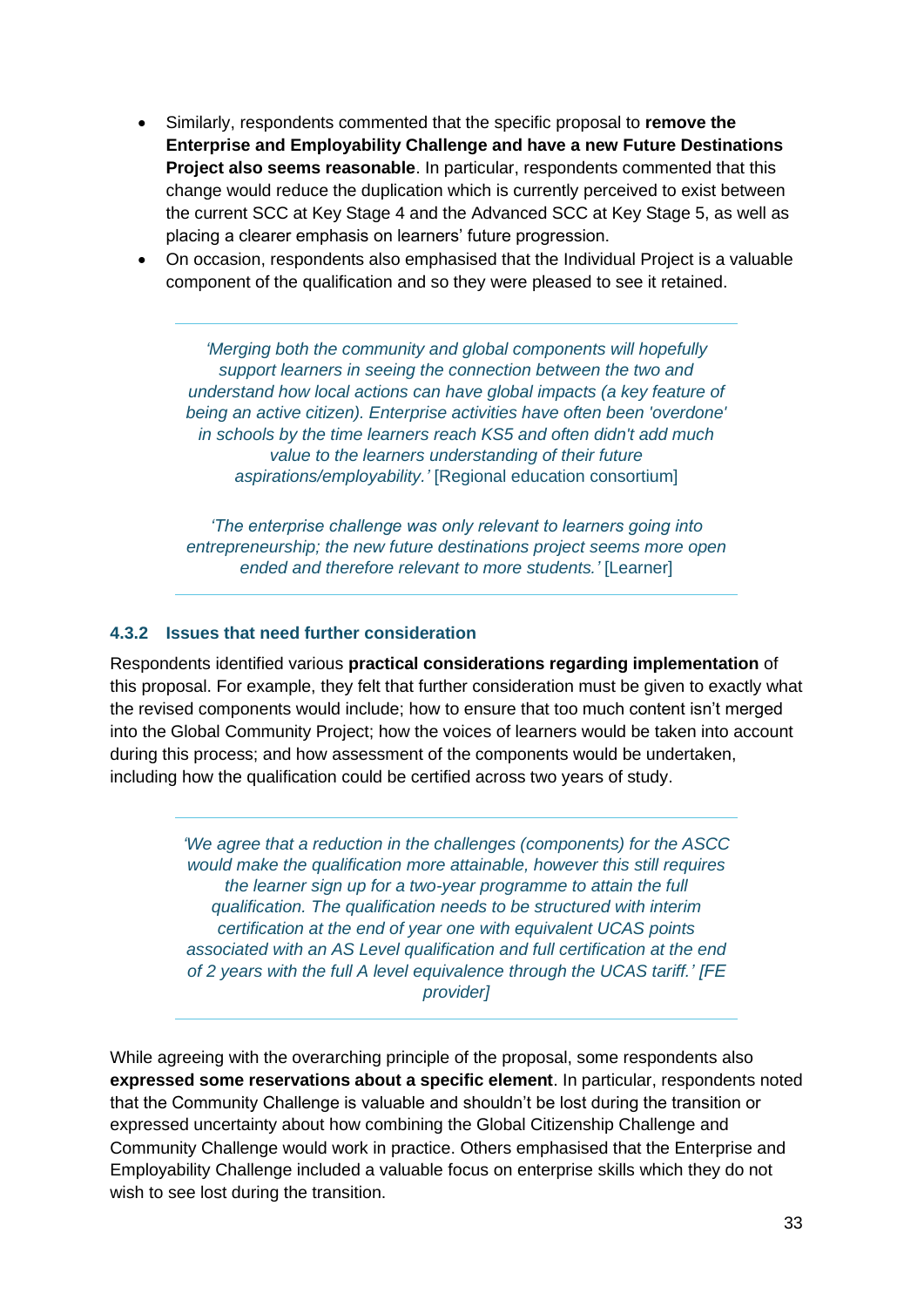*'Removing the Enterprise aspect in its entirety is shame, as many students enjoyed the entrepreneurial element, especially if they are more business-minded and do not want to go to University, however we agree that often the National/Foundation level and Advanced level delivery is very similar.'* [FE provider]

Respondents also expressed **differing opinions on some of the terminology changes** included in this proposal, though these opinions were not raised very frequently in responses. While some respondents felt that using the term 'Project' was more relevant to the qualification's content and to progression opportunities, others felt that this term was not appropriate for the nature of the qualification. Occasionally, respondents also suggested that the titles of the components aren't sufficiently clear.

#### **4.3.3 Reasons respondents disagreed with the proposal**

Respondents expressed concerns that this proposal would risk **reducing the overall content and learning hours of the qualification too much**, potentially leading to a lack of parity with A Levels and a reduction compared to the previous qualification. Some respondents felt that the **manageability of the qualification has only been a problem for teachers at Key Stage 4**, not at Key Stage 5. They therefore deemed it unnecessary to reduce the size of the qualification at all.

*'The Advanced SCC is equivalent to a GCE A Level and includes 360 guided learning hours. The proposal to reduce the number of components in the SCC, combined with the proposal to reduce the skills and content within each Component and the proposed reduction in community participation hours introduces a significant risk that the qualification will not be sufficiently large enough to justify 360 hours of guided learning. This could lead to a perception from some sectors including higher education, that the qualification is no longer equivalent in size to a GCE A*  Level.' [Education stakeholder organisation]

On occasion, respondents **disagreed with particular elements** of the proposal.

- Some felt that the valuable elements of the Global Citizenship Challenge and Community Challenge would be diluted if merged into one Global Community Project, though others felt that none of these components were of particular value.
- <span id="page-33-0"></span>• Some expressed support for the Enterprise and Employability Challenge, noting disappointment that this valuable challenge would be amended.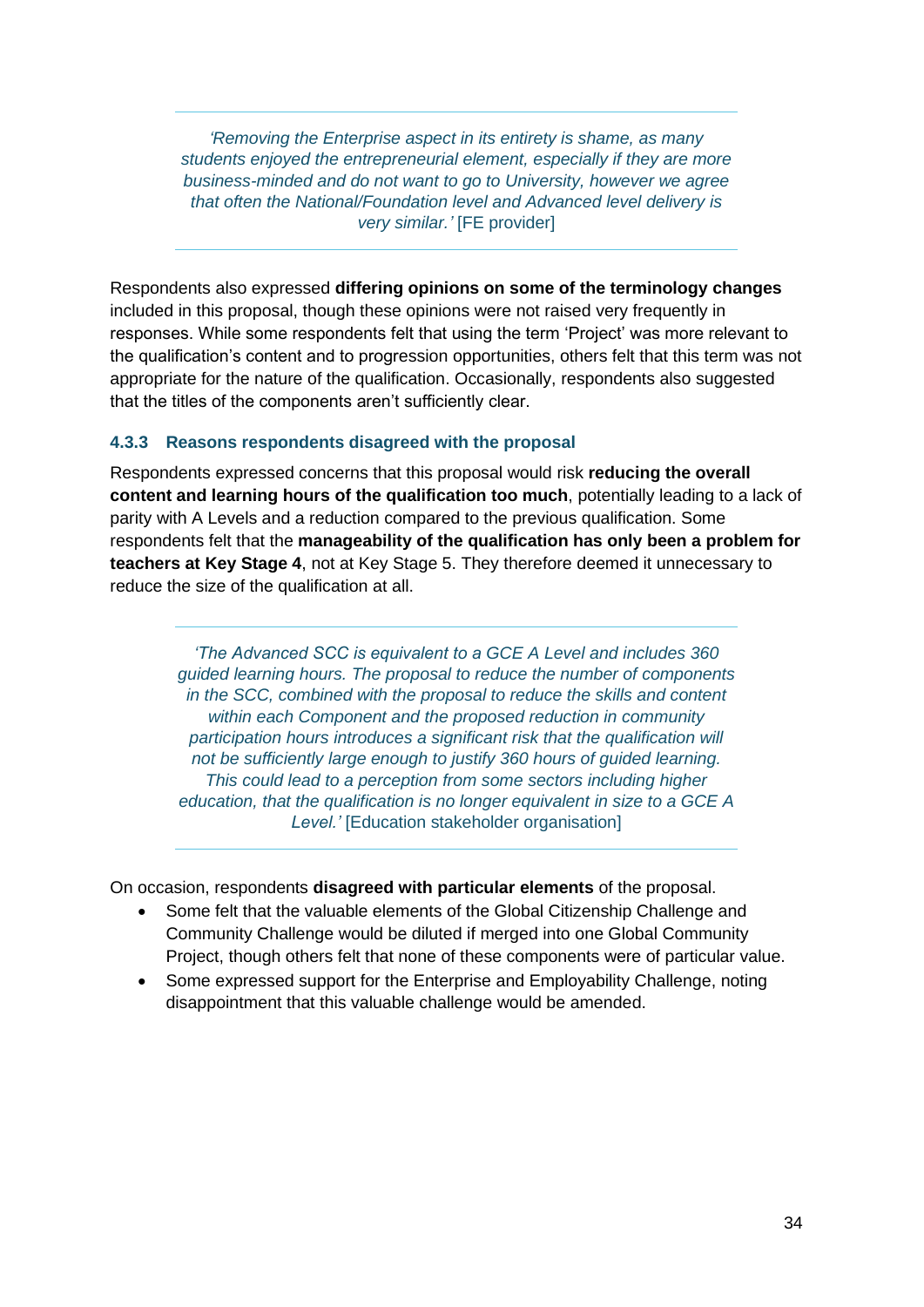# **4.4 Proposal 5 - Structure**

The three components of the new Advanced Skills Challenge Certificate should contribute to the overall qualification as follows:

- Global Community Project 25%
- Future Destinations Project 25%
- Individual Project 50%

To what extent do you agree with this proposal?





*N = 365*

Almost three quarters of respondents stated that they either strongly agreed (34%) or agreed (39%) with the proposal. Smaller proportions partly agreed and partly disagreed with the proposal (12%) or were unsure (6%). Only 9% disagreed with the proposal to some extent.

A total of 153 respondents chose to provide written comments to explain their view. The key themes arising most frequently in these comments are summarised below.

#### **4.4.1 Reasons respondents agreed with the proposal**

Respondents agreed that the **Individual Project** should contribute 50% of the overall qualification as it requires learners to demonstrate **valuable independent study skills**. The Individual Project is perceived to demonstrate skills which employers and Universities value. Respondents reported that learners commit significant time and effort to the Individual Project and the proposed weighting reflects this commitment.

> *'I believe the individual project to be the most substantial of the challenge, so I like that the individual project remains to be the most weighted of the three. The individual project is often a great contributor to portfolios and can often be used during university interviews, and in the personal*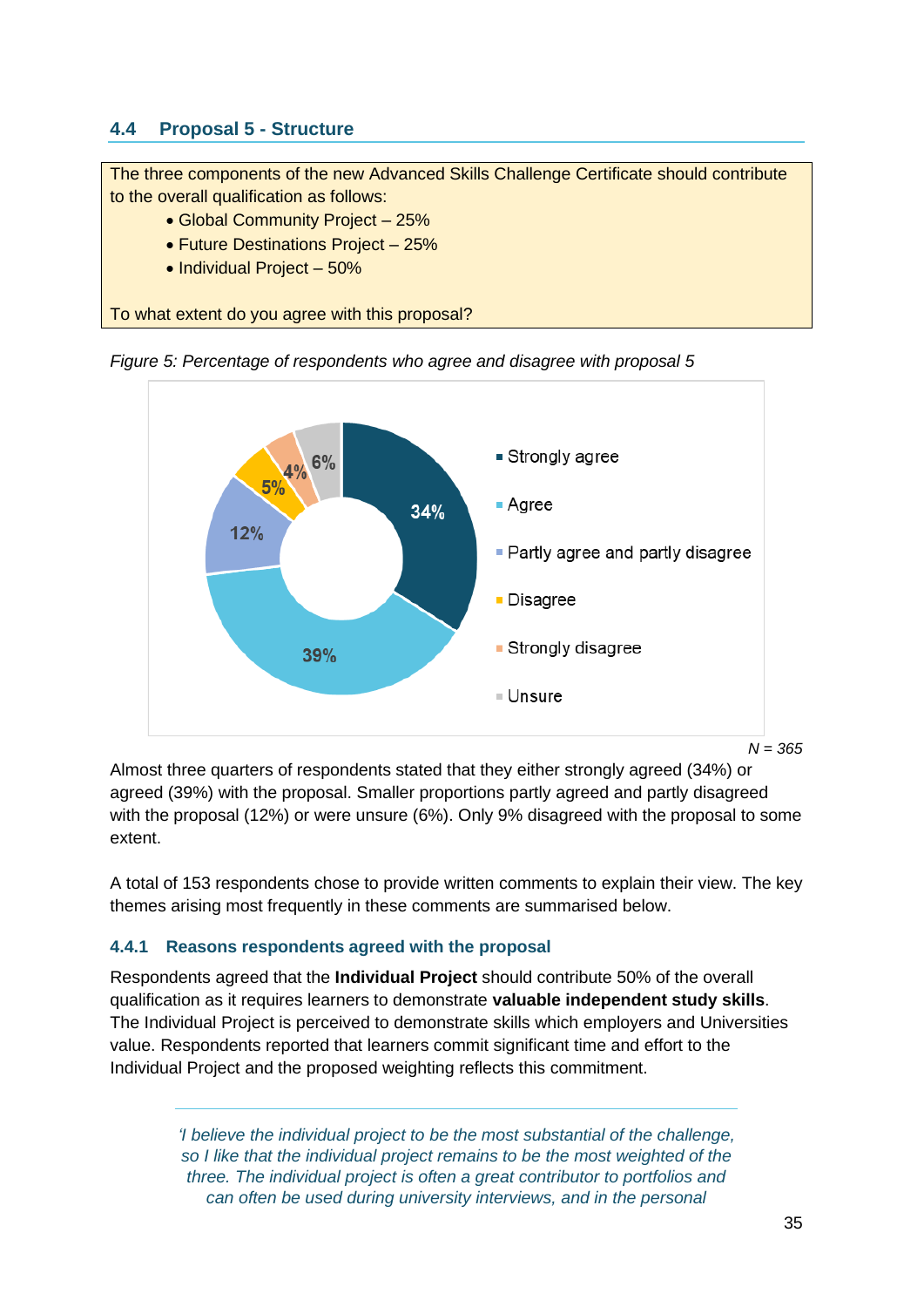#### *statement to show the skills and knowledge they've gained from the project.'* [Learner]

*'The weighting on the individual project is beneficial from a HE perspective: independent learning is a key skill for HE, and this echoes such requirements. It also enables creativity, and for students to pursue an area of passion or interest particularly.'* [Education professional]

Respondents also commented that the proposal represents **a more appropriate balance between components** (and the skills required for each component) than the weighting included in the current Advanced SCC. This proposal was seen as more reflective of the amount of work that learners put into each component. In particular, respondents agreed with the proposed equal balance between the Global Community Project and the Future Destinations Project, which reflects the equal work learners should put into each component.

This more equal balance between component weightings was also seen as **easier for teachers and learners to understand**. The weightings were perceived to be simpler and clearer, meaning teachers and learners would be able to understand how the work learners put into each component contributes to the overall final grade. Respondents commented that this is an improvement from the current Advanced SCC, where less equal weightings make it difficult for teachers and learners to predict the final overall grade.

> *'Under the current SCC, students (and staff) feel that the unequal weighting of the three Challenges was confusing and this had a detrimental impact of their view of the UMS marks attached and the work they needed to put into each Challenge. Students often felt dismayed that they put a lot of work into their Community Challenge when it only represented a small proportion of the overall qualification. The new proposals will bring much more consistency and validity to the new components.'* [FE provider]

Respondents felt that as a result, **learner engagement in the Advanced SCC would improve**. They felt that learners would be more committed to each component if they understood exactly how the effort they put into each one contributes to their final grade. For example, learners would know they needed to put an equal amount of work into both the Global Community Project and the Future Destinations Project, as well as realising that the Individual Project demands a larger commitment.

The proposal was also seen as a way of providing a **clear progression structure over a two-year course**. Respondents explained that the Global Community Project and the Future Destinations Project (worth 50% of the qualification when combined) could be completed during the first year of the Advanced SCC and the Individual Project (also worth 50%) could be completed during the second year. They felt this would be a simple structure for teachers to follow and would represent an appropriate transition from the first two components into independent study.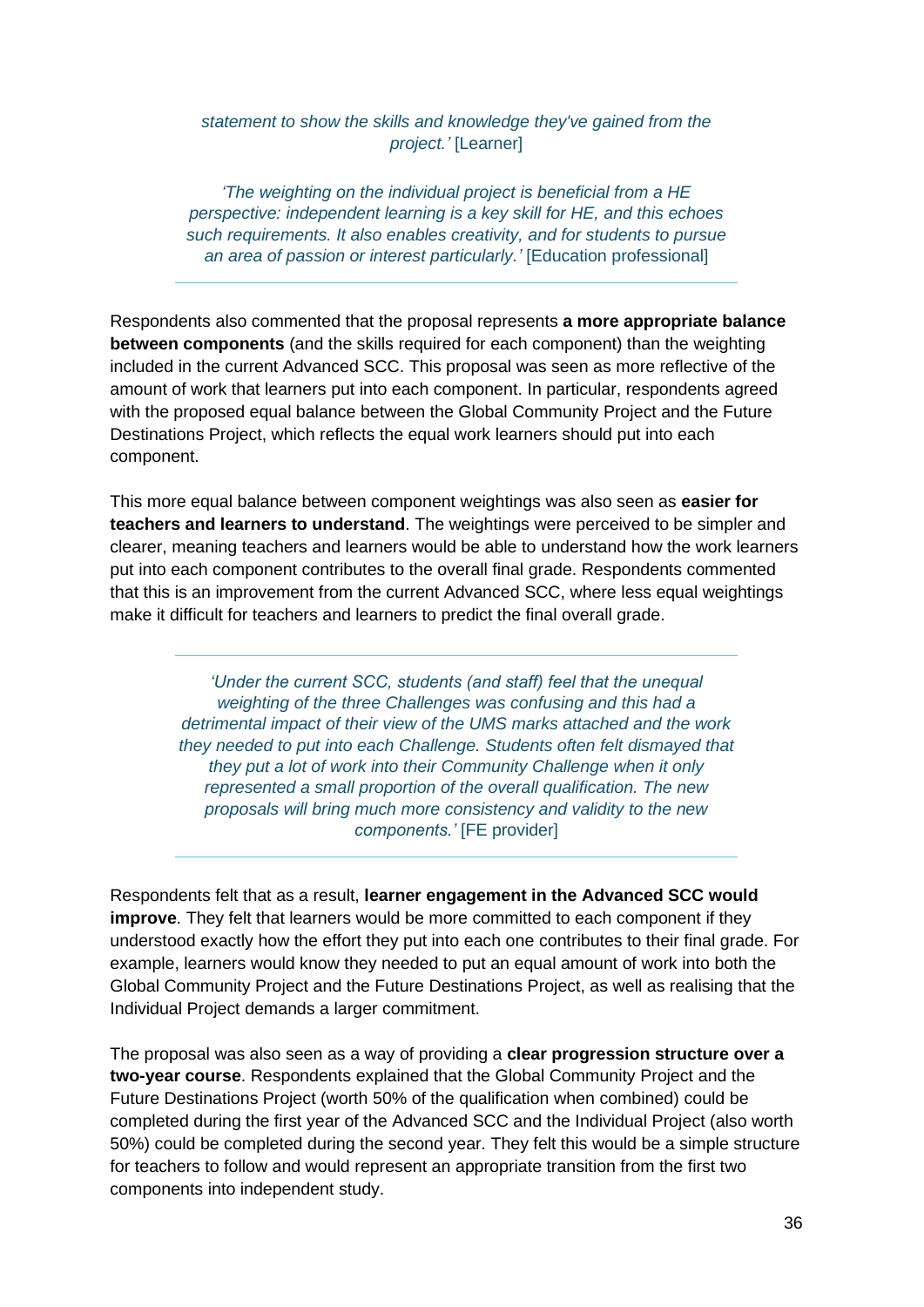Other respondents expressed general agreement with the proposal with no further explanation.

#### **4.4.2 Issues that need further consideration**

The main issue raised by respondents was the need for further consideration of (or information regarding) **the quality and amount of work which would be expected** as part of these weightings. Respondents agreed with the proposed weightings but queried how much work each component would be expected to include, which skills learners would be expected to demonstrate in each component and how to ensure the Global Community Project doesn't include too much content.

*'Care must be taken in the amalgamation of the old Community Challenge and Global Citizenship Challenge that the size of the combined new challenge (component) does not present an excessive workload impacting on completion. With the update of new level 3 qualifications with additional assessment requirements, it is vitally important that the new qualification does not exceed the previous workload.'* [FE provider]

Respondents also identified a need to consider **how each of these components would be assessed**. This included querying how rigorous the assessment process would be for each component and how / when assessments would be carried out. Some respondents suggested that requiring learners to complete the Global Community Project and Future Destinations project in the first year would allow an interim qualification at the end of the first year, as is available with AS Levels.

> *'We welcome the suggested structure and believe that placing a greater emphasis on the individual project will be a positive for learners. We would wish to note that any design specifications will need to ensure that these projects are suitably demanding and that they show clearly how learners' skills will be assessed.'* [Education stakeholder organisation]

Other respondents re-emphasised concerns regarding the previous proposal (Proposal 4) but agreed that if components are reduced from four to three, then the proposed weighting is appropriate.

#### **4.4.3 Reasons respondents disagreed with the proposal**

Respondents commented that **alternative weightings would be more appropriate**. Occasionally, respondents commented that all three components should be weighted equally instead, as they felt this would encourage equal commitment from learners in all components. They often felt that the Individual Project should not contribute 50% to the qualification as learners' strengths might not always lie in independent study. They felt that allocating as much as 50% of the final grade to the Individual Project put too much pressure on learners during their second year of study and creates too high a level of expectation in relation to the Individual Project.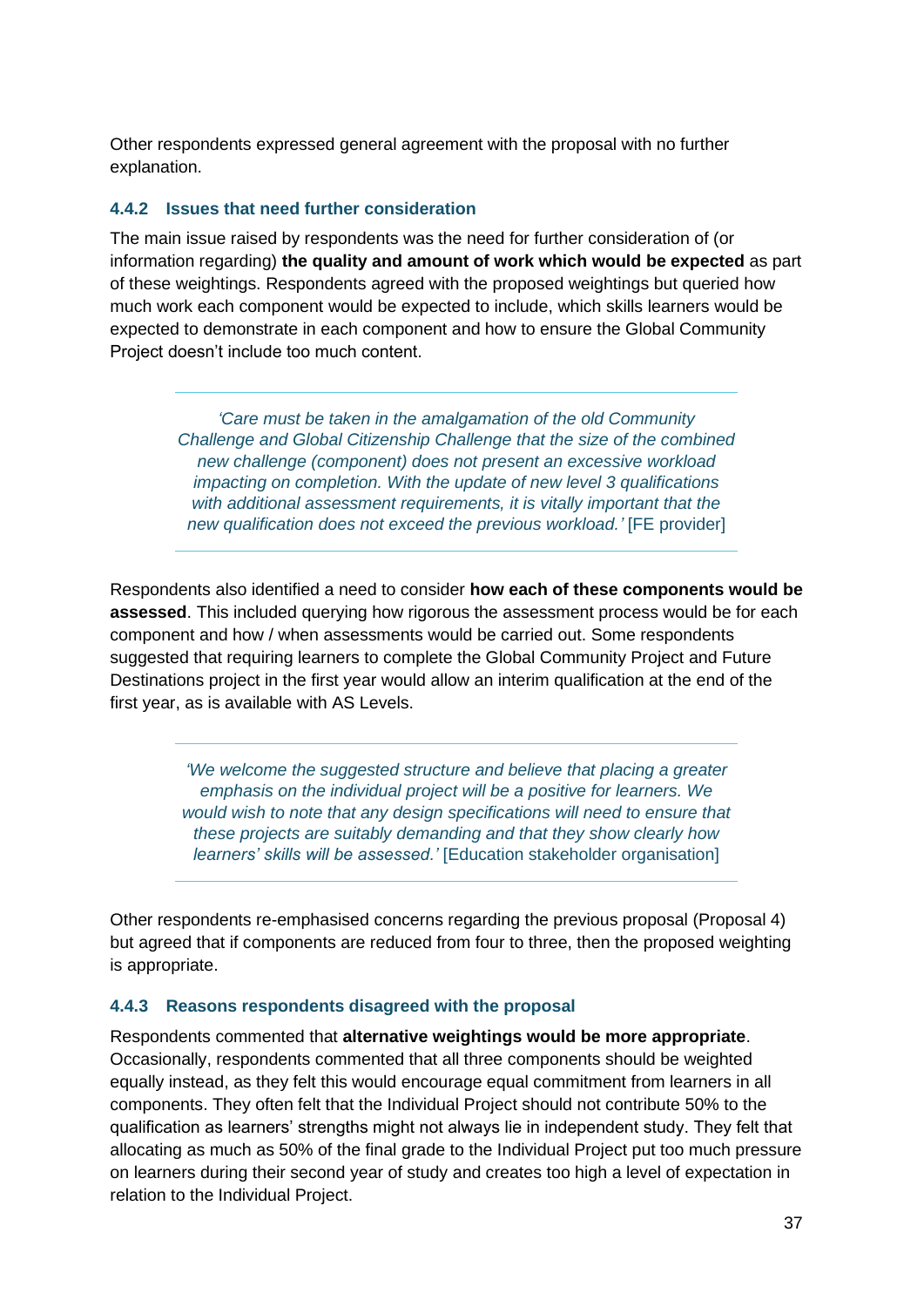*'I think 50% for one unit is too much I have been doing this subject 4 years 2 at GCSE and 2 A level and personally even though it is achievable for me to get the grade…it should be evenly distributed across all 3 so should be 30% for global and future and then 40% for individual.'*  [Learner]

# <span id="page-37-0"></span>**4.5 Proposal 6 – Assessment Structure**

The new Advanced Skills Challenge Certificate should focus on assessing the four Integral Skills of:

- Critical Thinking and Problem Solving;
- Creativity and Innovation;
- Planning and Organising; and
- Personal Effectiveness.

To what extent do you agree with this proposal?





*N = 354*

Just over three quarters of respondents stated that they either strongly agreed (32%) or agreed (45%) with the proposal. Smaller proportions partly agreed and partly disagreed with the proposal (12%) or were unsure (3%). Only 8% disagreed with the proposal to some extent.

A total of 154 respondents chose to provide written comments to explain their view. The key themes arising most frequently in these comments are summarised below.

#### **4.5.1 Reasons respondents agreed with the proposal**

Respondents agreed with the proposal to focus on the four Integral Skills, noting that these are **the skills valued most by employers.** Respondents highlighted the transferability of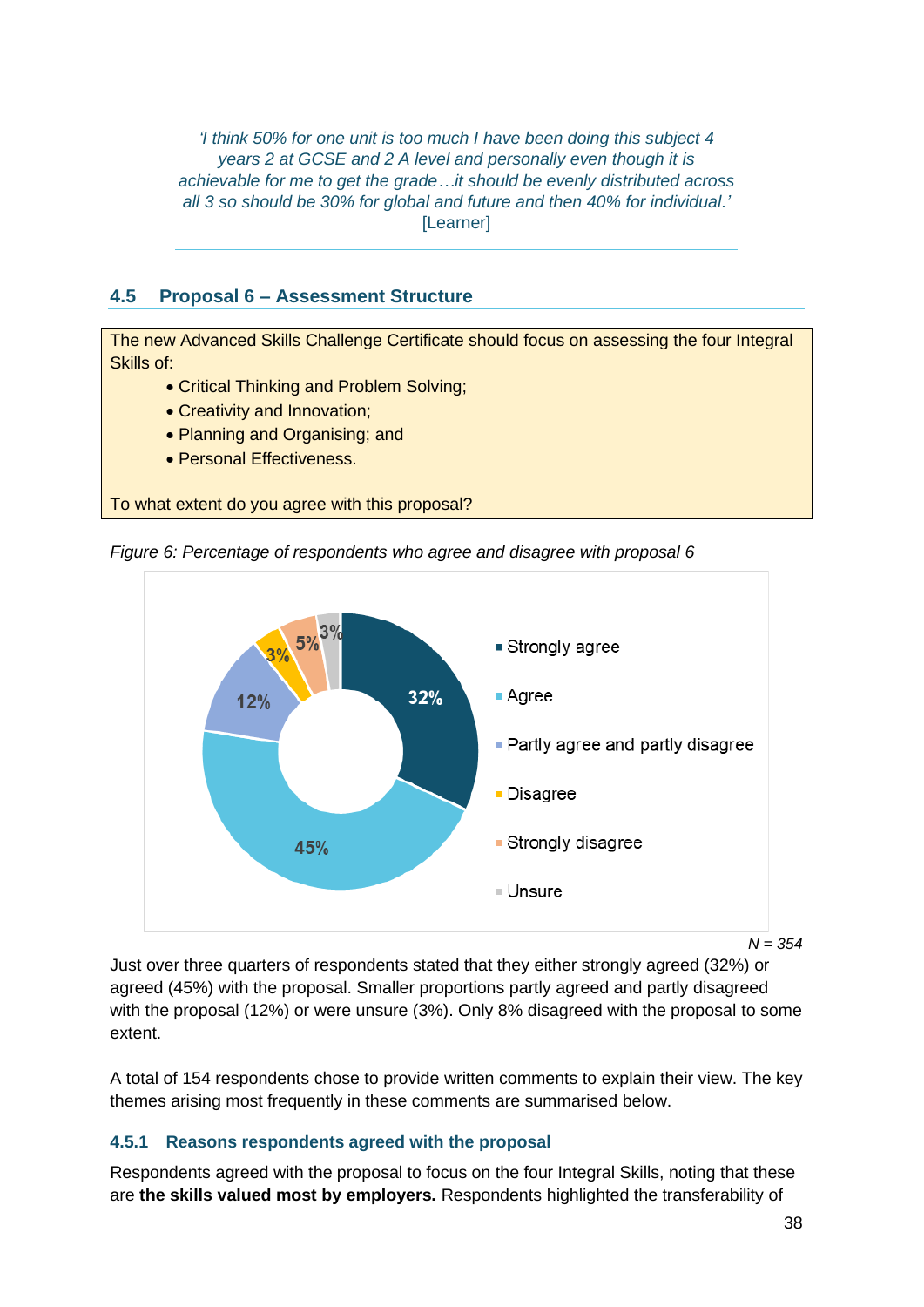these skills and their importance for employability, suggesting that the proposed approach would help to prepare learners for what will be required of them in the workplace and in a range of 'real world' situations.

> *'These are skills that all learners need for employment.'* [Education professional]

The proposal was also considered beneficial in preparing learners for progression into **higher education**. Respondents noted that these are important skills that are generally not well developed in other qualifications and are not assessed as part of most A-level subjects. It was suggested that these are the skills that higher education institutions are seeking from learners and the proposal to focus on them as part of the Advanced SCC provides valuable additional opportunities to develop skills that are relevant to a range of future career pathways.

> *'By focusing on skills that employers and universities value, it is developing the learners into more rounded candidate[s] for their chosen pathway after A level.'* [School]

Respondents also referred to the proposal's potential benefits for teachers and learners. They stated that reducing the skills to be assessed to the four Integral Skills **would streamline and simplify the process for teachers**, making delivery more manageable. Removing the core skills of literacy, numeracy and digital literacy from assessment would, it was suggested, alleviate pressure on teachers without specialisms in those areas. Respondents also noted that limiting assessment to the four Integral Skills would provide greater clarity and **enable learners to focus in greater detail on their development in these areas**. It was suggested that the proposal would help avoid the perceived duplication and repetition that has existed to date in view of the fact that literacy and numeracy are assessed through other areas of the curriculum.

> *'Literacy and numeracy are already assessed in our other subjects so including them in this seems redundant and over complicated. It makes sense that the skills challenge certificate focuses on the four integral skills.'* [Learner]

*'It is sensible to remove the assessment of literacy, numeracy and digital literacy as these are currently acquired and developed from a young age across the curriculum and this avoids unnecessary over assessment and duplication'*. [Education professional]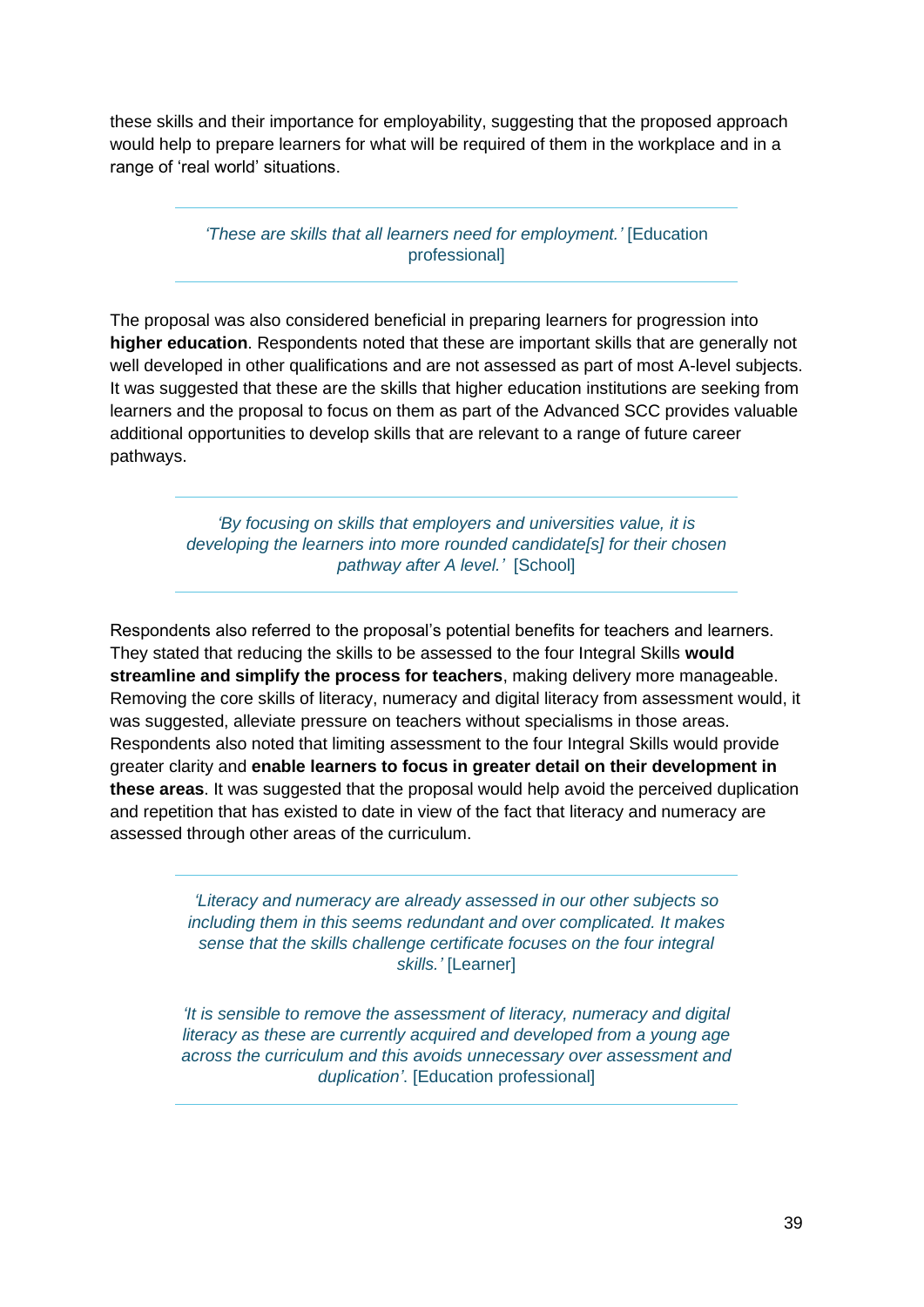Respondents noted that the four Integral Skills identified **are consistent with the aims and vision of the new Curriculum for Wales**. Respondents affirmed that it is important that the new Advanced SCC provides continuity in developing the skills that underpin the whole curriculum. Additionally, it was noted that the focus on these skills would provide progression and continuity from the new qualifications for learners aged 14-16.

#### **4.5.2 Issues that need further consideration**

**Respondents indicated that there is a need for further consideration of the arrangements for assessing the four Integral Skills.** Respondents noted that there is a lack of clarity in the proposal regarding the criteria to be used to assess outcomes. There was recognition that assessing these skills can be complex, with some respondents providing comments to illustrate these complexities.

> *'With my assessor's hat on it's so very complex to assess these skills. Personal effectiveness is relative to an individual, someone could have made huge self-improvement but still be below par in comparison to a set of criteria or in comparison to a peer.'* [Education professional]

**Respondents referred to the need to consult widely with practitioners on the development of an assessment framework and further guidance**, ensuring that an effective and workable model of assessment is developed. Equally, respondents noted the need to ensure that assessment does not become 'over-bearing' for practitioners and learners.

> *'With regard to the assessment of skills in this qualification, it is important that guidance is developed to clarify the expectations for these skills and outline how they may be assessed. This will support teachers to put a suitable emphasis on learners' skills development.'* [Education stakeholder organisation]

Some respondents suggested that there should **continue to be some assessment of literacy and numeracy** in particular. Concern was expressed that if literacy, numeracy and digital competence are not assessed as part of the Advanced SCC, this may convey the impression that they are not considered important for learners' progression. Linked to this, respondents noted that evidence from Estyn inspections indicates that these skills are not developed effectively as part of general teaching and learning within the current Welsh Bacc.

*'If these 'Embedded skills' are not to be assessed, then there needs to be some sort of assessment of literacy, numeracy and digital competence in the new curriculum, with a progressive development of pupils' skills in these areas throughout KS3 and KS4, so that young people can evidence their knowledge and skills.'* [Teaching union]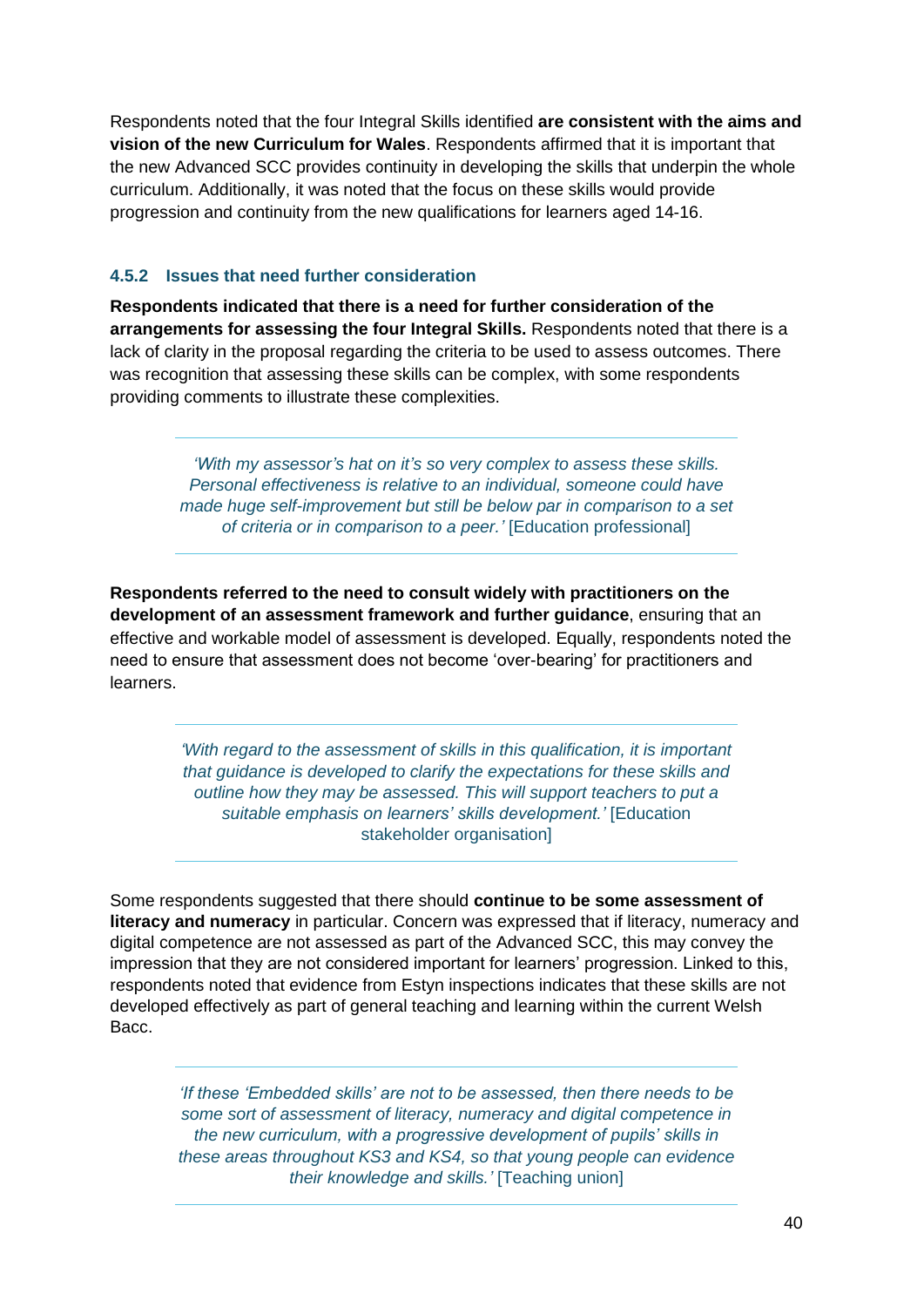Respondents identified a range of considerations relating to this proposal. In some cases, respondents suggested that there **should be greater emphasis on some skills (particularly Critical Thinking and Problem Solving),** with a need to work with employers to determine which skills should have the greatest weighting.

Respondents also suggested amendments and additions to the four Integral Skills. These included the following:

- Ensuring that **communication skills are given prominence within the skills developed and assessed.** Respondents questioned whether effective communication was incorporated within the *Personal Effectiveness* skill. It was also suggested that communication could replace *Planning and Organising.*
- Promoting **teamwork and leadership skills.**
- Including **financial education and financial management** skills.
- Ensuring that **learners' bilingual skills are assessed and progress in this area is acknowledged**.

'As part of the strategy for the post-16 sector, there is a need to ensure *that learners and students develop their Welsh language skills from a level of awareness to understanding to confidence to fluency, and this pyramid model should be incorporated into the Advance Skills Challenge Certificate.'* [Translated from Welsh] [HE provider]<sup>5</sup>

#### **4.5.3 Reasons respondents disagreed with the proposal**

Respondents expressed concerns that, by no longer explicitly assessing literacy, numeracy and digital literacy, **the new qualification may be devalued and criticised for lacking in rigour.** Assessment of these three skills, it was suggested, gives the current qualification academic credibility. It was felt that the proposal could remove the qualification's rigour in the eyes of higher education institutions, who consequently may view it as less 'academically robust' and not accept it as an alternative to an A-level. It was suggested that there is a danger that, as a result of this proposal, parents and learners could question the value of the qualification.

> *'No, this takes away the academic rigour the qualification requires. Many students will not want to take the qualification and we will be back to the situation of years ago when parents and students had a negative outlook about the qualification. We are in a really good place and the present qualification has helped many students from Wales achieve the entry requirements for many universities.'* [Education professional]

In a similar vein, respondents referred to the time and effort expended in ensuring that the qualification was accepted as a robust and 'academically worthy Level 3 qualification'. **It** 

<sup>5</sup> Original: 'Fel rhan o'r strategaeth ar gyfer y sector ôl-16, mae angen sicrhau bod dysgwyr a myfyrwyr yn datblygu eu sgiliau iaith Gymraeg o lefel ymwybyddiaeth i ddealltwriaeth i hyder i rhuglder, a dylid ymgorffori model y pyramid hwn i'r Dystysgrif Her Sgiliau Uwch.'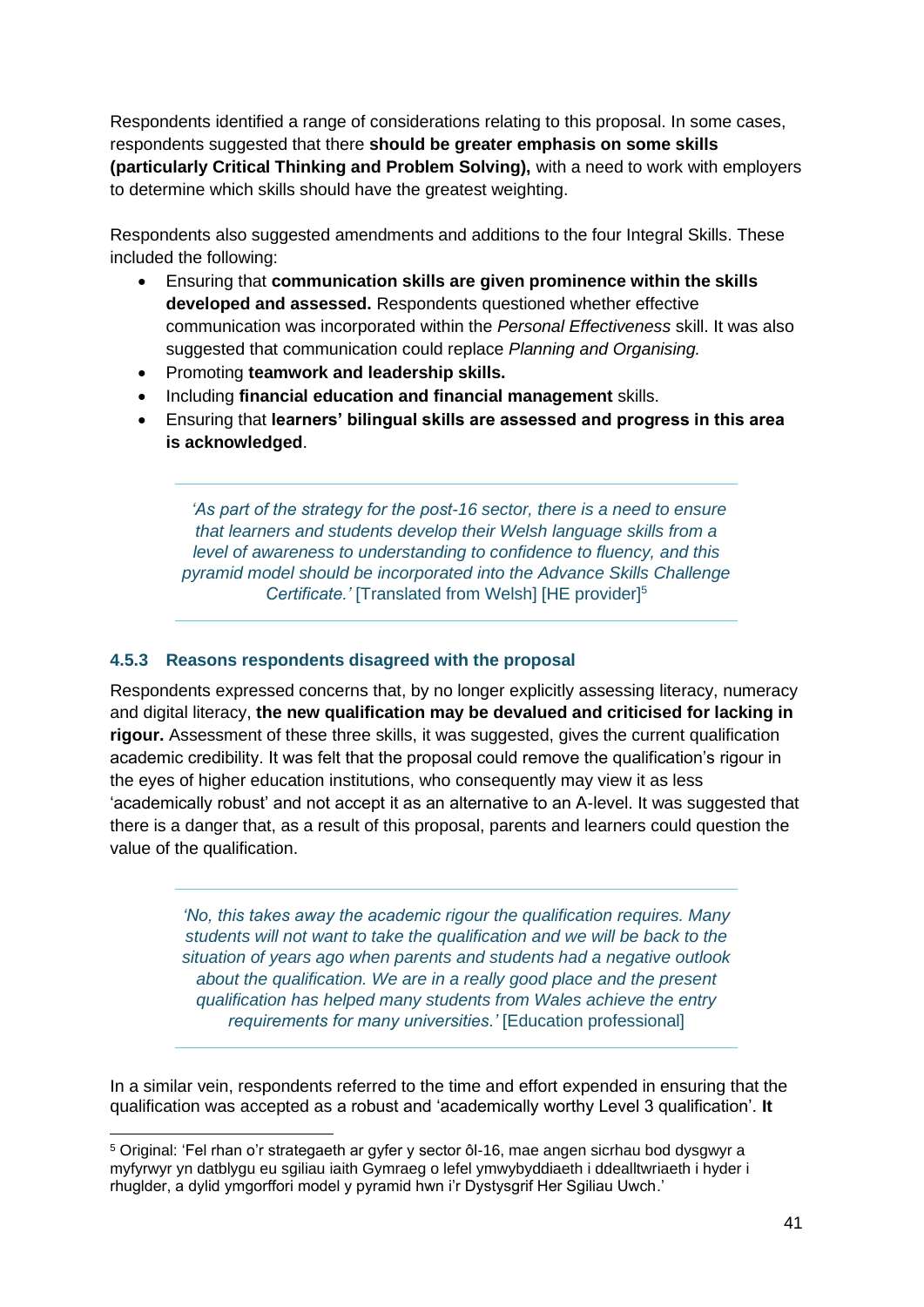**was felt that removing the assessment of the core skills risks damaging its reputation**.

Respondents cited a range of other reasons for disagreeing with the proposal. One respondent referred to what they considered to be **a contradiction in the rationale for the proposal set out in the consultation**.

> *'In section 2.8.1 of your document, it is argued some skills are embedded in current Challenges but not explicitly assessed and that this is unfair to the students. How does this argument marry with embedding literacy, digital literacy and numeracy throughout the new qualification but not explicitly assessing them?'* [Education professional]

Other respondents disagreed with the focus on the four Integral Skills, asserting that these skills **should be embedded and developed within core subjects**. Respondents also questioned whether the focus on the four Integral Skills was appropriate.

> <span id="page-41-0"></span>*'Although these things may help someone on the way to getting a job, ultimately these are not the most important things to be learning. you pick up all of these skills from other subjects like languages and arts so there is no need to go back over these subjects.'* [Learner]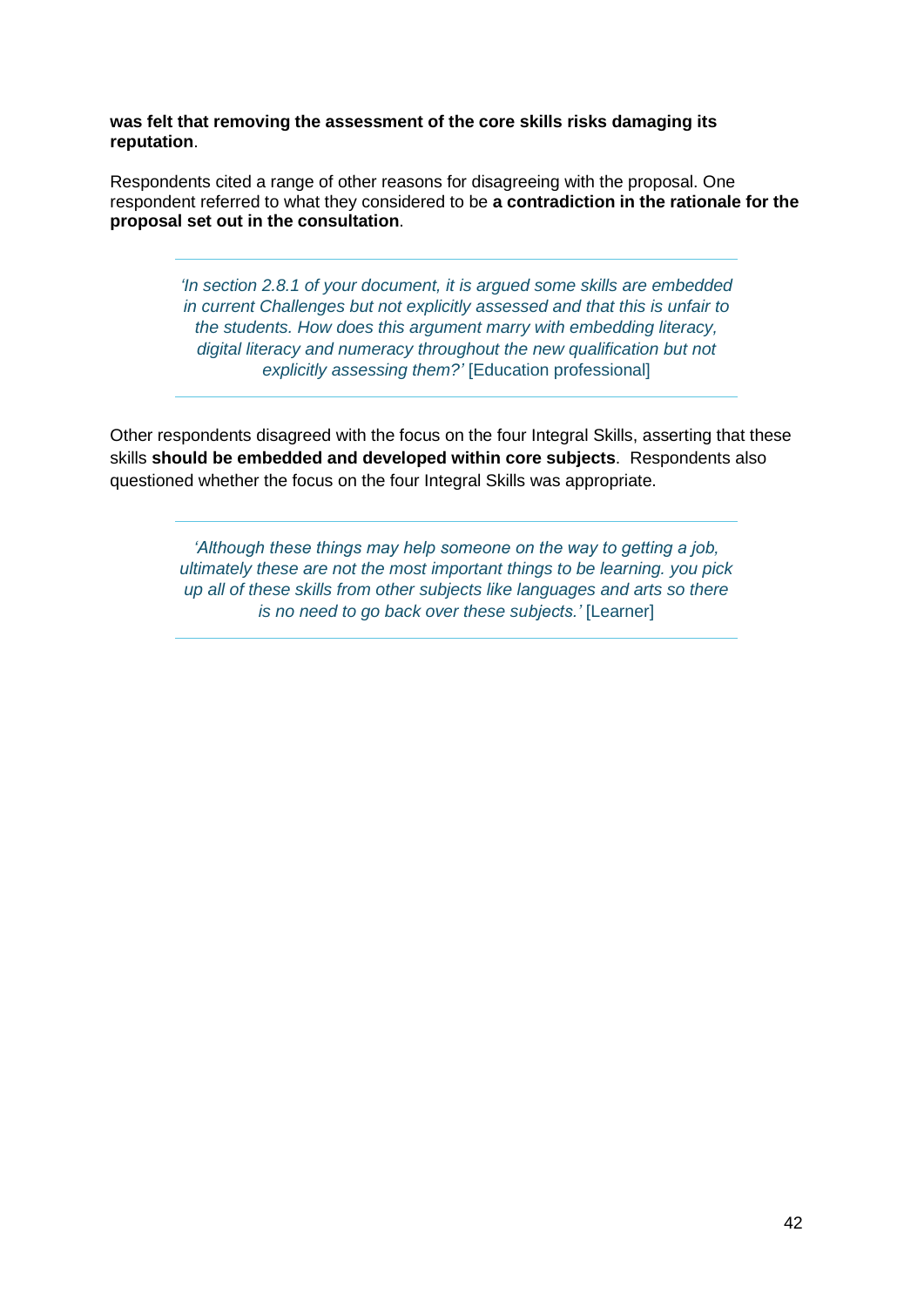# **4.6 Proposal 7 – Assessment Structure**

The new Advanced Skills Challenge Certificate should require learners to develop and apply their literacy and numeracy skills and their digital competence. These skills should not be learning outcomes in their own right, and learners should not be directly assessed on them.

To what extent do you agree with this proposal?



*Figure 7: Percentage of respondents who agree and disagree with proposal 7*

Just under two thirds of respondents stated that they either strongly agreed (30%) or agreed (32%) with the proposal. Smaller proportions partly agreed and partly disagreed with the proposal (18%) or were unsure (4%). A total of 16% disagreed with the proposal to some extent.

A total of 165 respondents chose to provide written comments to explain their view. The key themes arising most frequently in these comments are summarised below.

#### **4.6.1 Reasons respondents agreed with the proposal**

Respondents agreed that literacy, numeracy and skills in digital competence should be **developed as part of the new Advanced SCC, and embedded throughout the qualification, without the requirement to assess them as formal learning outcomes.** These respondents emphasised the importance of these three skills and the need to ensure that these skills are applied as part of their projects in a range of scenarios alongside the Integral Skills.

> *'These skills are still essential for our learners to develop and are necessary skills to function in society. I agree that they should not be learning outcomes in their own right, but the importance of them should*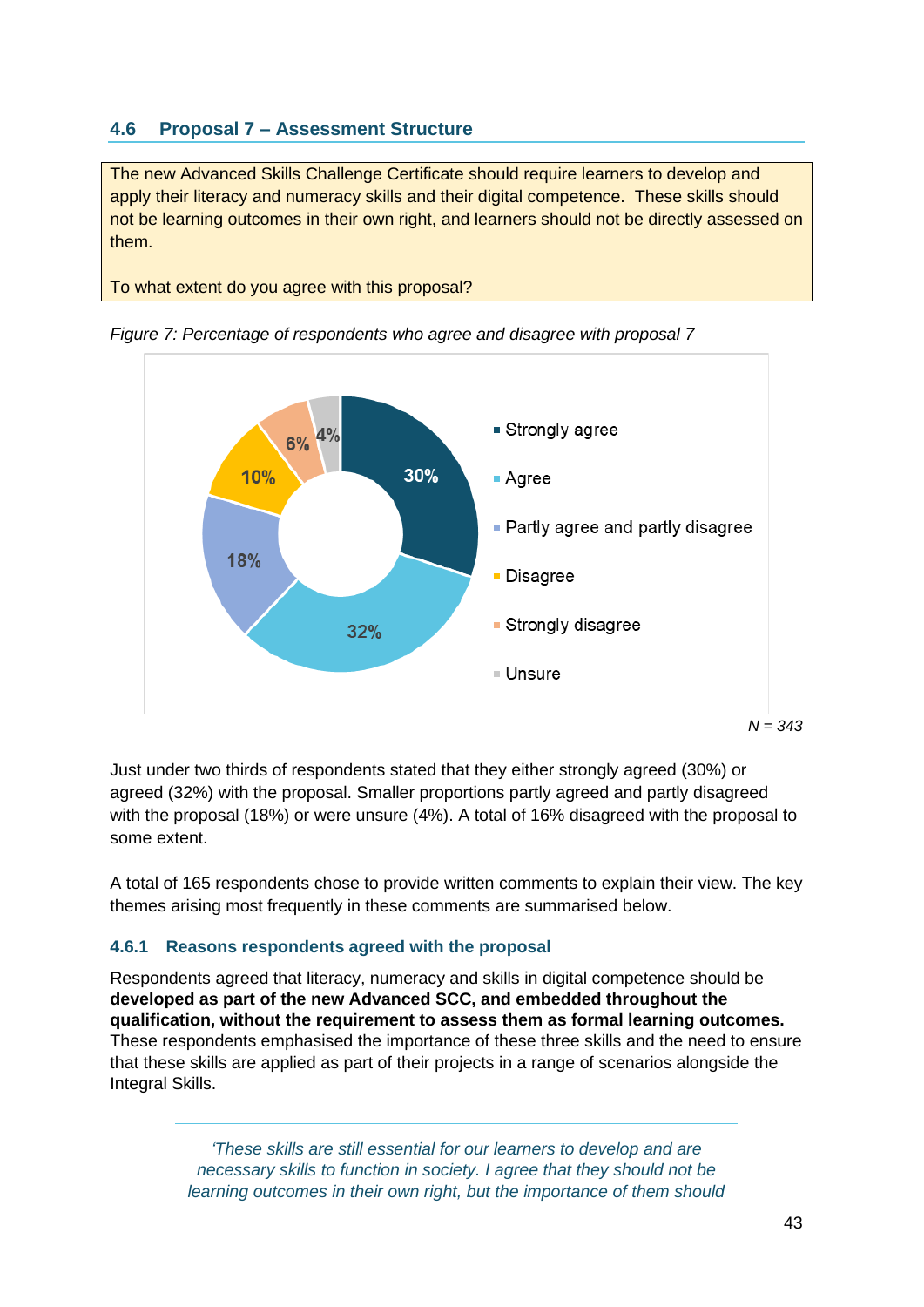*still be emphasised. Written projects should still reflect the level of literacy expected of a level 3 qualification, along with the enhanced use of digital technologies and complex numeracy analysis.'* [FE provider]

Assessing the skills could, it was suggested, **add to the complexity of the assessment model and result in unnecessary repetition**. Respondents noted that employers often refer to other qualifications to provide evidence of literacy, numeracy and digital competence. As such, including additional assessment of these skills as part of the Advanced SCC would not benefit learners.

Related to the above point, respondents noted that learners are **already formally assessed on their literacy and numeracy skills through other qualifications**. Some of these respondents stated that learners are assessed on their literacy and numeracy skills throughout their statutory schooling. Others noted that these skills should be formally assessed through core GCSE subjects and not as part of other qualifications.

> *'Learners have been assessed already on their literacy and numeracy skills at several points in their academic career. Digital Literacy skills do not need to be assessed. Particularly in this current climate learners are demonstrating a very high level of digital competency.'* [FE provider]

Respondents also referred to learner wellbeing as a reason for agreeing with the proposal. By removing the assessment of literacy, numeracy and digital competence, it was felt that the proposal **could reduce stress on learners who already experience a significant amount of assessment.** It was also suggested that **the proposal could have a positive impact on learners' experiences** by giving them opportunities to develop and apply skills without them being formally assessed.

> *'I agree with the overall aim that by focussing assessment on the four integral skills, a greater balance is allowed between the time spent on developing skills and the time spent on assessing them. Making assessment manageable can maximise time for learning and development of skills, and reduce exam pressure on young people.'*  [Education stakeholder organisation]

Respondents suggested that **the current arrangement, where literacy and numeracy are assessed, disadvantages lower ability pupils** and can prevent them from achieving good grades. For those learners who already experience difficulties with aspects of literacy or numeracy, it was suggested that an emphasis on assessment in these areas can result in them not achieving their full potential. **The proposal was therefore seen as being more equitable for all learners.**

Respondents also noted that by not having learning outcomes for numeracy and literacy this **could also have a positive impact on the workload of practitioners**, enabling them to concentrate on supporting learners' Integral Skills.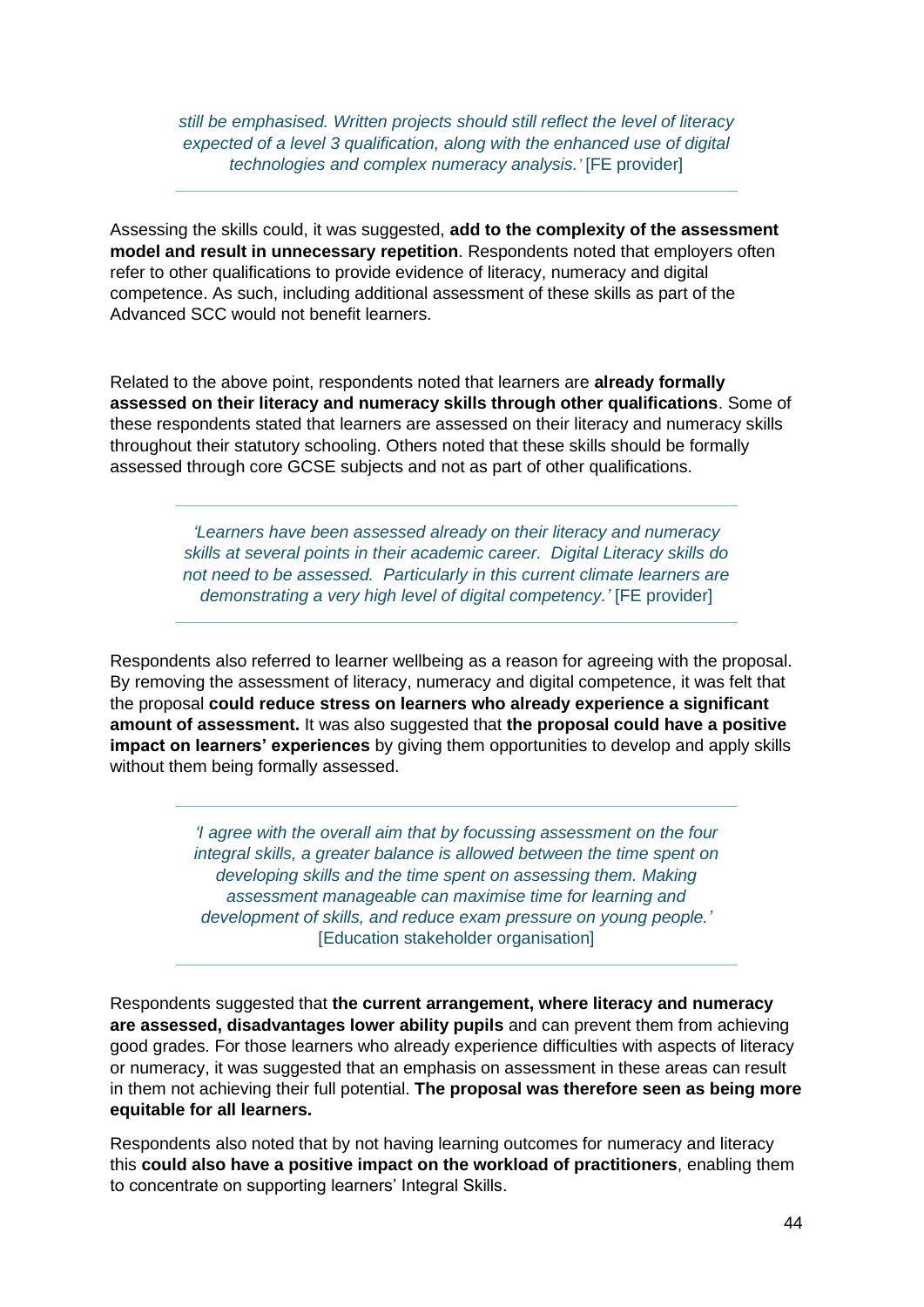#### **4.6.2 Issues that need further consideration**

Respondents provided comments or expressed reservations about aspects of the proposal. Some of these respondents questioned how the arrangement would work in practice: **if literacy, numeracy and digital competence are not assessed, respondents wondered how teachers would be able to determine whether these skills are developed.**

Other respondents suggested that some form of assessment of these skills should be incorporated into the qualification. Among these, some suggested that learners **could be assessed on their improvement in relation to literacy, numeracy and digital competence**. Others questioned whether assessment of these skills could be included as an optional additional component within the assessment model or could be assessed informally.

> *'I agree that students should not be assessed on these skills separately through project work, although they should be assessed informally to guide and support if needed without the added pressure of achieving set learning outcomes.'* [Education professional]

> *'I feel as though it shouldn't be a main focus but it would be nice if people could gain extra marks through showing good literacy, numeracy and digital skills in their work.'* [Learner]

#### **4.6.3 Reasons respondents disagreed with the proposal**

Those who disagreed with this proposal emphasised that the skills in question are essential **skills which should be assessed so that learners' proficiency in numeracy, literacy and digital skills can be gauged.** Other respondents commented on the need to retain literacy and numeracy skills as an explicit and assessed learning outcome as it ensures that learners focus on these important skills. Practitioners noted that learners at Key Stage 5 are not required to continue studying language or mathematics and that the SCC can ensure ongoing development of core skills, which should be assessed in order to evidence progress and identify where further development or support is needed.

Respondents suggested that if these skills are not assessed they **would not be prioritised and may not receive sufficient attention as part of projects and learning programmes**. They felt that the importance of literacy, numeracy and digital competence risks being diminished under the proposed arrangements. Echoing comments provided in response to the previous proposal, respondents noted concerns that the qualification's reputation could be damaged by not assessing these core skills.

> *'If you do not directly assess them, you lessen the importance of them. The truth of the matter is this, students will only work on something or develop something if they know that they will be assessed. So the reality is that these skills will not develop for those in post 16. I think these 3 skills should be at the heart of the skills challenge and if we are encouraging lifelong learning, they should develop and assess these throughout post-16.'* [Education professional]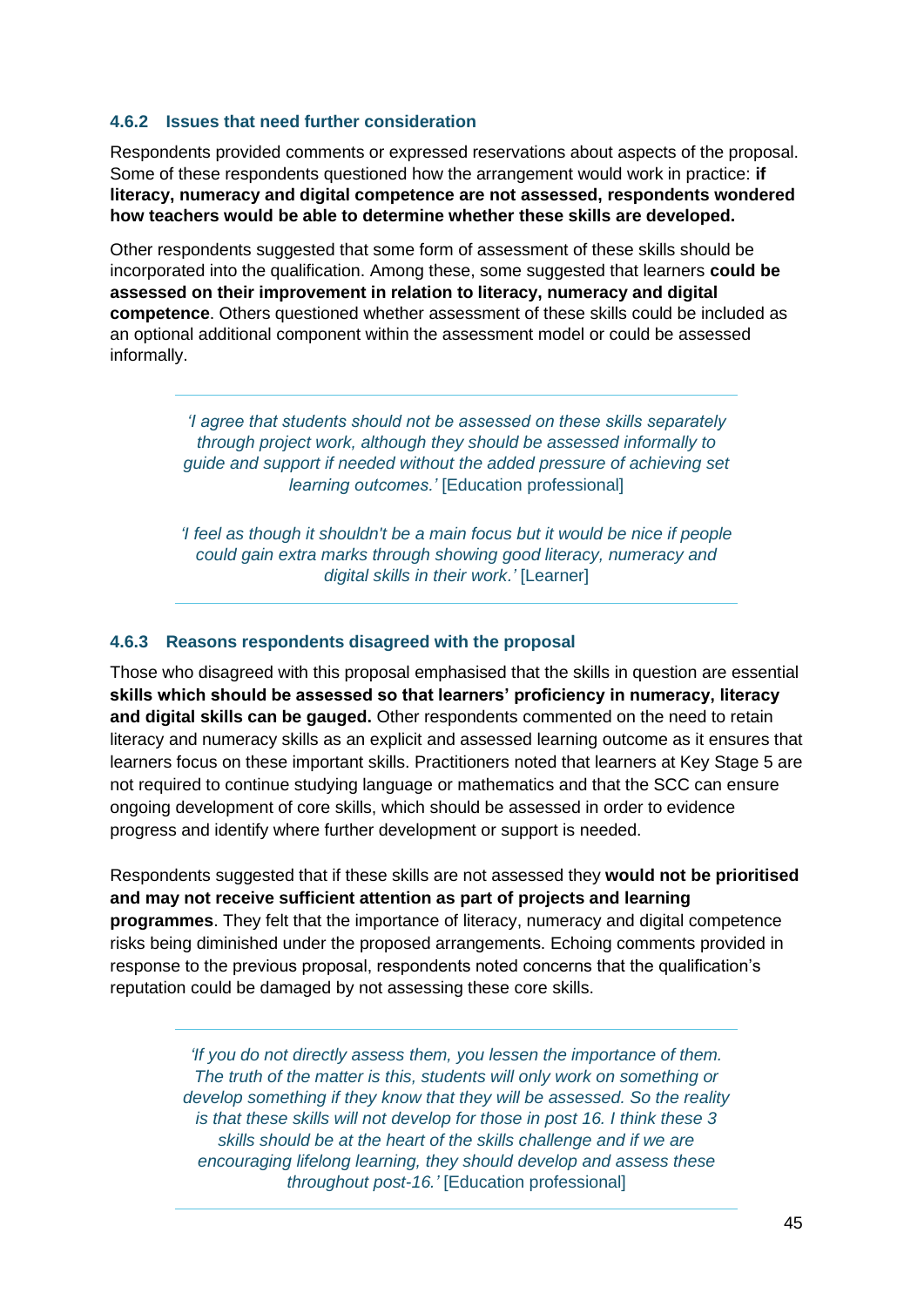Other respondents felt that learners **would be disadvantaged by the proposal**. If the skills are embedded and learners are expected to develop and apply the skills, it was suggested that learners are entitled to see outcomes that are directly linked to the relevant skills as part of the qualification.

> *'[We] strongly reject the proposal that literacy, numeracy and digital skills should be embedded but not assessed. We believe that that the whole point of a competencies-based qualification is to meld together skills, knowledge and habit of mind. In referencing 2.73, we are not persuaded by the rationale behind the statement that "embedding these skills, rather than explicitly assessing them, will not disadvantage the learner"….if we accept that these skills constitute an advantage in their own right, then the advantage to the learner is, by definition, diminished.*' [Teaching union]

# <span id="page-45-0"></span>**4.7 Proposal 8 – Assessment Structure**

Each component of the new Advanced Skills Challenge Certificate should assess all four of the Integral Skills. Each skill could be weighted differently at component level, but all four skills must contribute equally to the overall qualification.

To what extent do you agree with this proposal?



*Figure 8: Percentage of respondents who agree and disagree with proposal 8*

Just under two thirds of respondents stated that they either strongly agreed (21%) or agreed (41%) with the proposal. Smaller proportions partly agreed and partly disagreed with the proposal (18%) or were unsure (9%). Only 11% disagreed with the proposal to some extent.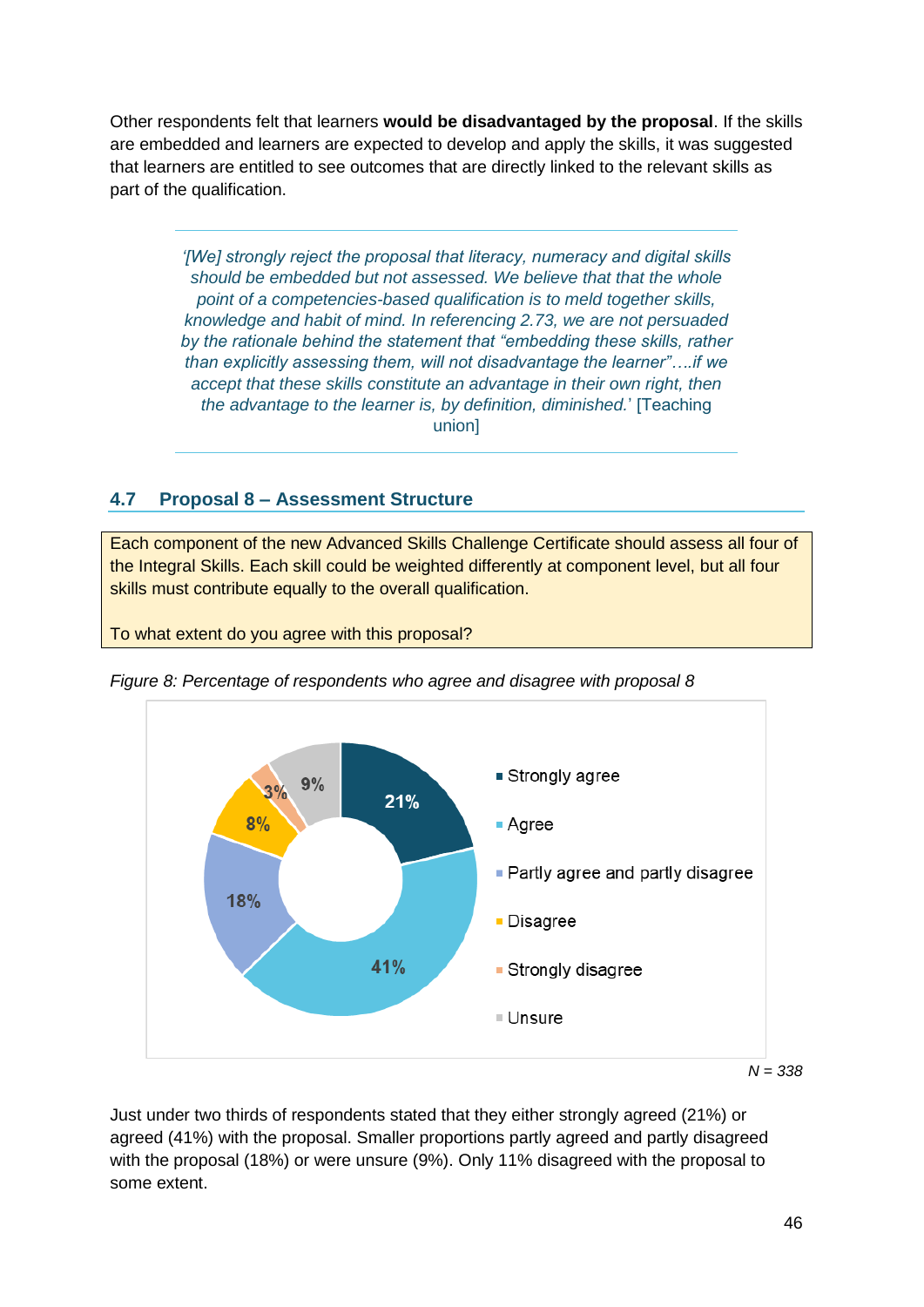A total of 116 respondents chose to provide written comments to explain their view. The key themes arising most frequently in these comments are summarised below.

#### **4.7.1 Reasons respondents agreed with the proposal**

There are two distinct but inter-related elements to this proposal: the first element relates to different weighting for each skill at component level; the second is the proposal that all skills contribute equally to the overall qualification.

On the first point, respondents agreed that differential weighting for each skill should be applied to each component. **It was noted that some Integral Skills are more relevant or applicable to some projects and that it is sensible therefore to design an assessment structure that reflects this, weighted appropriately for each component.** Respondents provided examples to illustrate this point, including that learners may be able to apply and demonstrate Critical Thinking Skills more readily as part of the Global Community Project, whereas the Individual Project may involve a greater focus on Creativity and Innovation.

> *'I am in agreement, particularly with weighting the skills within each component dependent on what is required of them; the current qualification definitely sees some skills 'shoehorned' in awkwardly just to assess them, for example Numeracy in the essential and employability skills which works for the Innovation Venture but less so for the Destination Plan.'* [Education professional]

Respondents suggested that the **differential weighting of skills across the projects could eradicate the repetition of skills that takes place under the existing qualification**. It was noted that learners currently spend time repeating skills across areas, which is viewed as unnecessary and can be demotivating.

> *'The most positive consequence of this change will be the reduction in duplication of assessment across the projects. The current structure assesses too many skills in not enough depth so this should hopefully avoid this happening.'* [Education professional]

Respondents noted that the proposed model would allow learners to revisit the skills and **demonstrate their ability in each skill in different contexts.** This would, it was suggested, encourage a greater focus on skill development and application.

In relation to the second point within the proposal, respondents noted that **each Integral Skill is equally important and should carry the same contribution to the overall grade.** Echoing points raised in responses to earlier proposals, respondents noted that all four Integral Skills are linked to the Curriculum for Wales, and relevant to higher education and future employment and that this should be reflected in the qualification's assessment structure.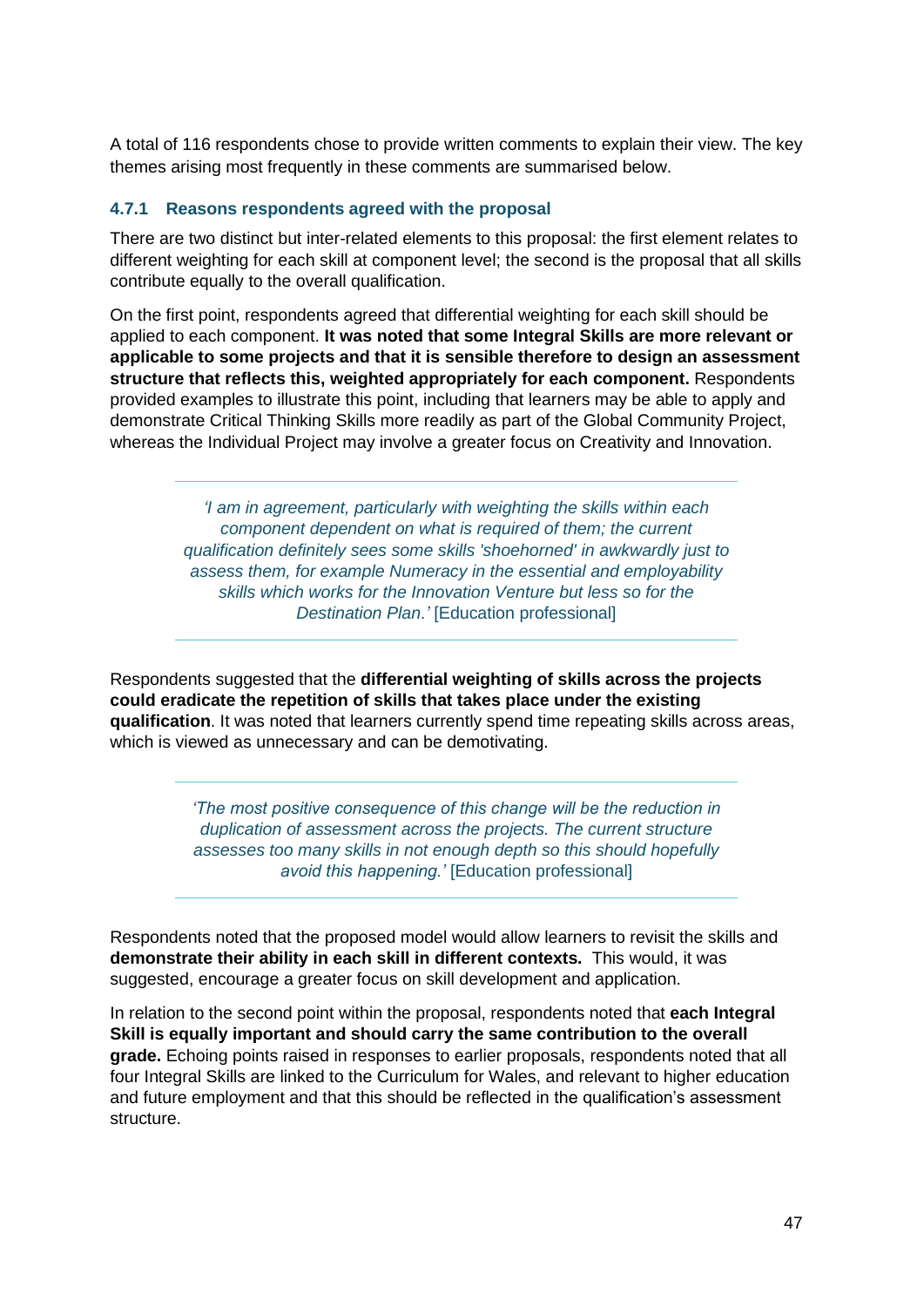*'All four skills are linked to the new curriculum and so should be assessed accordingly with time allowed for this. They are all relevant to the projects and to future career choices. They should be manageable to assess and clearly help to inform students within the framework and improve the final overall qualification.'* [Education professional]

#### **4.7.2 Issues that need further consideration**

Respondents voiced concerns regarding the **potential confusion caused by assigning a different weighting to the four skills in each of the components.** These respondents felt that the aim should be to streamline assessment and not create an additional and overly complicated assessment framework that is difficult to administer and difficult for learners to understand.

Other respondents felt that **they needed to see more detail before being able to offer full support to the proposal.** This included detailed guidance on how each skill would be assessed within each new component. Some noted that they felt they would need to experience the assessment first-hand in order to be able to make an informed judgement.

> *'We think that this sounds logical, but would want to see how it works in practice. We agree in principle. The danger is that the administration of the assessment in terms of weighting becomes confusing. We would want this to be clear and consistent.'* [FE provider]

Respondents referred to the need to avoid the 'over-assessment of skills across different components', which is perceived as a problem under the current qualification.

Linked to this, some respondents who were unsure about the proposal **expressed concern about how an assessment grid could be used in practice, noting that it could become 'artificial' or 'forced'**. It was argued that some skills may not apply at all to some components.

> *'It's important to assess what naturally occurs in each of the challenges, and not shoehorn skills into the assessment criteria for the sake of it.'* [Education professional]

Some respondents sounded a note of caution about this proposal, emphasising the need for clarity in how project briefs/requirements are set out in order to avoid confusion among learners.

> *'A proposal such as the one above will require careful qualification design to avoid repetition and ensure coverage, and importantly this qualification design must also be straightforward enough to be understood by young people so that the assessment structure is transparent to them, and not confusing. Having a clear structure will help them feel able to prepare for*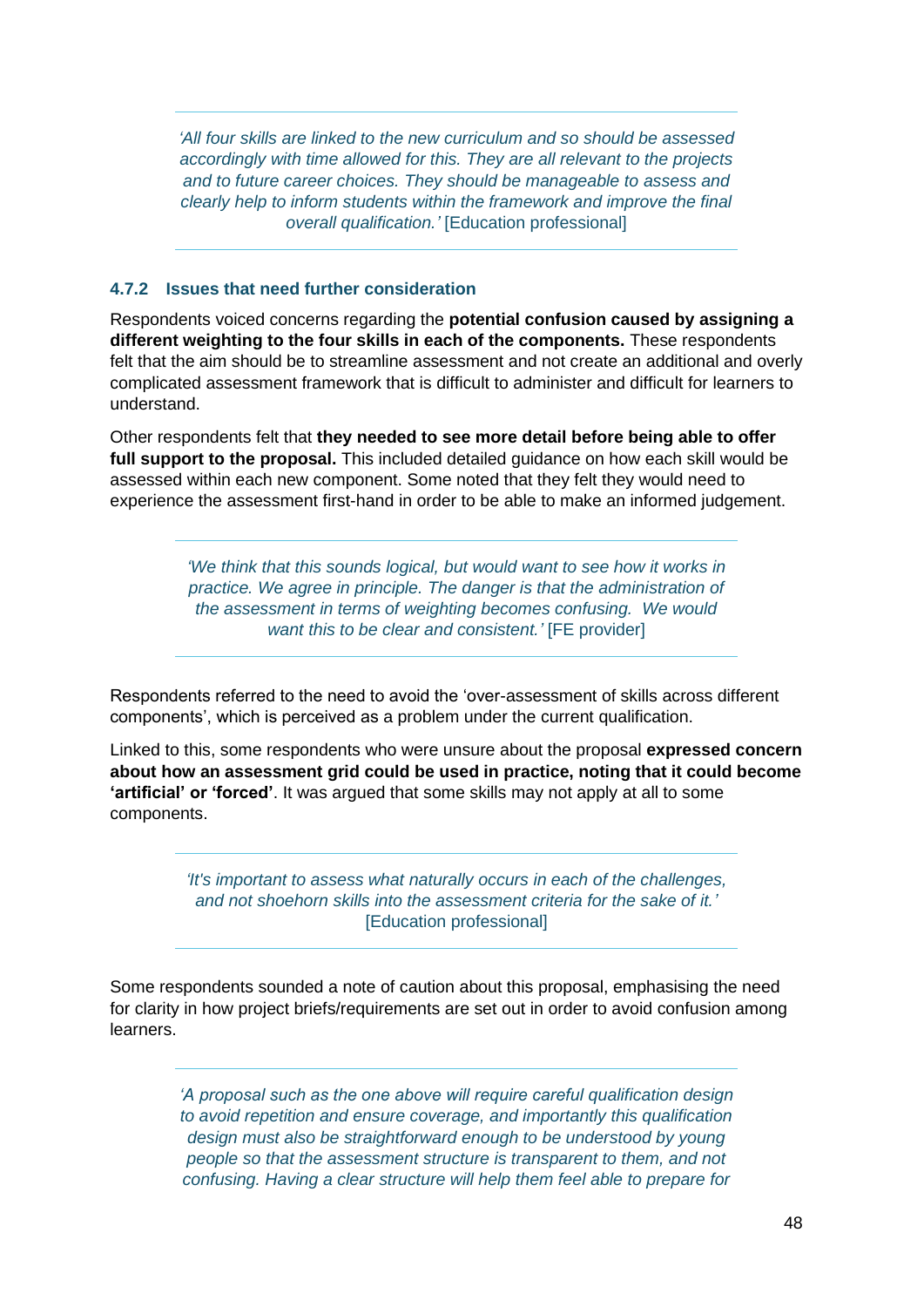#### **4.7.3 Reasons respondents disagreed with the proposal**

Respondents who disagreed argued that some of the Integral Skills **may not apply in every component and that assessing the skills in each component would create unnecessary assessment burdens**. Respondents suggested that different components should assess specific skills relevant to that project.

> *'It may be easier to concentrate on Planning and Organising and Personal Effectiveness as part of the Individual Project. This would allow the other two projects to focus on Critical Thinking and Problem Solving and Creativity and Innovation. This would make it far easier to assess.'*  [Translated from Welsh] [Teaching Union]

Respondents who disagreed raised a number of other points:

- Some disagreed with the proposed even split between the Integral Skills (where each of the four skills contributes 25 per cent to the overall qualification outcome). **In these cases, it was suggested that Critical Thinking and Problem Solving should hold greater weighting.**
- Some suggested that all skills should be **weighted equally within each component**, both for clarity in order to avoid a situation where learners feel disadvantaged in any particular project which is weighted towards skills in areas where they may be less confident.
- Some expressed opposition to the Skills Challenge Certificate, arguing that it has limited benefits for learners and should be optional.
- <span id="page-48-0"></span>• A small number answered 'disagree' but argued that all skills should contribute equally to the qualification, which is what the proposal advocates. This suggests that the question may have been misinterpreted by a small number of respondents.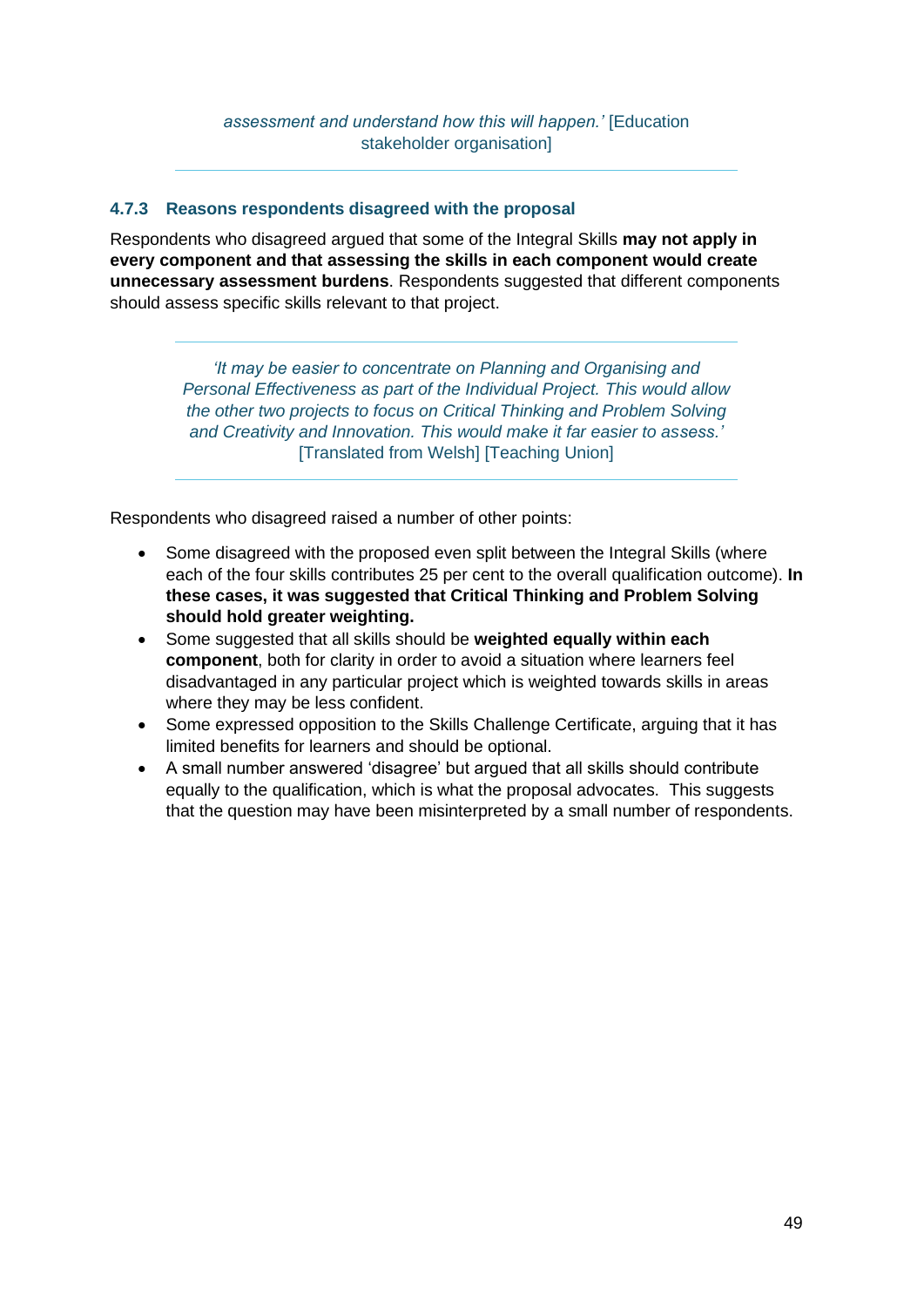# **4.8 Proposal 9 – Grading System**

The new Advanced Skills Challenge Certificate should continue to be graded A\*-E.

To what extent do you agree with this proposal?



*Figure 9: Percentage of respondents who agree and disagree with proposal 9*

Almost all respondents stated that they agreed with the proposal, with almost two thirds (63%) strongly agreeing and 28% agreeing. Smaller proportions partly agreed and partly disagreed with the proposal (3%) or were unsure (2%). Only 4% disagreed with the proposal to some extent.

A total of 140 respondents chose to provide written comments to explain their view. The key themes arising most frequently in these comments are summarised below.

#### **4.8.1 Reasons respondents agreed with the proposal**

The most frequent reason given by respondents for agreeing with the proposal was to **ensure that the Advanced SCC is graded consistently with other Level 3 qualifications to ensure parity**. On occasion, respondents raised this point without further elaboration, but others explained in more detail why parity in grading systems is important.

These respondents often commented that grading the Advanced SCC A\*-E would be **clearer and easier to understand** for teachers, learners and other stakeholders. The proposal would ensure there is no confusion over what the grades mean, as A\*-E grades are a familiar and established model.

Respondents also emphasised that the proposal would give **credibility and legitimacy** to the Advanced SCC, by making it clear to stakeholders that it has equal value with other Level 3 qualifications. Using an A\*-E grading system is seen as a way of demonstrating to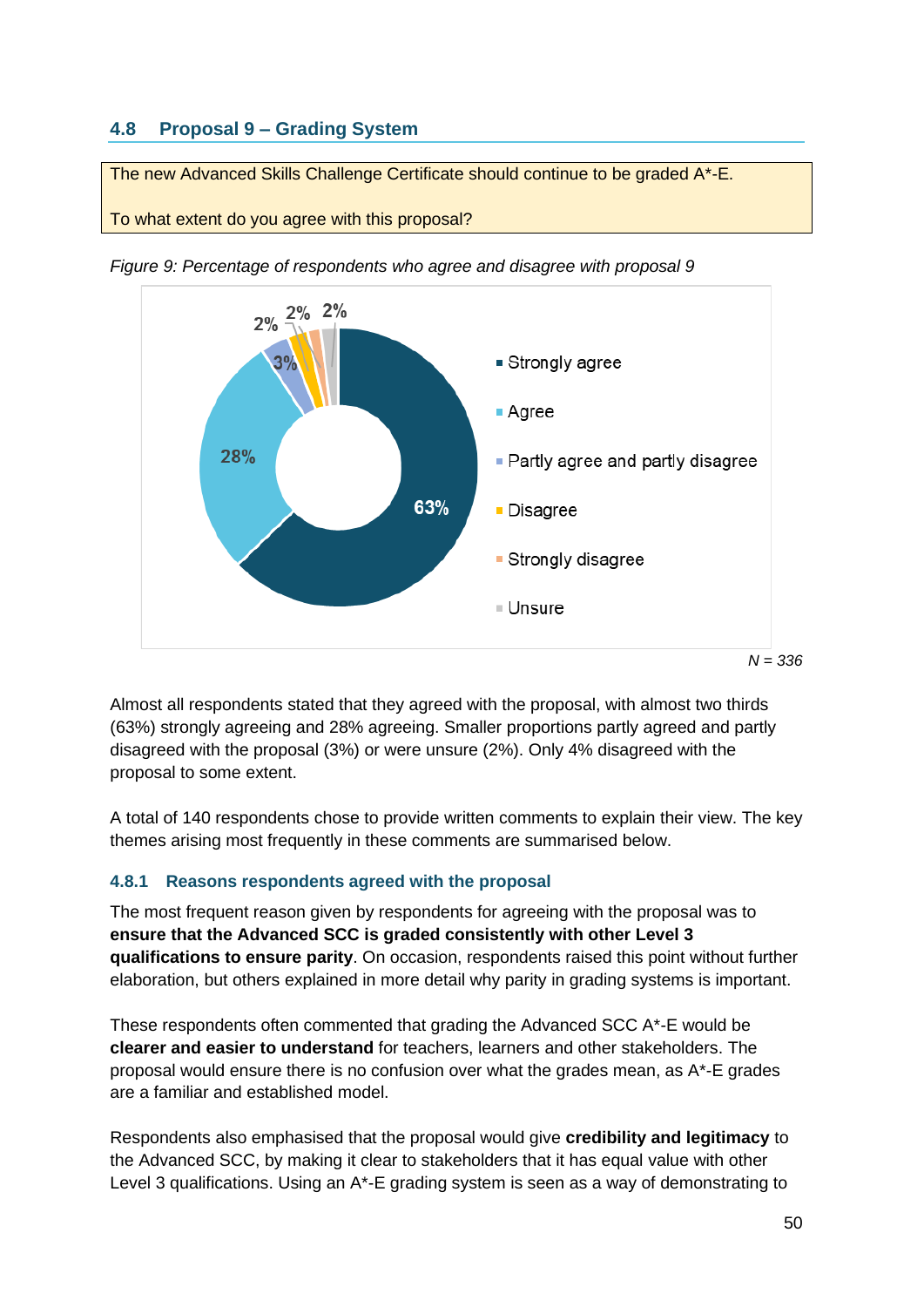employers and Universities in particular that the qualification holds as much weight as A Levels and that the qualification is just as rigorous.

> *'The ASCC must be graded in the same manner as all other A levels so that the qualification holds equal value and importance and has parity across the curriculum. Anything different to the current grading arrangements would cause confusion and could risk undervaluing the qualification.'* [Education professional]

As such, respondents felt that this proposal would **facilitate learner progression into employment and higher education**. They commented that, as Universities and employers are familiar with A\*-E grading systems and are likely to understand the legitimacy of the qualification as a result, they would be more likely to accept the Advanced SCC as part of entry requirements into employment or onto higher education courses.

*'The qualification will be devalued without a grading system in place and learner's motivation to succeed would be lessened. An increased number of L3 [level 3] learners are being accepted into universities and on to higher level degree apprenticeships because of their success with the ASCC.'* [Educational professional]

This proposal was also perceived as **fairer than possible alternative grading options**. Respondents noted that an A\*-E grading system **more directly reflects the amount of work learners put into the qualification**, rather than a pass/fail model where learners might fail to achieve a qualification despite completing some elements of the required work. Respondents therefore believed the proposal is fair as it would allow learners to achieve a grade appropriate to their ability level.

As such, respondents also commented that the proposal would **increase learner engagement** with the Advanced SCC, as there would be a **direct correlation between the amount of work they put into the qualification and their final grade**. Respondents were of the opinion that learners would be more likely to fully commit to all aspects of the qualification if they could see that doing so would improve their final grade. This is compared to a pass/fail model where only two outcomes are available for learners regardless of their level of commitment.

> *'A higher mark would be able to demonstrate the hard work put into the certificate by the student, which a mere pass mark would not reflect. Similarly, having a pass/fail approach, would cause students to lose interest and not work as hard. A quote I often hear around pass/fail topics/qualifications is "It doesn't matter, I just have to pass".'* [Learner]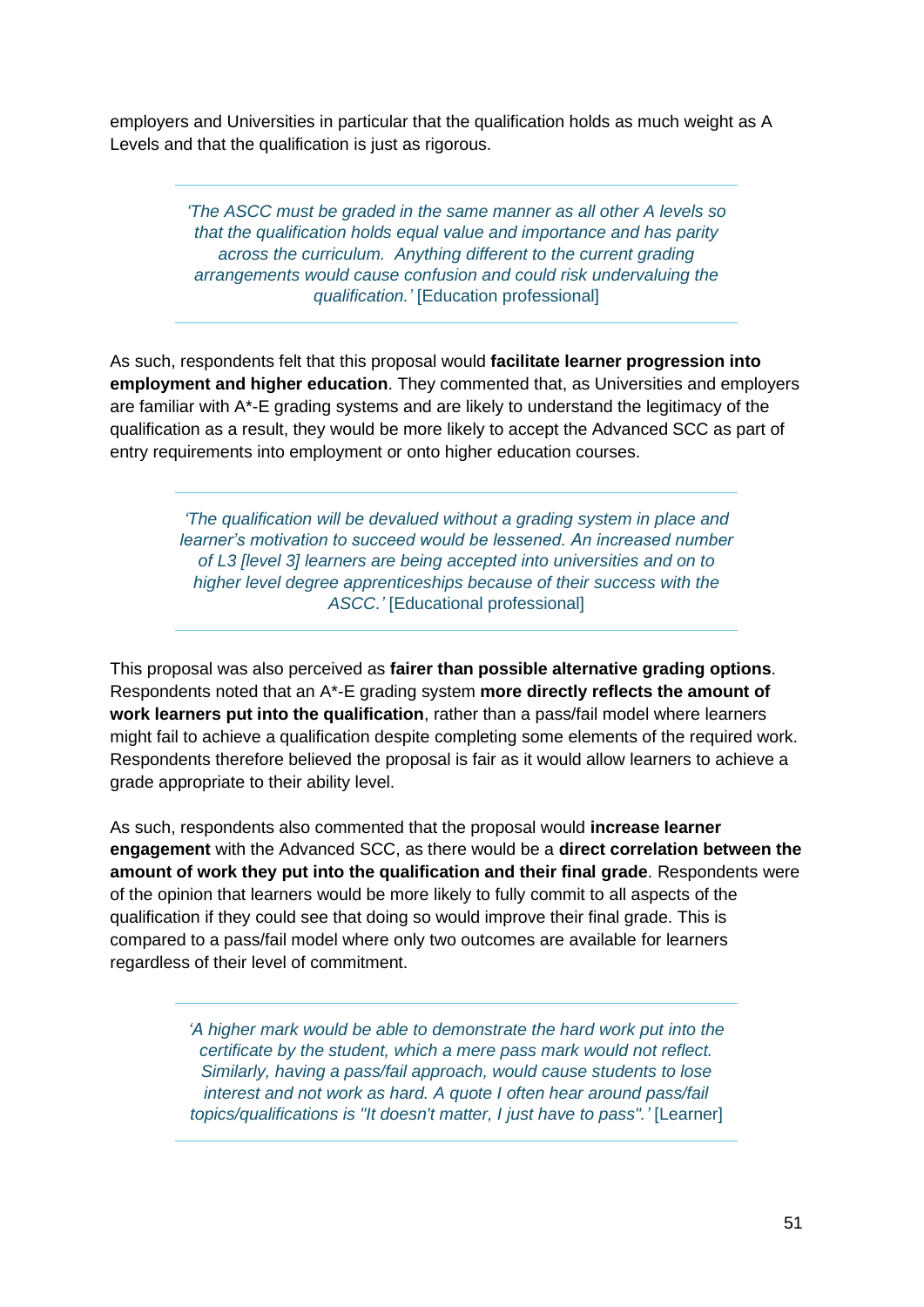#### **4.8.3 Reasons respondents disagreed with the proposal**

Respondents who disagreed with the proposal primarily did so because they felt that **alternative an alternative grading system would be more appropriate**. Some of these respondents commented that a pass/fail model, or a pass/merit/distinction model would be more appropriate as they do not perceive the Advanced SCC to be the same type of qualification as a 'traditional' A Level. Others emphasised that more rigour would be needed in the way the qualification is delivered and assessed before an  $A^*$ -E grading system would be appropriate. One respondent in particular suggested that an A<sup>\*</sup>-E grading system would not necessarily support the development of talents and optimise learner wellbeing and selfesteem.

*'even when professionals celebrate achievement at all levels, it is not always the case that grades D and E feel like success for young people. This may be because wider society can often understand any grade below a C as a failure to pass…Therefore, these grades are not always consistent with developing optimum wellbeing and self-esteem, and they are also not always consistent with developing skills to the full as they can de-motivate young people…My preference would be to adopt a grading system that does not have the negative connotations of an A\*-E, and recognises achievement in a positive way.'* [Education stakeholder organisation]

<span id="page-51-0"></span>On occasion, respondents took this opportunity to re-emphasise earlier comments relating to the need to **discontinue the Advanced SCC in general** or to express their view that the **Advanced SCC should continue as a qualification** but shouldn't be graded.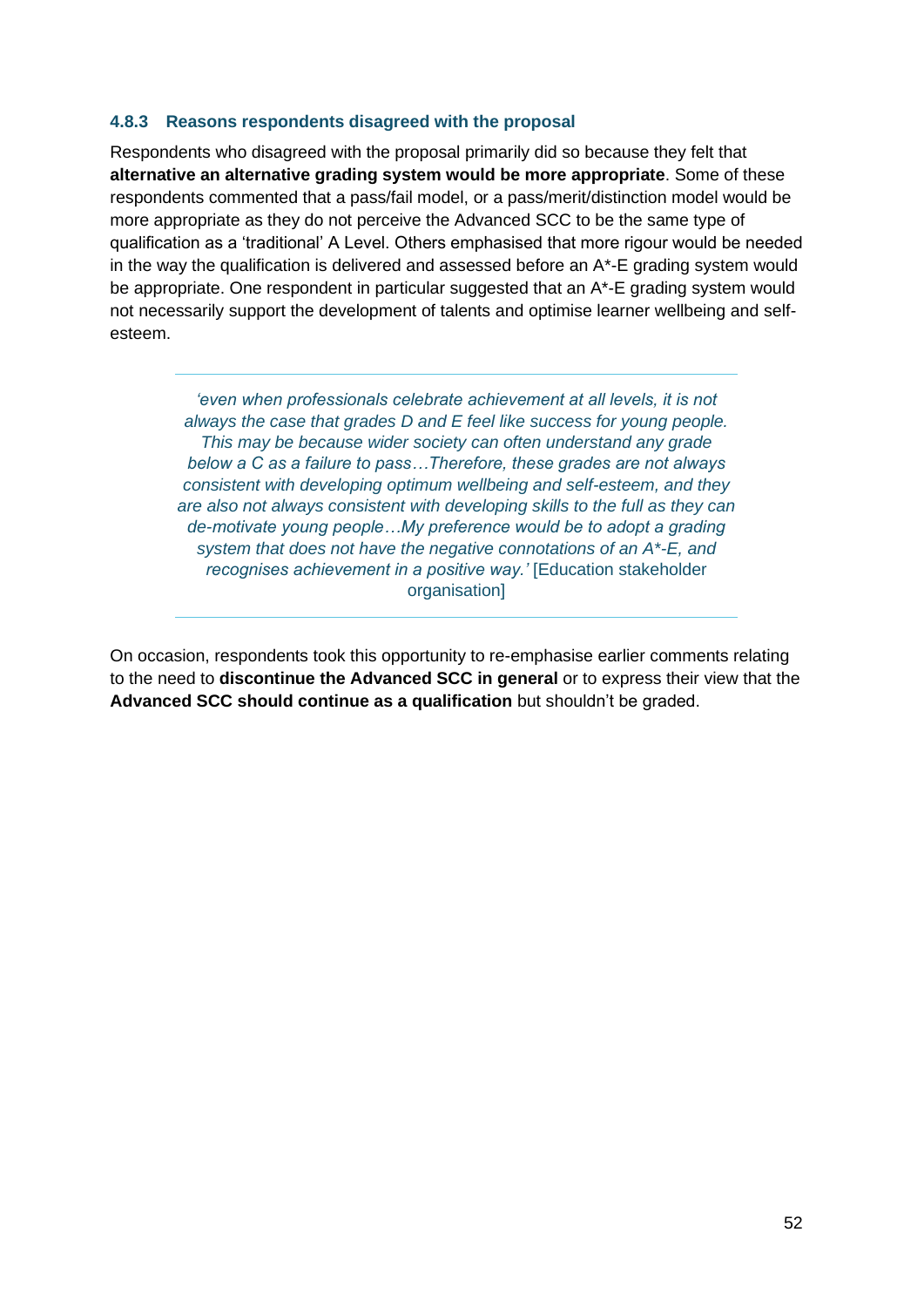# **4.9 Proposal 10 – Grading System**

Learners should be able to achieve a grade at qualification level without having to pass every component of the new Advanced Skills Challenge Certificate. In the interests of fairness, learners should continue to be entitled to one re-sit per component and the highest grade achieved for that component should count towards the qualification grade.

To what extent do you agree with this proposal?



*Figure 10: Percentage of respondents who agree and disagree with proposal 10*

Three quarters of respondents stated that they either strongly agreed (40%) or agreed (35%) with the proposal. Smaller proportions partly agreed and partly disagreed with the proposal (11%) or were unsure (4%). Only 10% disagreed with the proposal to some extent.

A total of 135 respondents chose to provide written comments to explain their view. The key themes arising most frequently in these comments are summarised below.

#### **4.9.1 Reasons respondents agreed with the proposal**

Respondents commented that the proposal would **ensure parity between the revised Advanced SCC and other Level 3 qualifications** (and higher education levels). They noted that these other qualifications also adopt a compensatory approach and allow re-sits; as such, it was deemed appropriate that the Advanced SCC should follow the same approach. It was also suggested that this consistent approach would make it easier for learners to understand, as it would be familiar from other qualifications. Respondents emphasised that aggregating marks (regardless of whether each individual module or unit has been passed) to provide a final grade is a standard method of grading qualifications and should therefore apply in this case.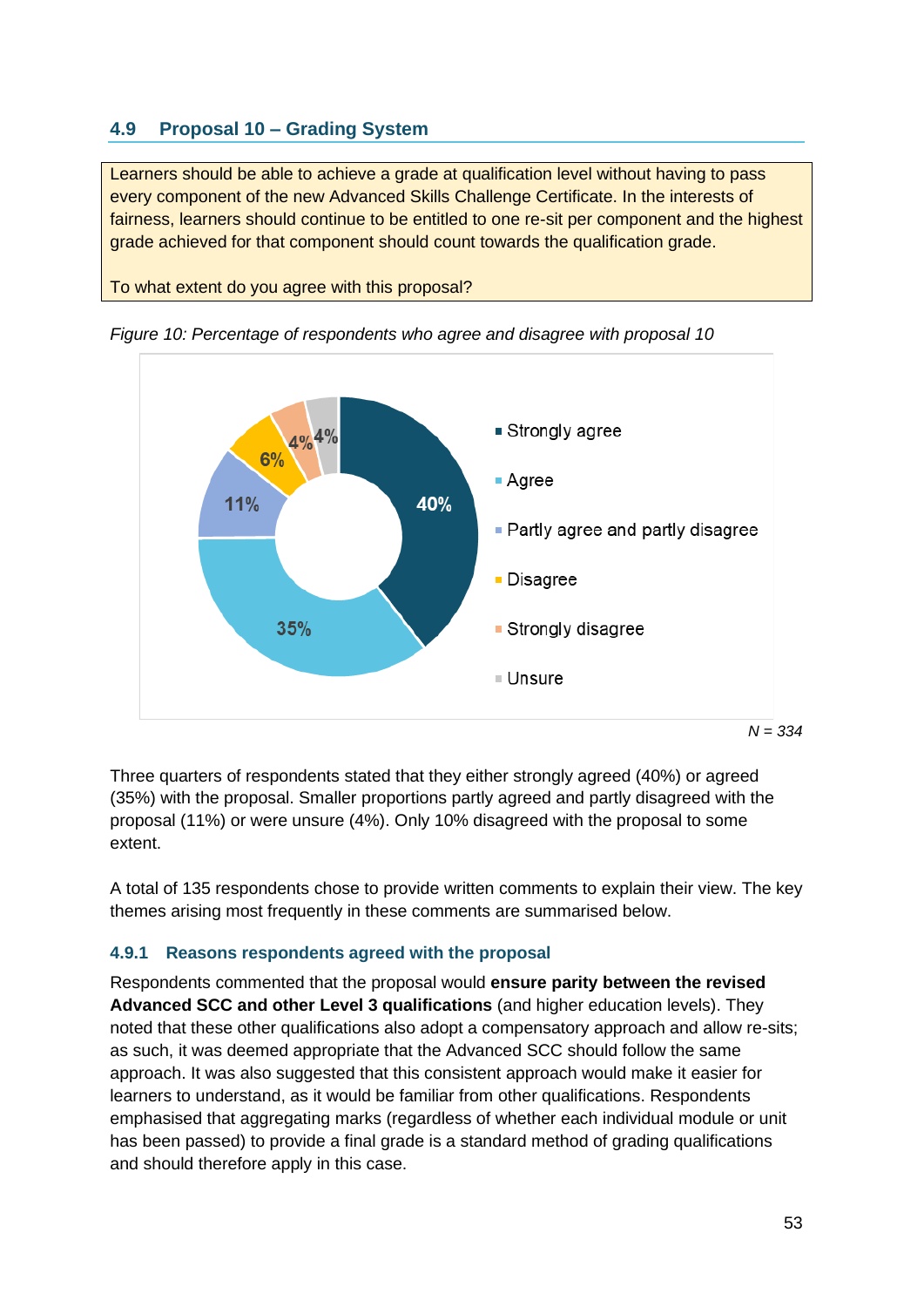The proposal was also seen as **fair**, though respondents gave different reasons for why they felt the proposal is fair. Some felt that the proposal is fair because learners would be subject to the same grading system across different qualifications. Others felt that allowing re-sits would ensure learners are provided with a second chance to succeed, which was seen as fair. A compensatory approach was also seen as fair by some respondents, who deemed it unfair to fail a qualification when achieving high marks in all skill areas apart from one.

> *'The current arrangements are unfair. Students can resit other Level 3 qualifications but they cannot resit elements of the Advanced Skills Challenge Certificate so this change should ensure there is parity with other qualifications studied.'* [Education professional]

Respondents also noted that the proposal would **ensure any personal or extenuating circumstances which may negatively affect a learners' performance are taken into account** in the grading system. There are three main circumstances which respondents noted the proposal might alleviate.

- Some respondents highlighted specific extenuating circumstances which could have an impact on a learners' ability to pass every component, for example: needing to leave the course before the qualification is complete; moving schools and needing time to adjust; or learners needing to familiarise themselves with the Advanced SCC if they had not studied towards the SCC at Key Stage 4.
- Others highlighted the need to ensure the qualification is achievable for learners from different backgrounds and with different skill levels. The proposal is seen as a way of ensuring those who struggle with particular skills won't be barred from receiving a grade.
- Respondents also noted that the proposal would recognise good quality work completed by learners throughout the year even if learners face challenges undertaking final assessments.

*'A student may work really hard at all components of the Advanced Skills Challenge Certificate for an illness or event to cause one area of the certificate to drop at no fault of the student's. Consequently, the student should be able to accommodate for these unprecedented events that effect their educational performance.'* [Learner]

The proposal was also seen to **offer learners the opportunity to demonstrate and develop their skills in certain components** even if they find other components more challenging. Respondents emphasised that not all learners would be equally strong in all skill areas and should not be penalised if they demonstrate strengths in certain areas.

Respondents also commented that the proposal would ensure the **recognition and encouragement of learner improvement** over time. They emphasised that providing opportunities for learners to re-sit components would ensure the final grade takes into account the ongoing development of learners' skills and understanding. As such, the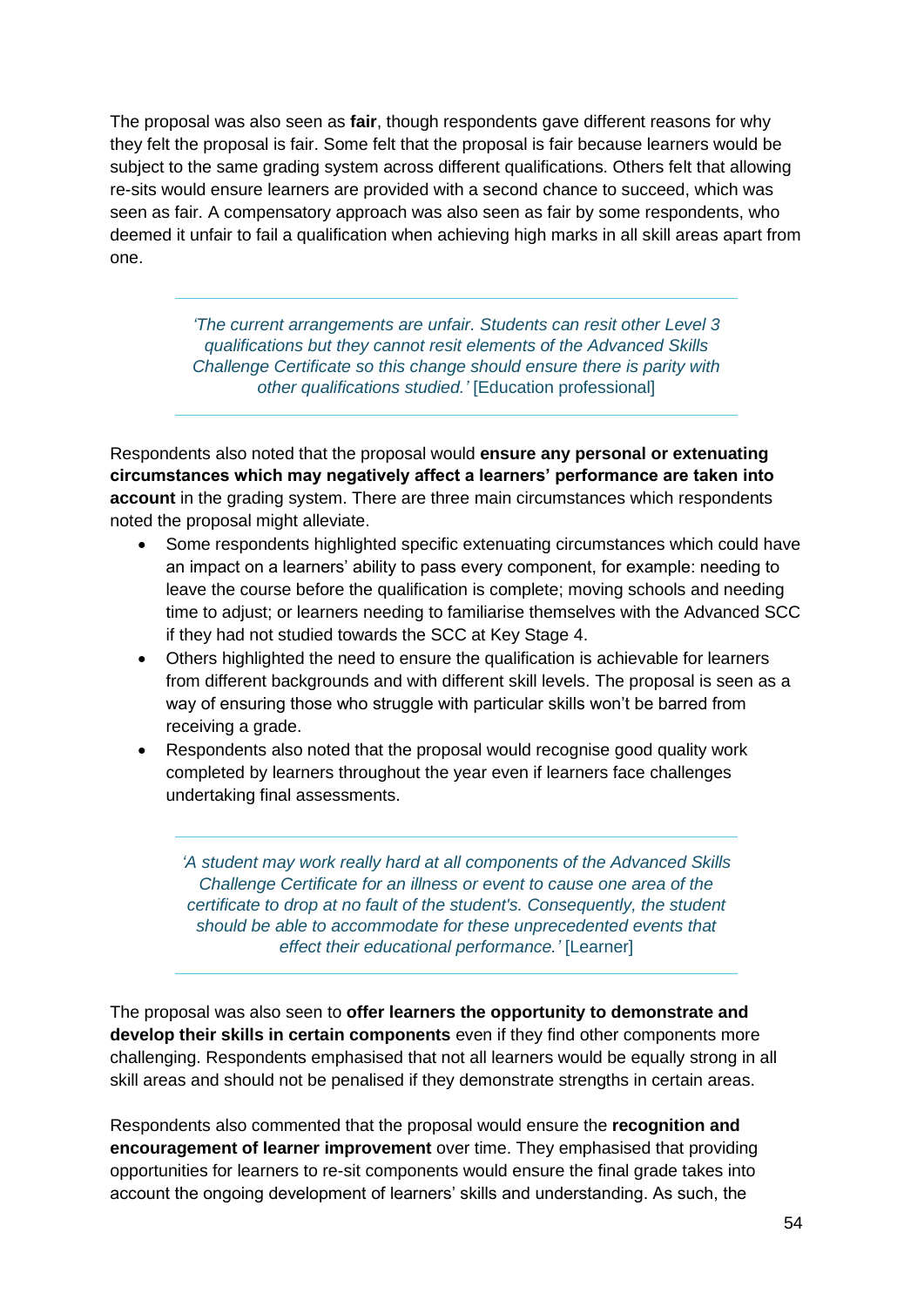proposal was also seen as a way of encouraging learner engagement, as further commitment to the qualification and further study could result in a higher grade during resits.

> *'The previous 'cap at a pass' if resitting was not in line with other A Level subjects and offered no incentive for learners to try hard to complete a Challenge. Learners should permitted to resit, particularly as they develop a more sophisticated understanding of complex global issues etc. They are quite often catapulted into completing Challenges when they are not quite ready to sit them, but this is often necessary because of time constraints and timetabling constraints.'* [FE provider]

As such, respondents believed that the proposal would **support learners to achieve the best outcomes** they are capable of achieving. They noted that requiring learners to pass all components and requiring them to pass all assessments first time could result in lower grades than they would otherwise be capable of achieving. In this sense, the proposal was seen as a positive way of helping learners achieve a grade which is an accurate reflection of their overall ability.

*'I think that qualifications show the top of your ability and the top of what you are able to achieve instead of the average that you achieve on a day to day basis. It would be scary to be given your average because your top achievements could be very far above your average score for your*  subjects.' [Learner]

#### **4.9.2 Issues that need further consideration**

On occasion, respondents queried or made suggestions regarding how the proposal would be **implemented in practice**. Most of these comments related to the practicalities of arranging re-sits, for example querying how they would work with long-term projects, emphasising the need for individual pupils to be given opportunities to re-sit (rather than only whole year groups) and the need to ensure sufficient teaching and learning time to support learners through re-sits. Respondents also emphasised the need to ensure the qualification is rigorously assessed if the proposal is implemented.

> *'The re-sit approach outlined seems proportionate, but I note that this does mean that young people could still be assessed on each element of the qualification twice, and effectively repeat the entire assessment for the qualification. Whilst I welcome the opportunity to enable re-sits, I think this should come with clear guidance that re-sits should only take place if the young person has made this choice themselves.'* [Education stakeholder organisation]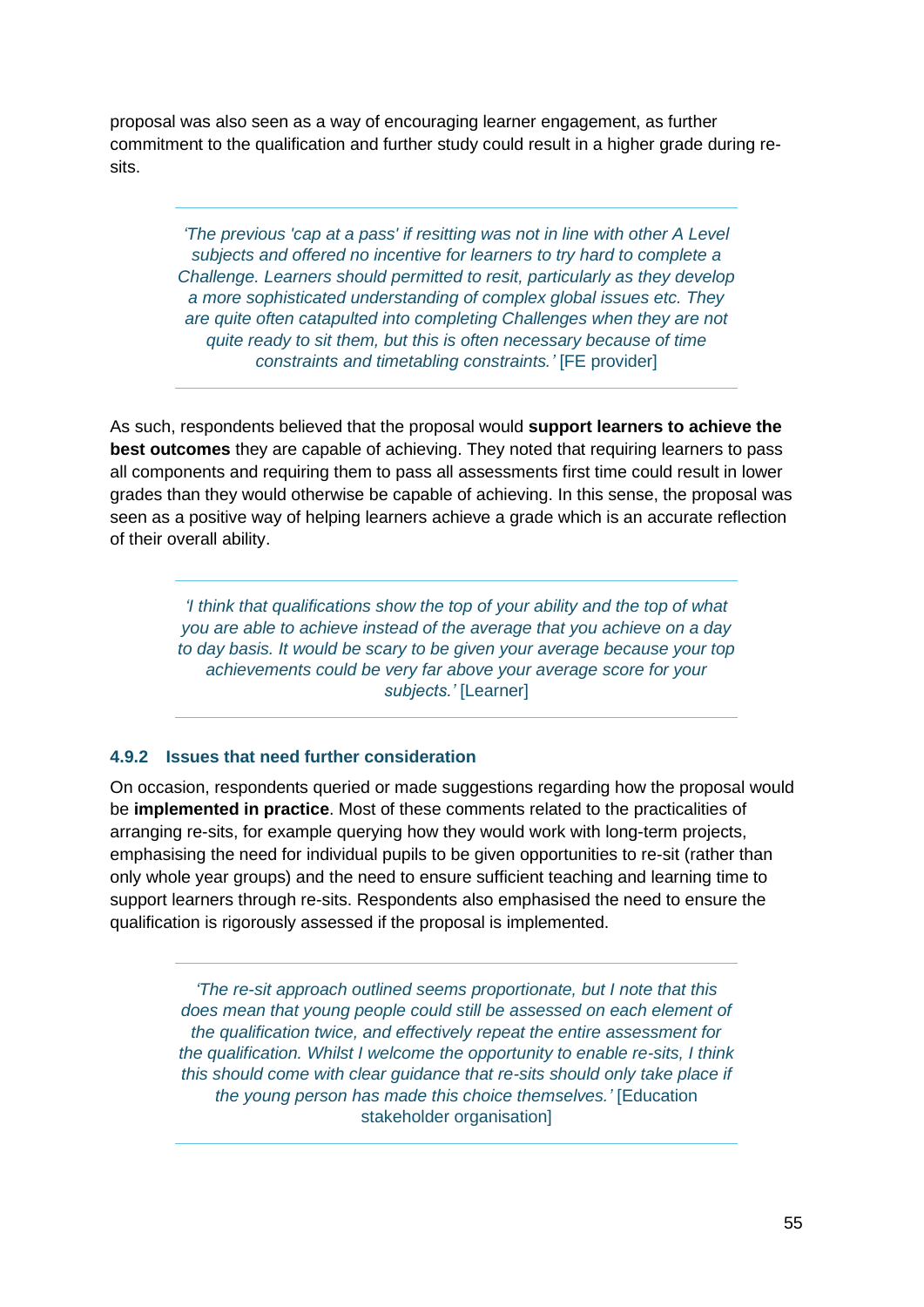In addition, a small number of respondents agreed with the proposal to allow one re-sit per component (or, on rare occasions, one re-sit across the whole qualification) but disagreed with the proposal that learners would not have to pass every component to achieve a grade. These respondents noted that learners should be expected to pass every component to achieve an appropriate grade.

> *'Resitting components is consistent with other courses but there is no objection to learners passing each one in order to receive a grade because this is consistent with other non-exam-based qualifications.'* [Translated from Welsh] [Education professional]*<sup>6</sup>*

#### **4.9.3 Reasons respondents disagreed with the proposal**

Respondents who disagreed with the proposal often felt that **learners should be expected to pass every component** in order to achieve a grade at qualification level. These respondents emphasised that learners should be expected to demonstrate all the required skills and understanding across all components, noting that achieving a grade without completing all the required work would be inappropriate.

> *'I think that if the qualification is sufficiently rigorous and has appropriate assessment levels then students should have to pass each of the 3 components to pass…this will discredit the qualification.'* [Education professional]

Some respondents further explained that allowing learners to achieve a grade without passing every component **could be seen to reduce the rigour and legitimacy of the Advanced SCC** as a qualification. They identified a risk that the qualification would not be seen as rigorous as other Level 3 qualifications.

A small number of respondents disagreed specifically with the proposal to allow one re-sit per component, emphasising that re-sits are often difficult to arrange or that learners should be expected to pass first time.

<sup>6</sup> Original: 'Mae ailsefyll cydrannau yn cydfynd gyda cyrsiau eraill ond does dim gwrthwynebiad i'r dysgwyr yn pasio pob un er mwyn derbyn gradd gan bod hwn yn cydfynd gyda cymwysterau eraill diarholiad.'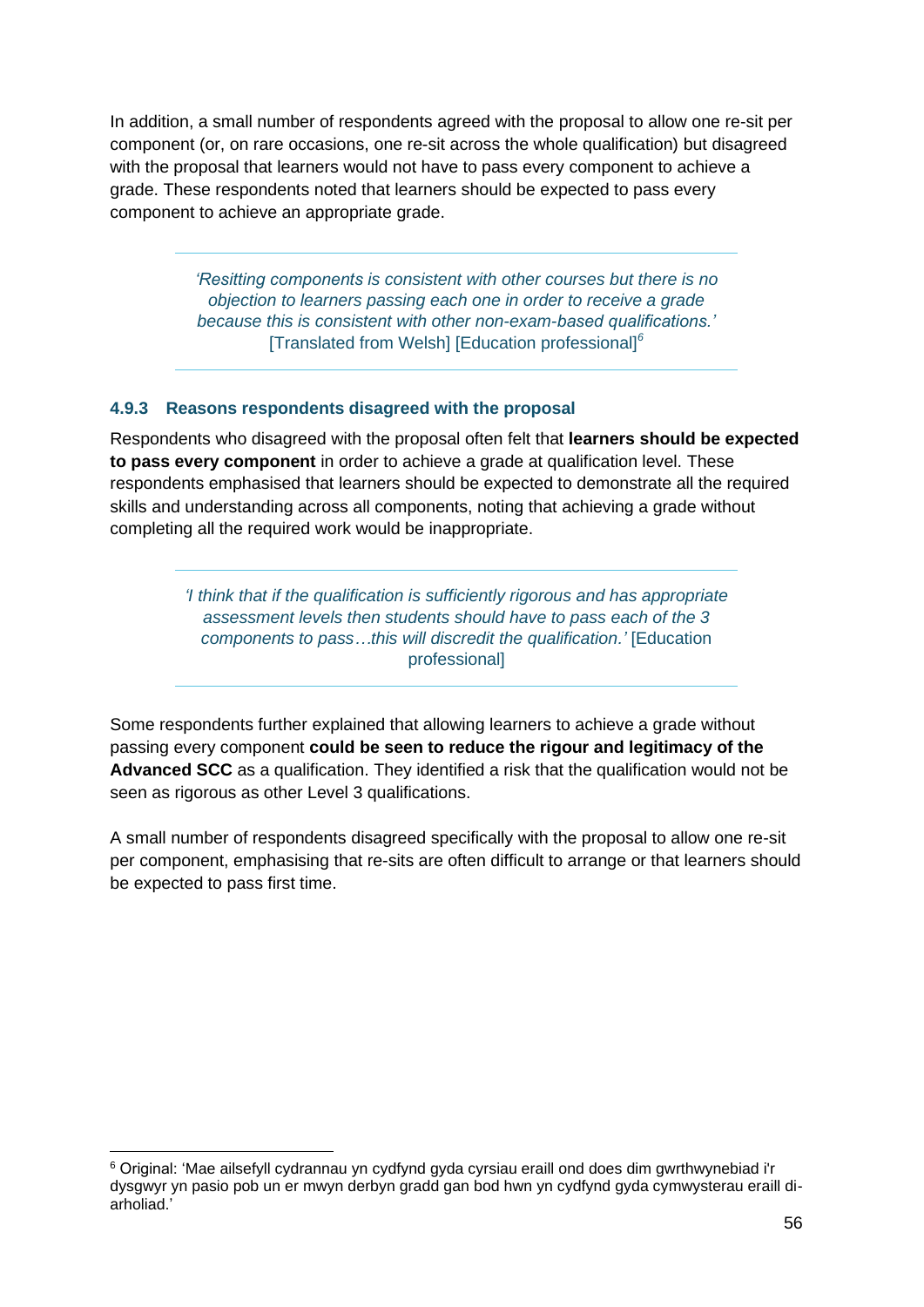# <span id="page-56-0"></span>**5. Integrated Impact Assessment**

Qualifications Wales also produced an Integrated Impact Assessment (IIA) of the proposals outlined in the consultation. This section summarises respondent views on the Regulatory Impact Assessment, Equalities Impact Assessment and Welsh Language Impact Assessment.

# <span id="page-56-1"></span>**5.1 Regulatory Impact Assessment**

A total of 143 respondents chose to provide written comments regarding the Regulatory Impact Assessment. Over a third of respondents either:

- Expressed general agreement with the Regulatory Impact Assessment and/or with the proposals set out in the consultation without providing any further comment; or
- Stated that they were uncertain or had no further comments.

The key themes arising most frequently in the other comments are summarised below.

### **5.1.1 Views on the impact assessment**

Respondents agreed that the proposals set out in the consultation do seem to focus on **learner wellbeing and putting learners first** in the reform process. They noted that the proposals should improve learner wellbeing by reducing workload and associated stress, while maintaining the value of the qualification.

Respondents also agreed that the proposals aim to **improve learner engagement.** They commented that the proposals would improve learner independence and enjoyment of the qualification, by allowing learners to focus on issues which interest them. One respondent in particular provided suggestions as to how learner engagement could be further improved; they noted that ensuring learners participate in decision-making regarding their own learning is important, as well as ensuring learners have explicit opportunities to engage in learning in the context of the Sustainable Development Goals and human rights frameworks.

> *'Having a subject that allows students to choose their own areas of study could really change the outcome as they're choosing what they're interested in rather than something they're forced to do. I think that by supporting students to set right goals and prepare for life is a massive help for students who may not have the time or people to talk about it to, this can really boost motivation and aspirations to succeed.'* [Learner]

The proposals were also seen by a few respondents as a way to **improve teacher engagement** with the qualification and to ease their workload. Simplifying the structure of the qualification and easing the burden associated with duplication of activity was seen as a way to ensure teachers remain engaged with the qualification.

A small number of respondents also identified the proposals as relevant to wider education changes in Wales, in particular the new curriculum for Wales.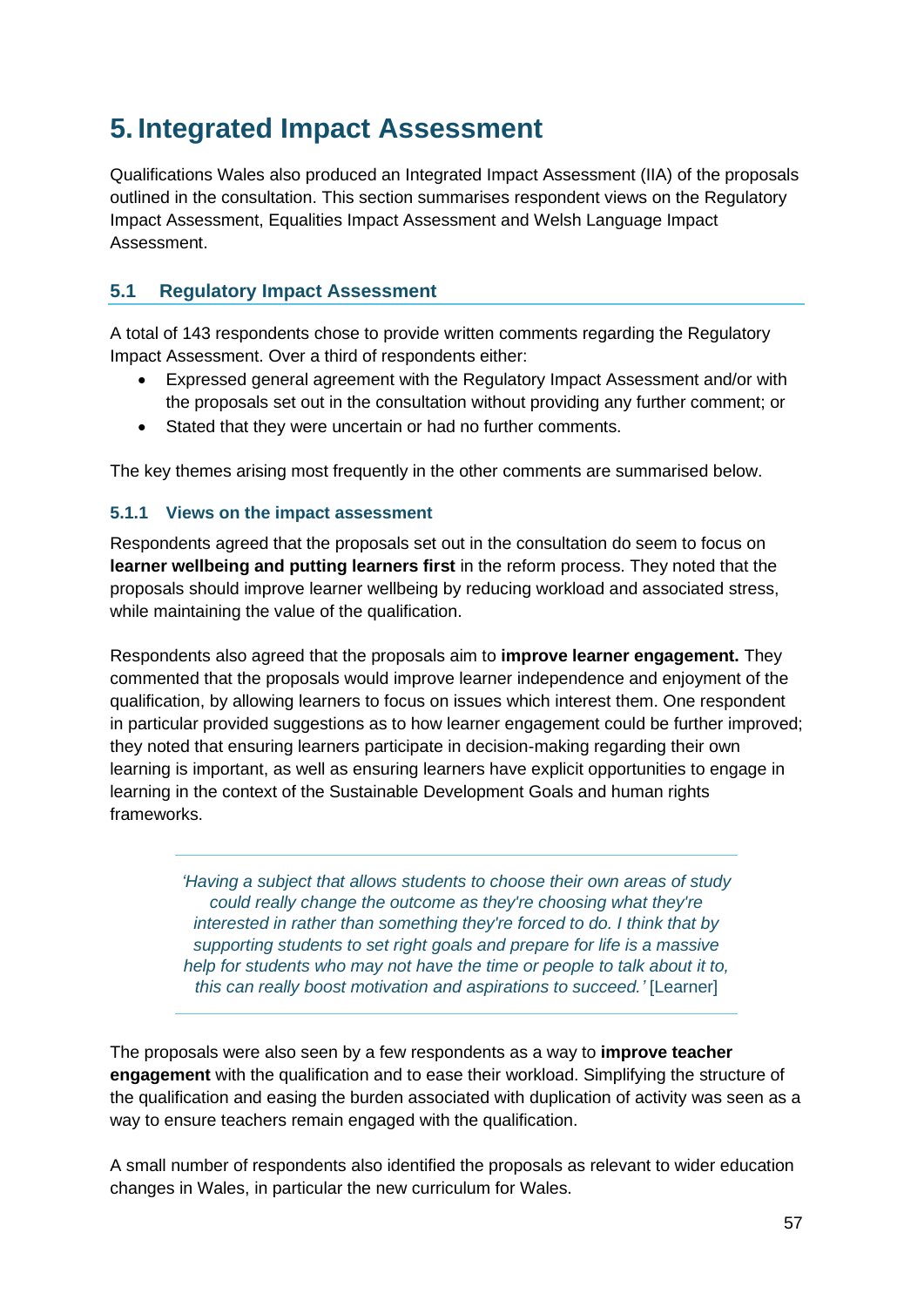### **5.1.2 Further suggestions**

Respondents made suggestions about how to improve the **assessment process**. The suggestions were very varied and included suggestions such as:

- A need to ensure more rigour in the assessment process (for example through streamlining the process and introducing stricter assessment methods, such as exams);
- A need to streamline and make consistent the assessment process (for example by ensuring practitioners are marking consistently); and
- Providing an interim certificate at the end of the first two components, with the full certificate awarded at the end of the Individual Project.

Respondents emphasised the importance of ensuring **awareness and understanding** of the qualification amongst key stakeholders. In particular, respondents noted that universities must understand the value of the new Advanced SCC and the status of the new qualification must be clear to practitioners, universities and learners.

> *'Important to engage with universities and secure their commitment to the new qualification. If they are engaged with the changes and feel that they have contributed, they are more likely to recognise the qualification from our learners.'* [Education professional]

Respondents also emphasised the importance of providing **training and resources** to support those teaching the Advanced SCC. This includes ensuring that practitioners have the appropriate skillset to deliver the Advanced SCC and that sufficient time is allocated to the qualification in schools' timetables. In addition, respondents identified a need to provide clear communication and guidance surrounding the new Advanced SCC to practitioners, ensuring they understand how the new Advanced SCC can be implemented in practice.

> *'[Practitioners] tell us that there is a challenge in finding teachers who 'specialise' in the teaching of the Welsh Baccalaureate, or the Advanced Skills Challenge Certificate as it could be known. We believe that extra money is needed to recruit and train people to teach the Advanced Skills Challenge Certificate.'* [Teaching union]

Others highlighted the need to provide a **reasonable timeframe** for implementing the new Advanced SCC, to allow practitioners to plan and adapt before they start delivering the qualification. They emphasised that practitioners need to develop or acquire new resources and familiarise themselves with the new qualification.

On occasion, small numbers of respondents raised a variety of other issues to consider such as: Ensuring the needs of all types of learners are taken into account; and a need to reduce the amount of administration tasks which practitioners and learners need to undertake as part of the qualification.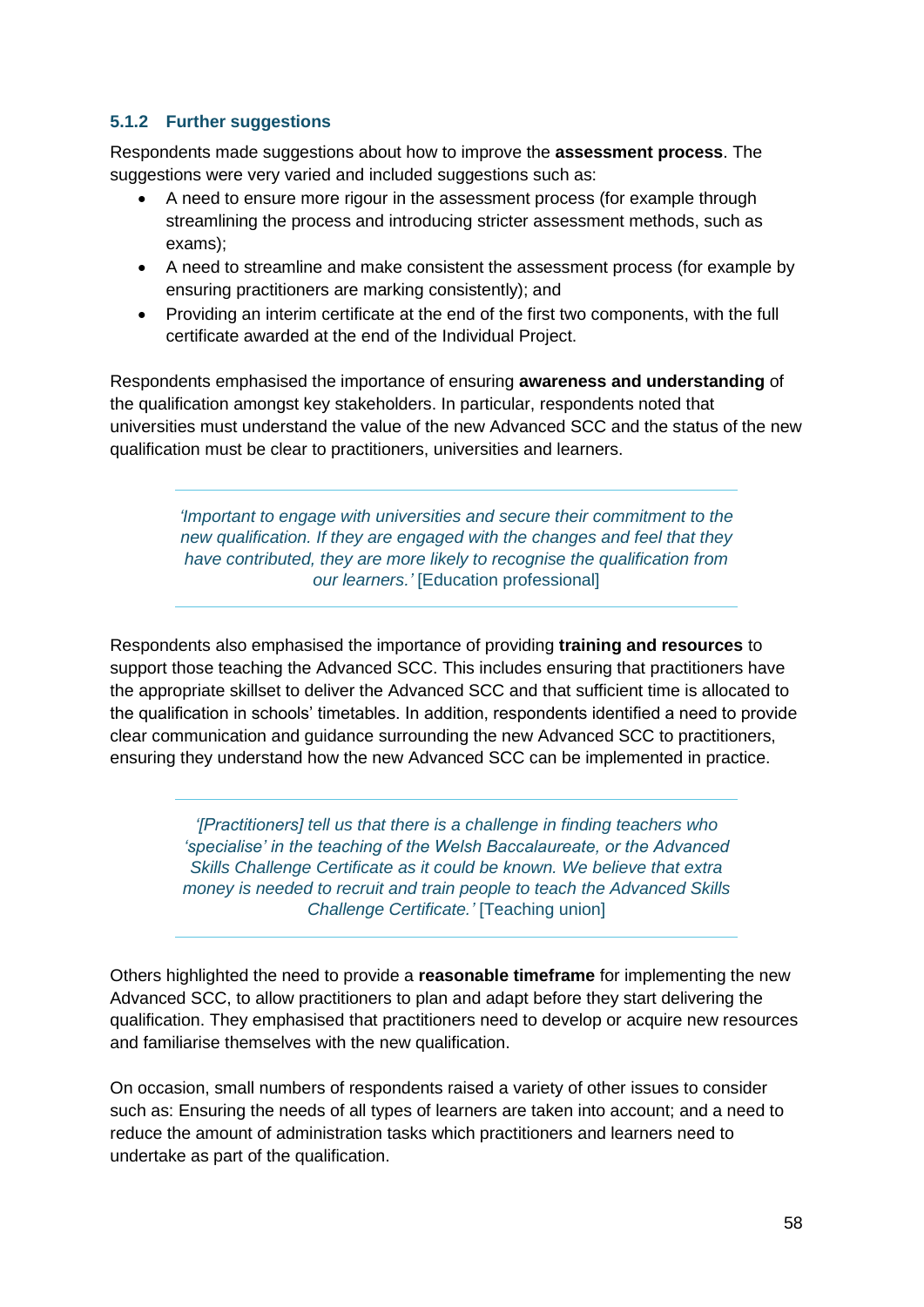# <span id="page-58-0"></span>**5.2 Equalities Impact Assessment**

A total of 117 respondents chose to provide written comments regarding the Equalities Impact Assessment. Over a third of respondents either:

- Expressed general agreement with the Equalities Impact Assessment and/or with the proposals set out in the consultation without providing any further comment; or
- Stated that they were uncertain or had no further comments.

The key themes arising most frequently in the other comments are summarised below.

#### **5.2.1 Views on the impact assessment**

There was agreement amongst respondents that the proposals set out in the consultation would ensure **fairness for learners**. By this, respondents meant that the proposals would allow all learners an equal opportunity to achieve good outcomes in the qualification regardless of their background or any disadvantage they may face. They noted that all learners have a right to be treated fairly in relation to the qualification.

> *'[Our] enthusiasm is based upon the obvious proposition that a part of [the qualification's] function is to provide learners with a level playing field upon which to develop and demonstrate skills which might otherwise only be available to those who can access placements, networks and structured extra-curricular activities. In the same vein, the proposal that learners will not be assessed on digital literacy (even where this is embedded) suggests that there is no necessity to ensure that they receive access to digital tools.'* [Teaching union]

In particular, respondents noted that the proposals would **support those who face barriers in relation to the current qualification**. As such, the proposals were seen as a way to address any disadvantage in learner outcomes and are clearly focused on supporting those who are likely to struggle with certain components of the qualification or with wider education.

> *'A good example is the incorporation of numeracy, literacy and digital skills into the certificate. While I previously mentioned that these skills to already be well developed by students at this stage, it will help benefit those students with learning difficulties, language/cultural barriers and those from less fortunate backgrounds.'* [Learner]

Respondents also commented on how the new qualification would **encourage respect for and understanding of diversity** amongst learners. In particular, they noted that the proposals would develop learners' understanding of the local and global communities, giving them a new understanding of the world around them.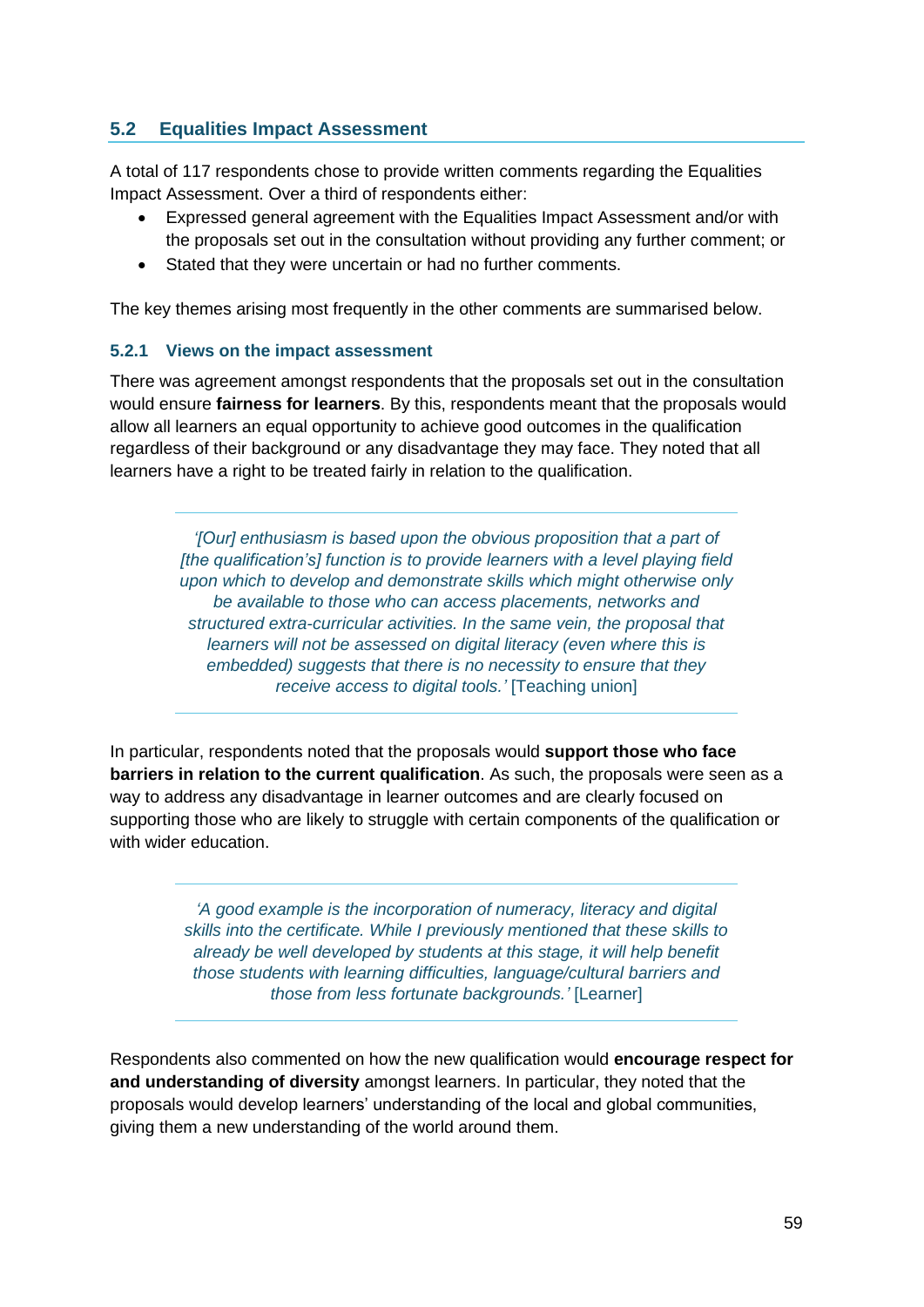*'I think they will allow learners to connect with their community more and understand the people within it.'* [Learner]

#### **5.2.2 Further suggestions**

Some respondents suggested **additional topics which could be covered in the qualification**, to further support the theme of equality. Suggestions were varied and examples included:

- A wider range of approved briefs;
- A wider interpretation of equality and diversity, to include all types of diversity within the local community;
- Expressly linking the equalities and the Sustainable Development Goals with human rights frameworks;
- Addressing challenges which face local communities in Wales in particular; and
- Ensuring learning encompasses a wider variety of contexts and opportunities across different sectors (e.g. volunteering, caring, creative pursuits, private sector opportunities, politics).

Respondents also emphasised **a need to ensure the qualification is accessible for all learners**. This includes ensuring that the learning needs of all students are adequately catered for, including providing support to learners with ALN, those who tend to perform lower or higher in other subject areas and those from different backgrounds. Envisaged support might include additional resources, one-to-one support and a greater degree of challenge for some pupils.

> *'Those learners from disadvantaged backgrounds have been greatly affected by the current Covid-19 health crisis, especially when schools were closed, and learning was done remotely. Those pupils who had no access to IT hardware (PC, laptop) and no connection to the internet were particularly affected. As the Advanced Skills Challenge Certificate focuses on developing learner independence and autonomy, it is essential that those from disadvantaged backgrounds have what is necessary to complete the Advanced Skills Challenge Certificate to the*  best of their ability. This could include access to funding to support young *people to undertake specific project work, and to undertake activities both inside and outside of the classroom setting.'* [Teaching union]

**Consistency and quality of delivery** was also seen as a key consideration for equality. Respondents emphasised that in order for the qualification to support equality amongst learners, it must be available consistently across Wales to a high standard. It was highlighted that the quality of teaching must be consistent across providers and regions, and all providers must be appropriately resourced to deliver the qualification.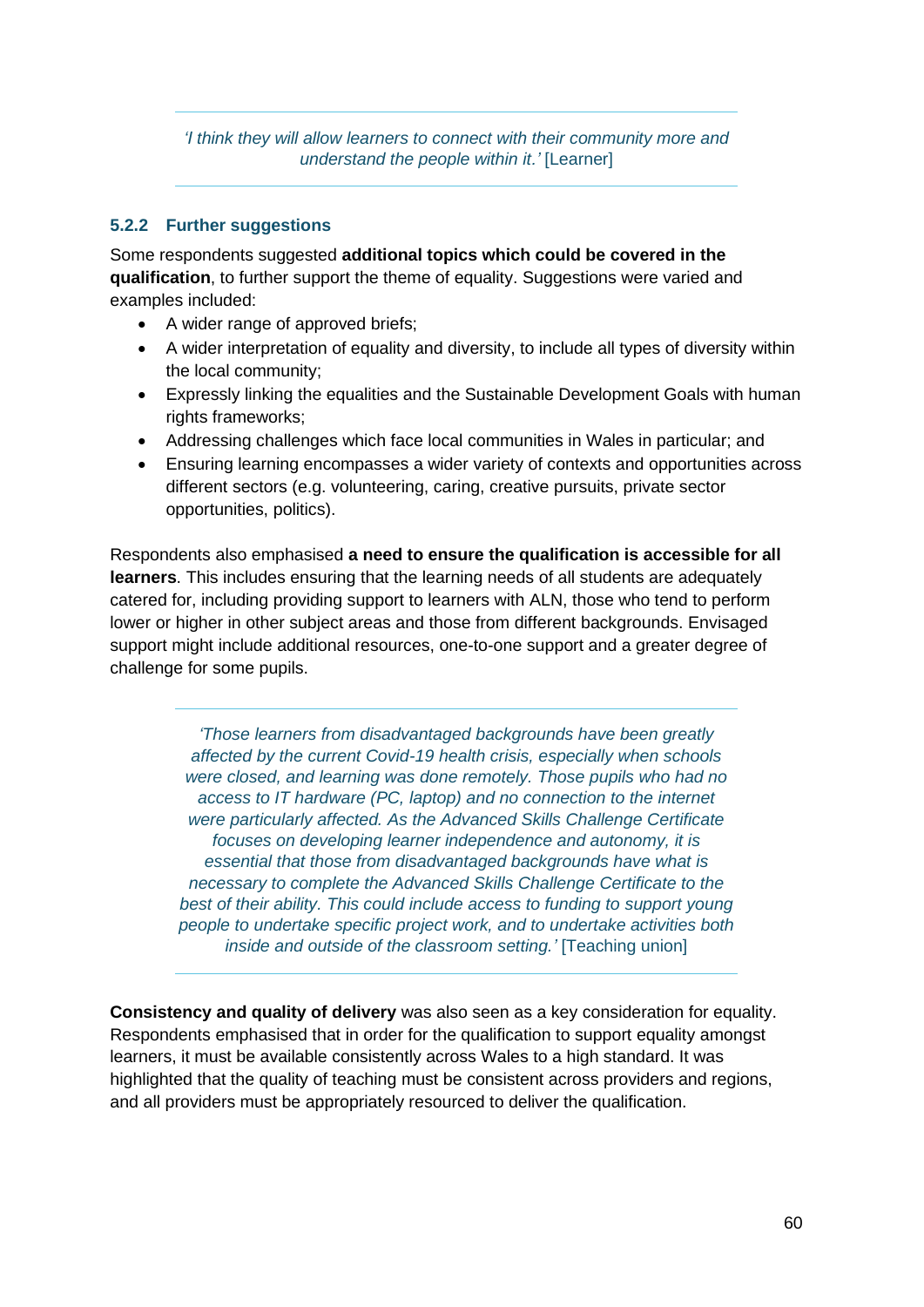# <span id="page-60-0"></span>**5.3 Welsh Language Impact Assessment**

A total of 130 respondents chose to provide written comments regarding the Welsh Language Impact Assessment. Over a third of respondents either:

- Expressed general agreement with the Welsh Language Impact Assessment and/or with the proposals set out in the consultation without providing any further comment; or
- Stated that they were uncertain or had no further comments.

The key themes arising most frequently in the other comments are summarised below.

#### **5.3.1 Views on the impact assessment**

On occasion, respondents expressed agreement that the proposals set out in the consultation would **help promote the Welsh language**, particularly by raising awareness of the language. They commented that the proposals would provide opportunities for learners to develop their Welsh language skills and that the proposals demonstrate a clear focus on Welsh language (for example through inclusion of the Well-being of Future Generations Act).

> *'I believe the proposed changes have kept the importance of the Welsh language in mind, and I believe that these changes do not hinder, but continue to promote the importance of the Welsh Language.'* [Learner]

> *'A focus on the Welsh language is evident through the inclusion of the Well-being of Future Generations Act 2015. The opportunity for learners to complete the qualification has also been considered.'* [FE provider]

Respondents also commented that learning about **Welsh culture (including Welsh language) is important for learners**. Welsh culture, identity and local history were seen as valuable topics to study within the Advanced SCC and Welsh language was seen as a core component. Respondents explained that studying such topics would ensure learners understand their local communities and would foster appreciation of Welsh culture and language.

> *'We have a language and culture we should be educating others about however that is hard to do when the Welsh culture is normally not part of our education! This would be a great way to be able to connect with one another and help others understand our culture and background a little more.'* [Learner]

A small number commented that Welsh language didn't seem to have been discussed much in the proposals. These respondents felt that further commentary on Welsh language would be needed within the proposals themselves before they could comment on the Impact Assessment.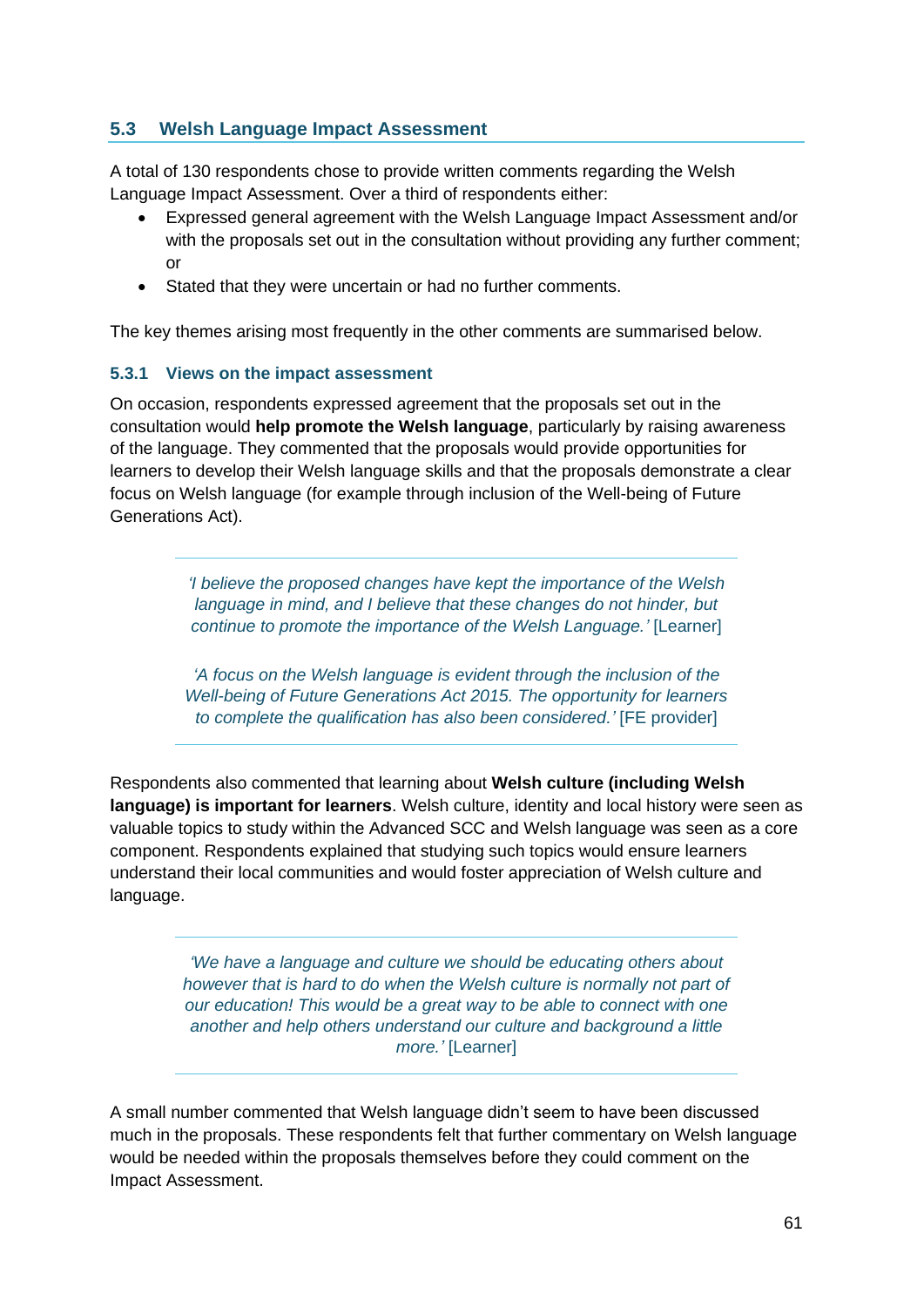Others took this opportunity to express a view that the **Welsh language is not particularly relevant to the Advanced SCC, or at least shouldn't be a priority** within the qualification. These respondents felt that the Advanced SCC should not focus on Welsh language to the detriment of any other skill areas. Some also commented that the Welsh language should be optional within education in general, which also applies to the Advanced SCC, or generally criticised the value of Welsh language in wider society.

> *'I think this is not as vital as the other considerations, especially as many learners need to leave Wales for their further education.'* [Education professional]

#### **5.3.2 Further suggestions**

A small number of respondents made suggestions about how to **further engage learners in the language, including how the content of the Advanced SCC could be further developed** and how Welsh language could be integrated into the qualification. Examples included studying some part of the qualification in Welsh. One respondent provided a more detailed commentary, suggesting that the Advanced SCC could:

> *'introduce awareness of the Welsh language and bilingualism to every learner for example…you could ask them to evaluate the value of the Welsh brand to a business or a product, or of introducing a bilingual customer service. When the learner is completing a skills audit you could ask them to audit their Welsh language skills and how they could develop those skills…you could ask them to research the Welsh language provision [in higher education], Welsh language scholarships which Universities in Wales have or compare the costs of studying in a University in Wales and outside Wales.'* [Translated from Welsh] [HE provider]<sup>7</sup>

Respondents also emphasised the need for **bilingual resources and guidance** to support the new Advanced SCC. They noted that such resources and guidance must be provided in a timely manner, with the English-language and Welsh-language resources provided at the same time. Respondents warned that learners studying the Advanced SCC through the medium of Welsh could be disadvantaged if high-quality, comprehensive resources are not available or if learners and teachers must rely on English-language resources. This includes resources about topics such as the SDGs.

<sup>7</sup> Original: 'gyflwyno ymwybyddiaeth o'r Gymraeg a dwyieithrwydd i bob dysgwr er enghraifft...gellir gofyn iddynt werthuso gwerth y brand Cymreig i ryw fenter neu gynnyrch neu gyflwyno gwasanaeth cwsmer dwyieithog. Wrth i'r dysgwr gwblhau archwiliad sgiliau, gellir gofyn iddynt archwilio eu sgiliau Cymraeg a sut y gallent ddatblygu'r sgiliau hynny...gellir gofyn iddynt ymchwilio mewn i'r ddarpariaeth cyfrwng Cymraeg [mewn addysg bellach], ysgoloriaethau cyfrwng Cymraeg sydd gan brifysgolion yng Nghymru neu gymharu costau byw o astudio mewn prifysgol yng Nghymru a thu allan i Gymru.'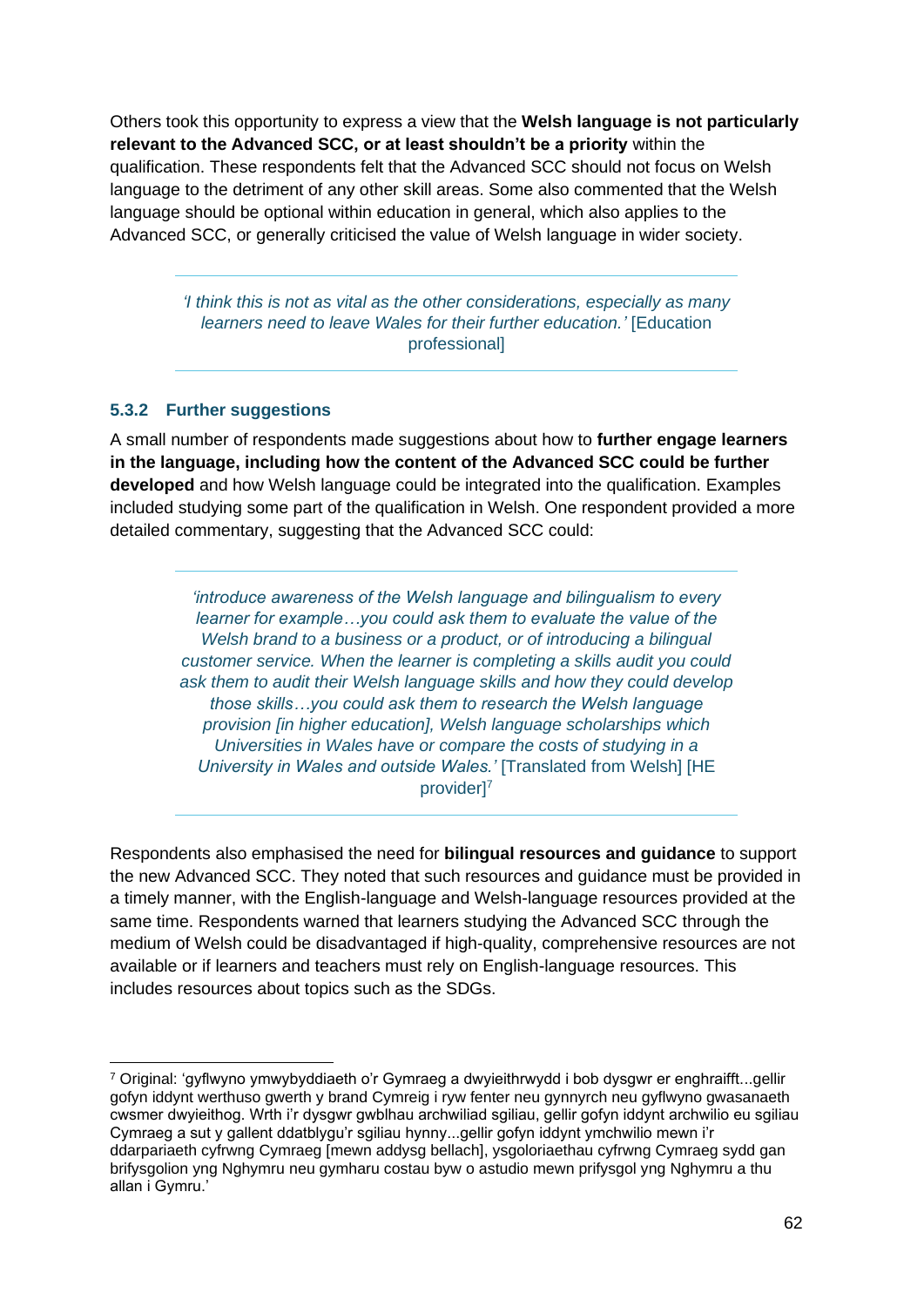*'There is a potential inequity for learners in the medium of Welsh in that there are fewer learning, research and experiential resources available in Welsh across the wide range of themes, subjects and contexts that might come into the scope of this qualification. In effect this will mean that learners in Welsh medium settings will undertake some of the learning for their qualification (e.g. researching wider sources) in English.'* [Education stakeholder organisation]

On occasion, respondents also emphasised that learners must be provided with **support and opportunities to complete the qualification in their preferred language**. While respondents acknowledged that the proposals address this requirement, they also make suggestions about additional support which could be provided to ensure learners are provided with the opportunity to study the Advanced SCC in either Welsh or English. This includes supporting learners with their Welsh language literacy and confidence, which may hinder some from studying through the medium of Welsh. This also includes providing support for learners to develop additional skills which may be needed to study through the medium of Welsh, such as translation skills and familiarity with appropriate vocabulary in both languages; and how the qualification could recognise the additional workload that such work requires.